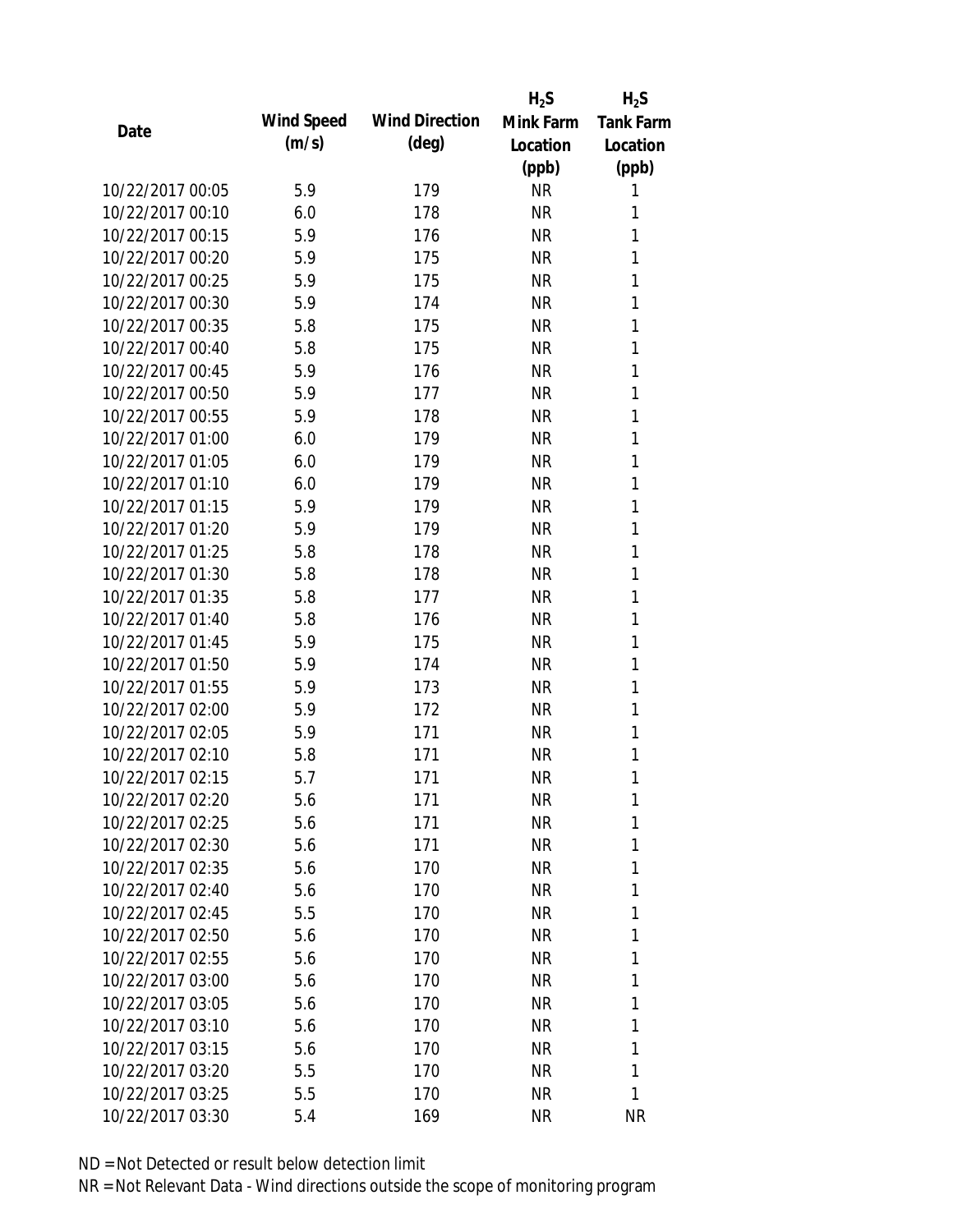|                  |                   |                       | $H_2S$    | $H_2S$           |
|------------------|-------------------|-----------------------|-----------|------------------|
| Date             | <b>Wind Speed</b> | <b>Wind Direction</b> | Mink Farm | <b>Tank Farm</b> |
|                  | (m/s)             | $(\text{deg})$        | Location  | Location         |
|                  |                   |                       | (ppb)     | (ppb)            |
| 10/22/2017 03:35 | 5.4               | 169                   | <b>NR</b> | <b>NR</b>        |
| 10/22/2017 03:40 | 5.3               | 169                   | <b>NR</b> | <b>NR</b>        |
| 10/22/2017 03:45 | 5.3               | 168                   | <b>NR</b> | <b>NR</b>        |
| 10/22/2017 03:50 | 5.3               | 167                   | <b>NR</b> | <b>NR</b>        |
| 10/22/2017 03:55 | 5.3               | 166                   | <b>NR</b> | <b>NR</b>        |
| 10/22/2017 04:00 | 5.4               | 166                   | <b>NR</b> | <b>NR</b>        |
| 10/22/2017 04:05 | 5.4               | 166                   | <b>NR</b> | <b>NR</b>        |
| 10/22/2017 04:10 | 5.5               | 166                   | <b>NR</b> | <b>NR</b>        |
| 10/22/2017 04:15 | 5.6               | 167                   | <b>NR</b> | <b>NR</b>        |
| 10/22/2017 04:20 | 5.6               | 167                   | <b>NR</b> | <b>NR</b>        |
| 10/22/2017 04:25 | 5.7               | 168                   | <b>NR</b> | <b>NR</b>        |
| 10/22/2017 04:30 | 5.8               | 169                   | NR        | <b>NR</b>        |
| 10/22/2017 04:35 | 5.8               | 169                   | <b>NR</b> | <b>NR</b>        |
| 10/22/2017 04:40 | 5.8               | 170                   | <b>NR</b> | 1                |
| 10/22/2017 04:45 | 5.7               | 170                   | <b>NR</b> | 1                |
| 10/22/2017 04:50 | 5.7               | 170                   | <b>NR</b> | $\mathbf{1}$     |
| 10/22/2017 04:55 | 5.7               | 170                   | <b>NR</b> | $\mathbf{1}$     |
| 10/22/2017 05:00 | 5.7               | 170                   | <b>NR</b> | $\mathbf{1}$     |
| 10/22/2017 05:05 | 5.7               | 170                   | <b>NR</b> | $\mathbf{1}$     |
| 10/22/2017 05:10 | 5.7               | 170                   | <b>NR</b> | 1                |
| 10/22/2017 05:15 | 5.7               | 170                   | <b>NR</b> | $\mathbf{1}$     |
| 10/22/2017 05:20 | 5.8               | 170                   | <b>NR</b> | 1                |
| 10/22/2017 05:25 | 5.8               | 169                   | <b>NR</b> | <b>NR</b>        |
| 10/22/2017 05:30 | 5.8               | 169                   | <b>NR</b> | <b>NR</b>        |
| 10/22/2017 05:35 | 5.9               | 168                   | <b>NR</b> | <b>NR</b>        |
| 10/22/2017 05:40 | 5.9               | 167                   | <b>NR</b> | <b>NR</b>        |
| 10/22/2017 05:45 | 6.0               | 166                   | <b>NR</b> | <b>NR</b>        |
| 10/22/2017 05:50 | 6.0               | 166                   | NR        | <b>NR</b>        |
| 10/22/2017 05:55 | 6.0               | 165                   | <b>NR</b> | <b>NR</b>        |
| 10/22/2017 06:00 | 5.9               | 164                   | <b>NR</b> | <b>NR</b>        |
| 10/22/2017 06:05 | 5.8               | 164                   | <b>NR</b> | <b>NR</b>        |
| 10/22/2017 06:10 | 5.7               | 164                   | <b>NR</b> | <b>NR</b>        |
| 10/22/2017 06:15 | 5.5               | 164                   | <b>NR</b> | <b>NR</b>        |
| 10/22/2017 06:20 | 5.4               | 163                   | <b>NR</b> | <b>NR</b>        |
| 10/22/2017 06:25 | 5.3               | 163                   | NR        | <b>NR</b>        |
| 10/22/2017 06:30 | 5.2               | 162                   | <b>NR</b> | <b>NR</b>        |
| 10/22/2017 06:35 | 5.1               | 162                   | <b>NR</b> | <b>NR</b>        |
| 10/22/2017 06:40 | 5.1               | 162                   | <b>NR</b> | <b>NR</b>        |
| 10/22/2017 06:45 | 5.1               | 162                   | <b>NR</b> | <b>NR</b>        |
| 10/22/2017 06:50 | 5.1               | 162                   | NR        | <b>NR</b>        |
| 10/22/2017 06:55 | 5.1               | 162                   | <b>NR</b> | <b>NR</b>        |
| 10/22/2017 07:00 | 5.2               | 162                   | <b>NR</b> | <b>NR</b>        |
|                  |                   |                       |           |                  |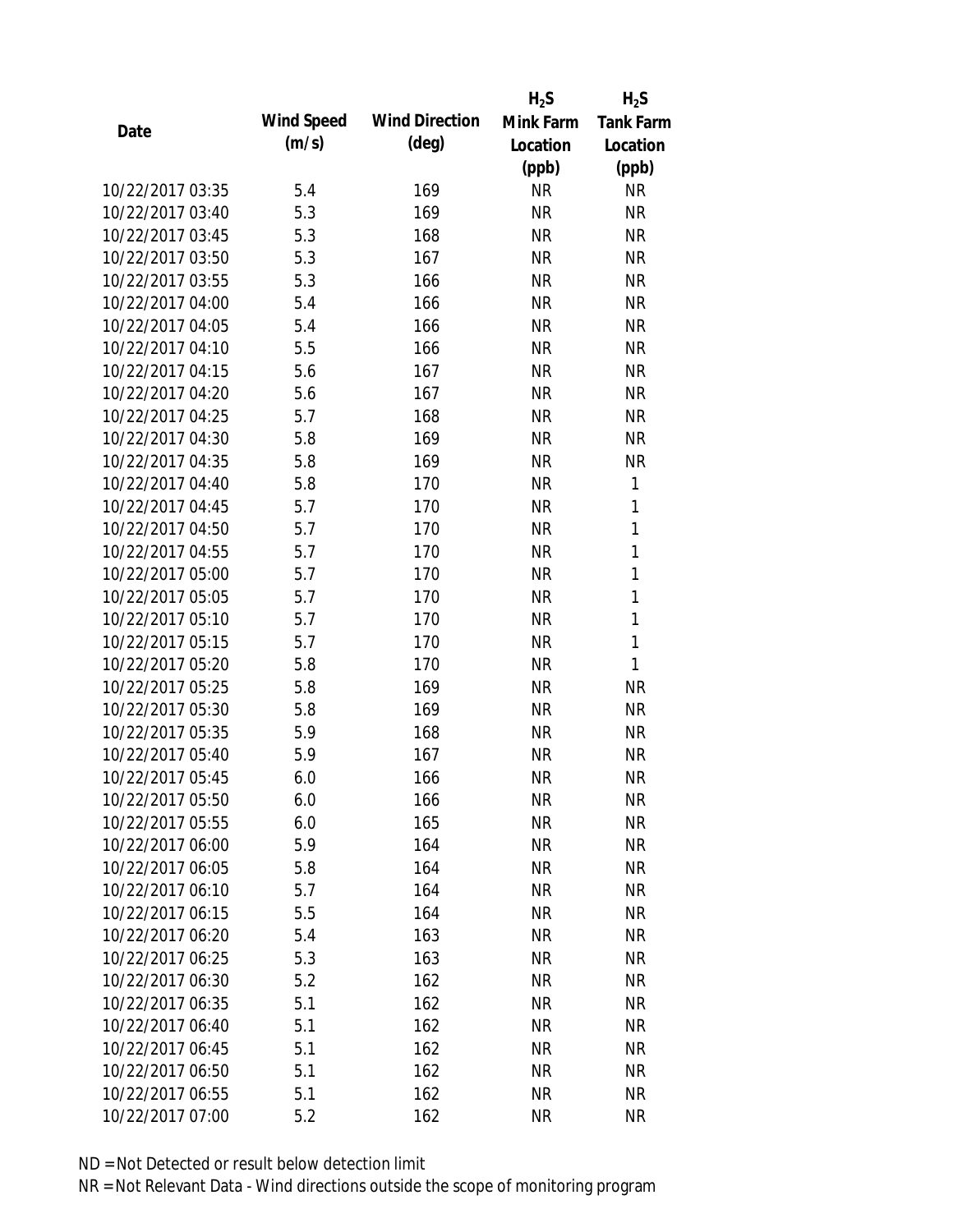|                  |                   |                       | $H_2S$    | $H_2S$           |
|------------------|-------------------|-----------------------|-----------|------------------|
| Date             | <b>Wind Speed</b> | <b>Wind Direction</b> | Mink Farm | <b>Tank Farm</b> |
|                  | (m/s)             | $(\text{deg})$        | Location  | Location         |
|                  |                   |                       | (ppb)     | (ppb)            |
| 10/22/2017 07:05 | 5.3               | 163                   | <b>NR</b> | <b>NR</b>        |
| 10/22/2017 07:10 | 5.3               | 163                   | <b>NR</b> | <b>NR</b>        |
| 10/22/2017 07:15 | 5.4               | 163                   | <b>NR</b> | <b>NR</b>        |
| 10/22/2017 07:20 | 5.5               | 163                   | <b>NR</b> | <b>NR</b>        |
| 10/22/2017 07:25 | 5.5               | 162                   | <b>NR</b> | <b>NR</b>        |
| 10/22/2017 07:30 | 5.6               | 162                   | <b>NR</b> | <b>NR</b>        |
| 10/22/2017 07:35 | 5.6               | 162                   | <b>NR</b> | <b>NR</b>        |
| 10/22/2017 07:40 | 5.6               | 161                   | <b>NR</b> | <b>NR</b>        |
| 10/22/2017 07:45 | 5.5               | 161                   | <b>NR</b> | <b>NR</b>        |
| 10/22/2017 07:50 | 5.5               | 161                   | <b>NR</b> | <b>NR</b>        |
| 10/22/2017 07:55 | 5.4               | 161                   | <b>NR</b> | <b>NR</b>        |
| 10/22/2017 08:00 | 5.4               | 162                   | <b>NR</b> | <b>NR</b>        |
| 10/22/2017 08:05 | 5.4               | 162                   | <b>NR</b> | <b>NR</b>        |
| 10/22/2017 08:10 | 5.3               | 162                   | <b>NR</b> | <b>NR</b>        |
| 10/22/2017 08:15 | 5.3               | 162                   | <b>NR</b> | <b>NR</b>        |
| 10/22/2017 08:20 | 5.3               | 163                   | <b>NR</b> | <b>NR</b>        |
| 10/22/2017 08:25 | 5.3               | 163                   | <b>NR</b> | <b>NR</b>        |
| 10/22/2017 08:30 | 5.3               | 163                   | <b>NR</b> | <b>NR</b>        |
| 10/22/2017 08:35 | 5.4               | 163                   | <b>NR</b> | <b>NR</b>        |
| 10/22/2017 08:40 | 5.5               | 163                   | <b>NR</b> | <b>NR</b>        |
| 10/22/2017 08:45 | 5.6               | 163                   | <b>NR</b> | <b>NR</b>        |
| 10/22/2017 08:50 | 5.6               | 163                   | <b>NR</b> | <b>NR</b>        |
| 10/22/2017 08:55 | 5.6               | 164                   | <b>NR</b> | <b>NR</b>        |
| 10/22/2017 09:00 | 5.7               | 165                   | <b>NR</b> | <b>NR</b>        |
| 10/22/2017 09:05 | 5.7               | 166                   | <b>NR</b> | <b>NR</b>        |
| 10/22/2017 09:10 | 5.7               | 168                   | <b>NR</b> | <b>NR</b>        |
| 10/22/2017 09:15 | 5.7               | 170                   | <b>NR</b> | 1                |
| 10/22/2017 09:20 | 5.7               | 172                   | NR        | 1                |
| 10/22/2017 09:25 | 5.7               | 173                   | <b>NR</b> | 1                |
| 10/22/2017 09:30 | 5.7               | 175                   | NR        | 1                |
| 10/22/2017 09:35 | 5.7               | 175                   | <b>NR</b> | 1                |
| 10/22/2017 09:40 | 5.6               | 176                   | <b>NR</b> | 1                |
| 10/22/2017 09:45 | 5.7               | 175                   | NR        | 1                |
| 10/22/2017 09:50 | 5.8               | 175                   | <b>NR</b> | 1                |
| 10/22/2017 09:55 | 5.8               | 175                   | NR        | 1                |
| 10/22/2017 10:00 | 5.9               | 174                   | <b>NR</b> | 1                |
| 10/22/2017 10:05 | 6.1               | 174                   | NR        | 1                |
| 10/22/2017 10:10 | 6.2               | 174                   | NR        | 1                |
| 10/22/2017 10:15 | 6.4               | 174                   | <b>NR</b> | 1                |
| 10/22/2017 10:20 | 6.4               | 175                   | NR        | 1                |
| 10/22/2017 10:25 | 6.4               | 175                   | <b>NR</b> | 1                |
| 10/22/2017 10:30 | 6.4               | 176                   | <b>NR</b> | 1                |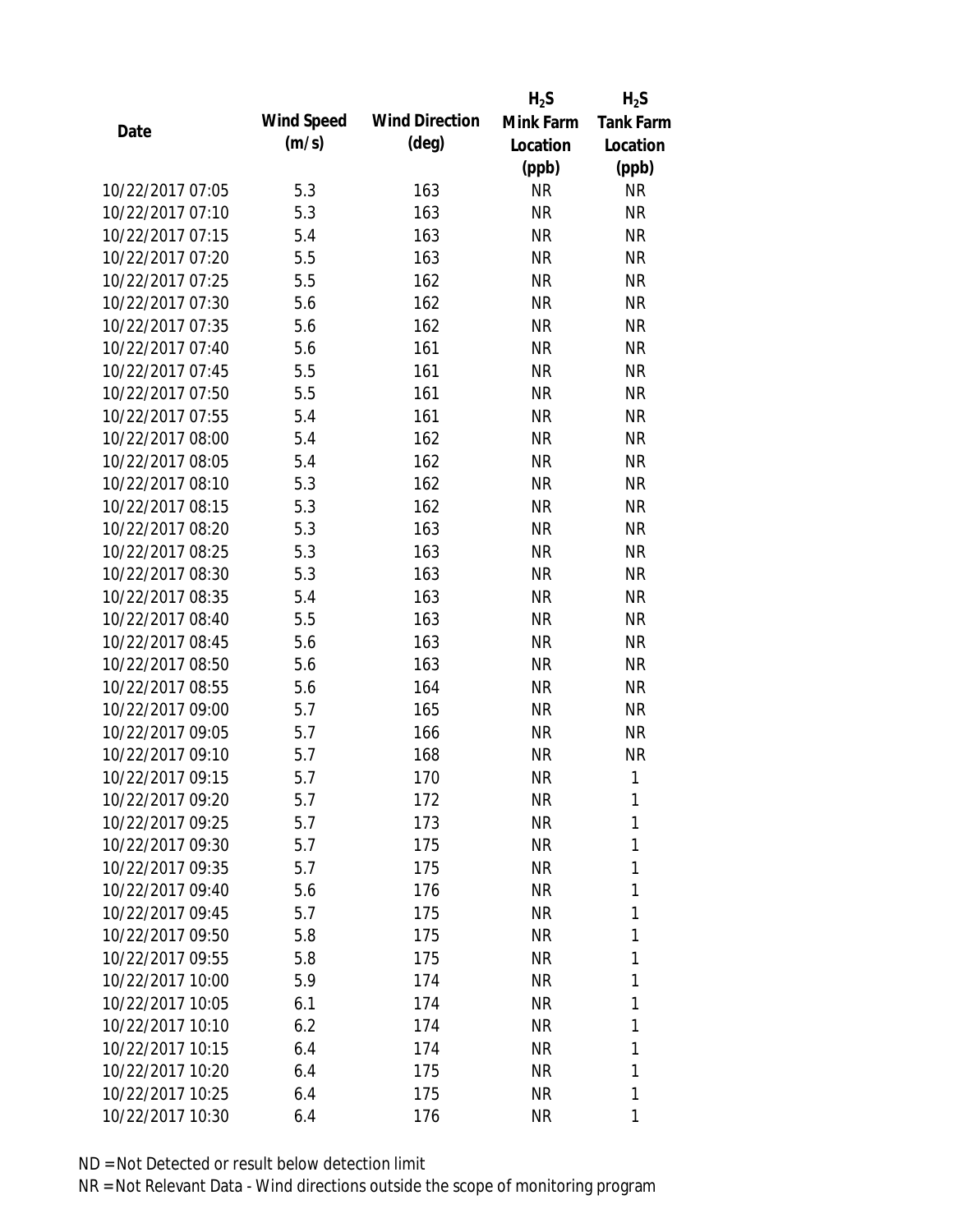|                  |            |                       | $H_2S$    | $H_2S$           |
|------------------|------------|-----------------------|-----------|------------------|
| Date             | Wind Speed | <b>Wind Direction</b> | Mink Farm | <b>Tank Farm</b> |
|                  | (m/s)      | $(\text{deg})$        | Location  | Location         |
|                  |            |                       | (ppb)     | (ppb)            |
| 10/22/2017 10:35 | 6.4        | 176                   | <b>NR</b> | 1                |
| 10/22/2017 10:40 | 6.3        | 177                   | <b>NR</b> | 1                |
| 10/22/2017 10:45 | 6.2        | 177                   | <b>NR</b> | 1                |
| 10/22/2017 10:50 | 6.2        | 176                   | <b>NR</b> | 1                |
| 10/22/2017 10:55 | 6.1        | 176                   | <b>NR</b> | 1                |
| 10/22/2017 11:00 | 6.0        | 177                   | <b>NR</b> | 1                |
| 10/22/2017 11:05 | 6.0        | 177                   | <b>NR</b> | 1                |
| 10/22/2017 11:10 | 5.9        | 177                   | <b>NR</b> | 1                |
| 10/22/2017 11:15 | 5.9        | 178                   | <b>NR</b> | 1                |
| 10/22/2017 11:20 | 5.9        | 179                   | <b>NR</b> | 1                |
| 10/22/2017 11:25 | 5.9        | 179                   | <b>NR</b> | 1                |
| 10/22/2017 11:30 | 6.0        | 180                   | <b>NR</b> | 1                |
| 10/22/2017 11:35 | 6.0        | 180                   | <b>NR</b> | 1                |
| 10/22/2017 11:40 | 6.1        | 180                   | <b>NR</b> | 1                |
| 10/22/2017 11:45 | 6.1        | 180                   | <b>NR</b> | 1                |
| 10/22/2017 11:50 | 6.1        | 180                   | <b>NR</b> | 1                |
| 10/22/2017 11:55 | 6.2        | 180                   | <b>NR</b> | 1                |
| 10/22/2017 12:00 | 6.2        | 180                   | <b>NR</b> | 1                |
| 10/22/2017 12:05 | 6.4        | 181                   | <b>NR</b> | 1                |
| 10/22/2017 12:10 | 6.4        | 182                   | <b>NR</b> | 1                |
| 10/22/2017 12:15 | 6.4        | 182                   | <b>NR</b> | 1                |
| 10/22/2017 12:20 | 6.3        | 182                   | <b>NR</b> | 1                |
| 10/22/2017 12:25 | 6.1        | 182                   | <b>NR</b> | 1                |
| 10/22/2017 12:30 | 6.0        | 182                   | <b>NR</b> | 1                |
| 10/22/2017 12:35 | 5.8        | 182                   | <b>NR</b> | 1                |
| 10/22/2017 12:40 | 5.7        | 181                   | <b>NR</b> | 1                |
| 10/22/2017 12:45 | 5.6        | 181                   | <b>NR</b> | 1                |
| 10/22/2017 12:50 | 5.6        | 181                   | ΝR        | 1                |
| 10/22/2017 12:55 | 5.6        | 182                   | <b>NR</b> | 1                |
| 10/22/2017 13:00 | 5.7        | 182                   | NR        | 1                |
| 10/22/2017 13:05 | 5.8        | 183                   | <b>NR</b> | 1                |
| 10/22/2017 13:10 | 5.8        | 184                   | <b>NR</b> | 1                |
| 10/22/2017 13:15 | 5.7        | 185                   | NR        | 1                |
| 10/22/2017 13:20 | 5.6        | 185                   | <b>NR</b> | 1                |
| 10/22/2017 13:25 | 5.6        | 186                   | NR        | 1                |
| 10/22/2017 13:30 | 5.4        | 187                   | <b>NR</b> | 1                |
| 10/22/2017 13:35 | 5.4        | 187                   | NR        | 1                |
| 10/22/2017 13:40 | 5.3        | 187                   | NR        | 1                |
| 10/22/2017 13:45 | 5.3        | 187                   | <b>NR</b> | 1                |
| 10/22/2017 13:50 | 5.3        | 187                   | NR        | 1                |
| 10/22/2017 13:55 | 5.4        | 188                   | <b>NR</b> | 1                |
| 10/22/2017 14:00 | 5.5        | 188                   | <b>NR</b> | 1                |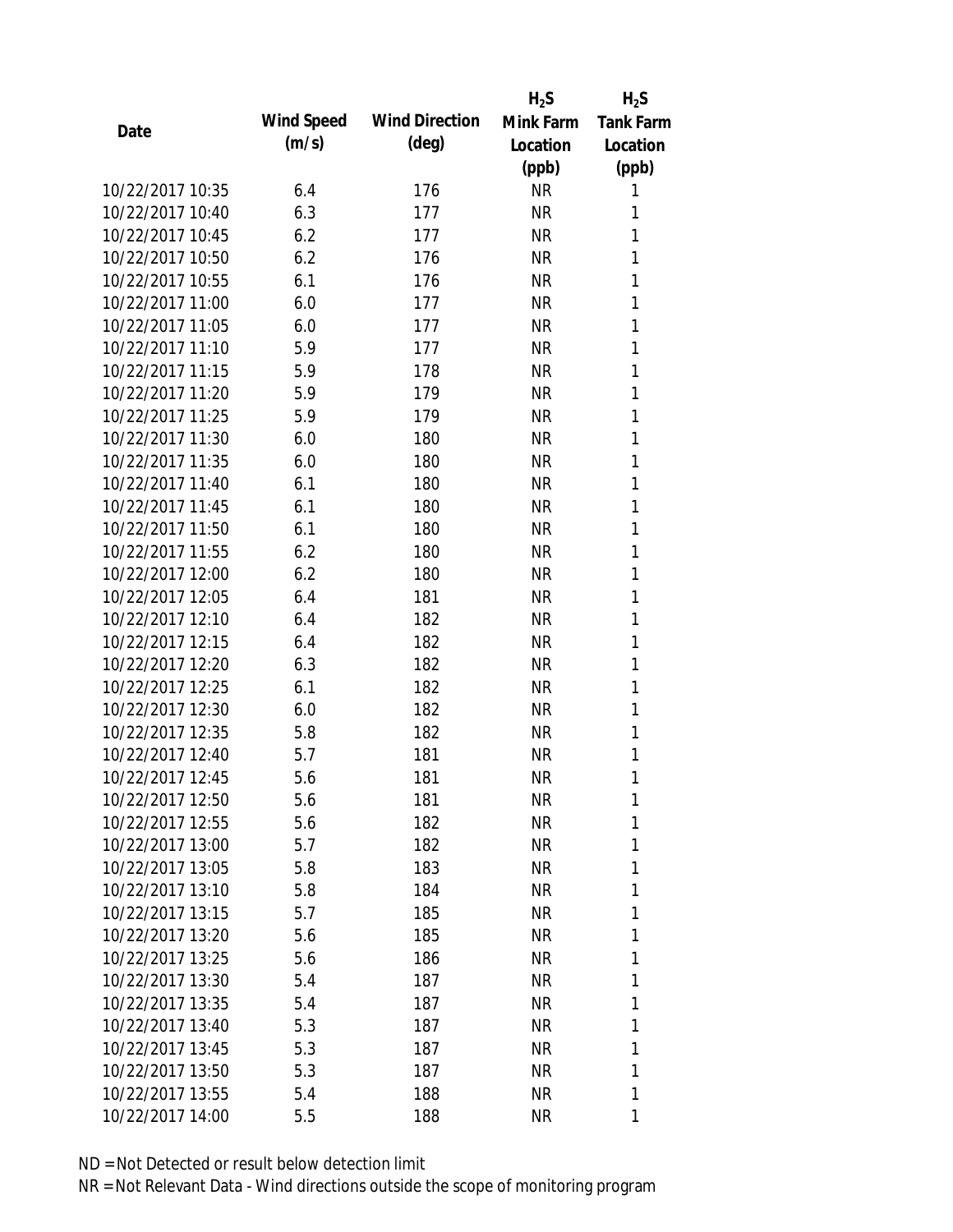|                  |                   |                       | $H_2S$    | $H_2S$           |
|------------------|-------------------|-----------------------|-----------|------------------|
| Date             | <b>Wind Speed</b> | <b>Wind Direction</b> | Mink Farm | <b>Tank Farm</b> |
|                  | (m/s)             | $(\text{deg})$        | Location  | Location         |
|                  |                   |                       | (ppb)     | (ppb)            |
| 10/22/2017 14:05 | 5.5               | 189                   | <b>NR</b> | 1                |
| 10/22/2017 14:10 | 5.7               | 191                   | <b>NR</b> | 1                |
| 10/22/2017 14:15 | 5.9               | 194                   | <b>NR</b> | 1                |
| 10/22/2017 14:20 | 6.0               | 200                   | <b>NR</b> | 1                |
| 10/22/2017 14:25 | 6.1               | 207                   | <b>NR</b> | 1                |
| 10/22/2017 14:30 | 6.1               | 216                   | <b>NR</b> | 1                |
| 10/22/2017 14:35 | 5.9               | 228                   | <b>NR</b> | 1                |
| 10/22/2017 14:40 | 5.8               | 241                   | 1         | 1                |
| 10/22/2017 14:45 | 5.5               | 255                   | 1         | $\mathbf{1}$     |
| 10/22/2017 14:50 | 5.2               | 267                   | 1         | 1                |
| 10/22/2017 14:55 | 4.9               | 278                   | 1         | <b>NR</b>        |
| 10/22/2017 15:00 | 4.8               | 287                   | 1         | <b>NR</b>        |
| 10/22/2017 15:05 | 4.6               | 293                   | 1         | <b>NR</b>        |
| 10/22/2017 15:10 | 4.6               | 299                   | 1         | <b>NR</b>        |
| 10/22/2017 15:15 | 4.7               | 303                   | 1         | <b>NR</b>        |
| 10/22/2017 15:20 | 4.7               | 307                   | 1         | <b>NR</b>        |
| 10/22/2017 15:25 | 4.8               | 311                   | 1         | <b>NR</b>        |
| 10/22/2017 15:30 | 4.8               | 316                   | 1         | <b>NR</b>        |
| 10/22/2017 15:35 | 4.7               | 321                   | 1         | <b>NR</b>        |
| 10/22/2017 15:40 | 4.7               | 325                   | 1         | <b>NR</b>        |
| 10/22/2017 15:45 | 4.6               | 330                   | 1         | <b>NR</b>        |
| 10/22/2017 15:50 | 4.5               | 335                   | <b>ND</b> | <b>NR</b>        |
| 10/22/2017 15:55 | 4.5               | 339                   | <b>ND</b> | <b>NR</b>        |
| 10/22/2017 16:00 | 4.5               | 343                   | <b>ND</b> | <b>NR</b>        |
| 10/22/2017 16:05 | 4.4               | 345                   | <b>ND</b> | <b>NR</b>        |
| 10/22/2017 16:10 | 4.4               | 347                   | <b>ND</b> | <b>NR</b>        |
| 10/22/2017 16:15 | 4.3               | 347                   | 1         | <b>NR</b>        |
| 10/22/2017 16:20 | 4.3               | 347                   | 1         | <b>NR</b>        |
| 10/22/2017 16:25 | 4.1               | 346                   | 1         | <b>NR</b>        |
| 10/22/2017 16:30 | 4.0               | 345                   | 1         | <b>NR</b>        |
| 10/22/2017 16:35 | 3.9               | 345                   | 1         | <b>NR</b>        |
| 10/22/2017 16:40 | 3.9               | 345                   | 1         | <b>NR</b>        |
| 10/22/2017 16:45 | 3.8               | 345                   | 1         | <b>NR</b>        |
| 10/22/2017 16:50 | 3.8               | 347                   | 1         | <b>NR</b>        |
| 10/22/2017 16:55 | 3.8               | 349                   | 1         | <b>NR</b>        |
| 10/22/2017 17:00 | 3.8               | 351                   | 1         | <b>NR</b>        |
| 10/22/2017 17:05 | 3.8               | 294                   | 1         | <b>NR</b>        |
| 10/22/2017 17:10 | 3.8               | 237                   | 1         | 1                |
| 10/22/2017 17:15 | 3.8               | 179                   | <b>NR</b> | 1                |
| 10/22/2017 17:20 | 3.7               | 121                   | <b>NR</b> | NR               |
| 10/22/2017 17:25 | 3.7               | 62                    | <b>NR</b> | <b>NR</b>        |
| 10/22/2017 17:30 | 3.6               | 3                     | 1         | <b>NR</b>        |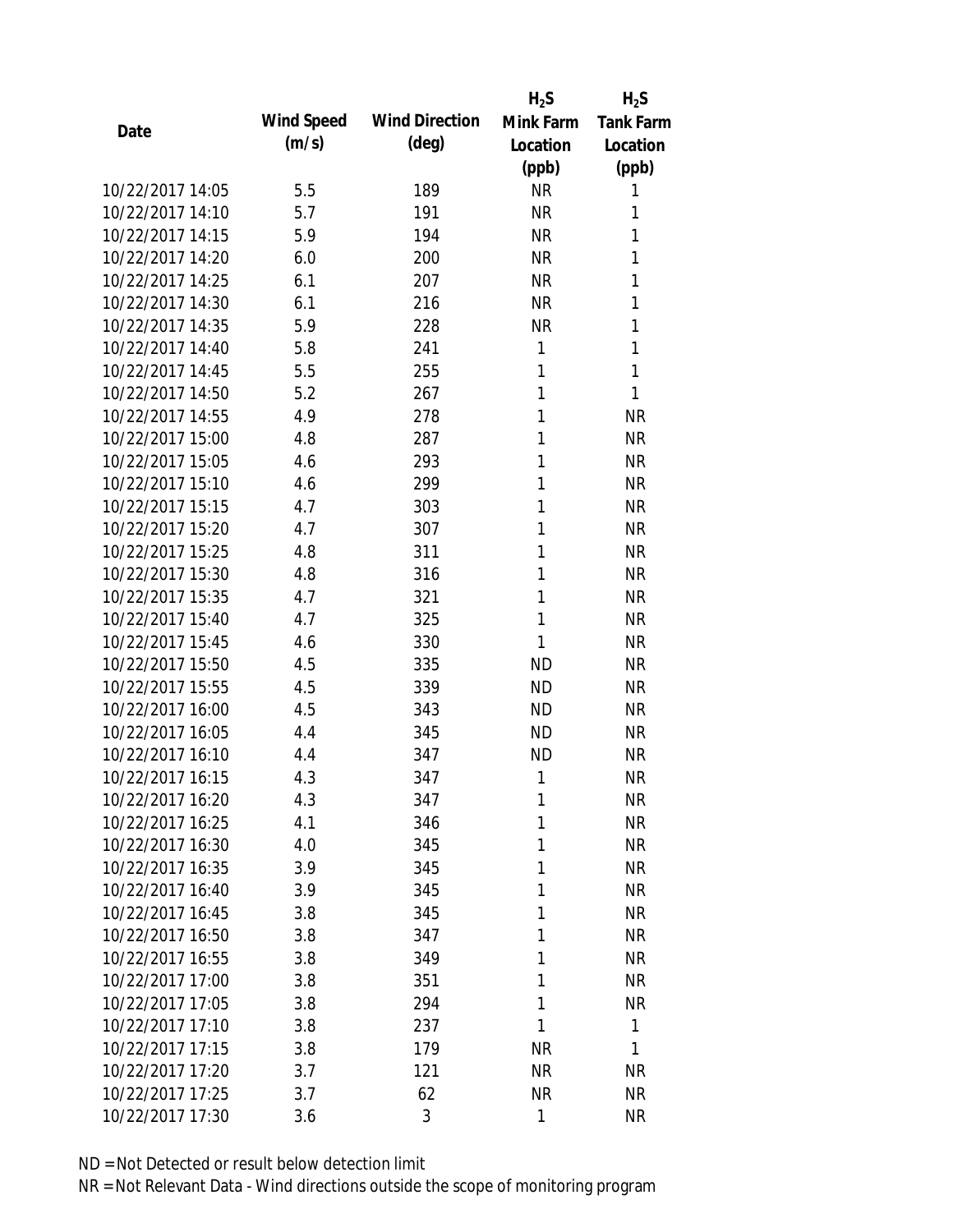|                  |                   |                       | $H_2S$    | $H_2S$           |
|------------------|-------------------|-----------------------|-----------|------------------|
| Date             | <b>Wind Speed</b> | <b>Wind Direction</b> | Mink Farm | <b>Tank Farm</b> |
|                  | (m/s)             | (deg)                 | Location  | Location         |
|                  |                   |                       | (ppb)     | (ppb)            |
| 10/22/2017 17:35 | 3.6               | 3                     | 1         | <b>NR</b>        |
| 10/22/2017 17:40 | 3.6               | 4                     | 1         | <b>NR</b>        |
| 10/22/2017 17:45 | 3.6               | 6                     | 1         | <b>NR</b>        |
| 10/22/2017 17:50 | 3.7               | $\overline{7}$        | 1         | <b>NR</b>        |
| 10/22/2017 17:55 | 3.8               | 9                     | 1         | <b>NR</b>        |
| 10/22/2017 18:00 | 3.9               | 10                    | 1         | <b>NR</b>        |
| 10/22/2017 18:05 | 4.0               | 11                    | 1         | <b>NR</b>        |
| 10/22/2017 18:10 | 4.0               | 11                    | 1         | <b>NR</b>        |
| 10/22/2017 18:15 | 4.0               | 11                    | 1         | <b>NR</b>        |
| 10/22/2017 18:20 | 4.0               | 11                    | <b>ND</b> | <b>NR</b>        |
| 10/22/2017 18:25 | 3.9               | 11                    | <b>ND</b> | <b>NR</b>        |
| 10/22/2017 18:30 | 3.8               | 11                    | <b>ND</b> | <b>NR</b>        |
| 10/22/2017 18:35 | 3.7               | 11                    | <b>ND</b> | <b>NR</b>        |
| 10/22/2017 18:40 | 3.5               | 12                    | <b>ND</b> | <b>NR</b>        |
| 10/22/2017 18:45 | 3.4               | 14                    | <b>ND</b> | <b>NR</b>        |
| 10/22/2017 18:50 | 3.3               | 15                    | <b>ND</b> | <b>NR</b>        |
| 10/22/2017 18:55 | 3.2               | 16                    | <b>ND</b> | <b>NR</b>        |
| 10/22/2017 19:00 | 3.2               | 18                    | <b>ND</b> | <b>NR</b>        |
| 10/22/2017 19:05 | 3.2               | 20                    | <b>ND</b> | <b>NR</b>        |
| 10/22/2017 19:10 | 3.2               | 22                    | <b>ND</b> | <b>NR</b>        |
| 10/22/2017 19:15 | 3.2               | 23                    | <b>ND</b> | <b>NR</b>        |
| 10/22/2017 19:20 | 3.2               | 25                    | <b>ND</b> | <b>NR</b>        |
| 10/22/2017 19:25 | 3.2               | 26                    | <b>ND</b> | <b>NR</b>        |
| 10/22/2017 19:30 | 3.1               | 28                    | <b>ND</b> | <b>NR</b>        |
| 10/22/2017 19:35 | 3.1               | 30                    | <b>ND</b> | <b>NR</b>        |
| 10/22/2017 19:40 | 3.1               | 32                    | <b>ND</b> | <b>NR</b>        |
| 10/22/2017 19:45 | 3.1               | 35                    | <b>ND</b> | <b>NR</b>        |
| 10/22/2017 19:50 | 3.2               | 38                    | ND        | <b>NR</b>        |
| 10/22/2017 19:55 | 3.2               | 41                    | <b>NR</b> | <b>NR</b>        |
| 10/22/2017 20:00 | 3.2               | 44                    | <b>NR</b> | <b>NR</b>        |
| 10/22/2017 20:05 | 3.2               | 46                    | <b>NR</b> | <b>NR</b>        |
| 10/22/2017 20:10 | 3.2               | 48                    | <b>NR</b> | <b>NR</b>        |
| 10/22/2017 20:15 | 3.2               | 48                    | <b>NR</b> | <b>NR</b>        |
| 10/22/2017 20:20 | 3.2               | 48                    | <b>NR</b> | <b>NR</b>        |
| 10/22/2017 20:25 | 3.3               | 47                    | <b>NR</b> | <b>NR</b>        |
| 10/22/2017 20:30 | 3.3               | 45                    | <b>NR</b> | <b>NR</b>        |
| 10/22/2017 20:35 | 3.4               | 44                    | <b>NR</b> | <b>NR</b>        |
| 10/22/2017 20:40 | 3.5               | 42                    | <b>NR</b> | <b>NR</b>        |
| 10/22/2017 20:45 | 3.5               | 42                    | NR        | <b>NR</b>        |
| 10/22/2017 20:50 | 3.4               | 42                    | <b>NR</b> | <b>NR</b>        |
| 10/22/2017 20:55 | 3.3               | 41                    | <b>NR</b> | <b>NR</b>        |
| 10/22/2017 21:00 | 3.1               | 41                    | <b>NR</b> | <b>NR</b>        |
|                  |                   |                       |           |                  |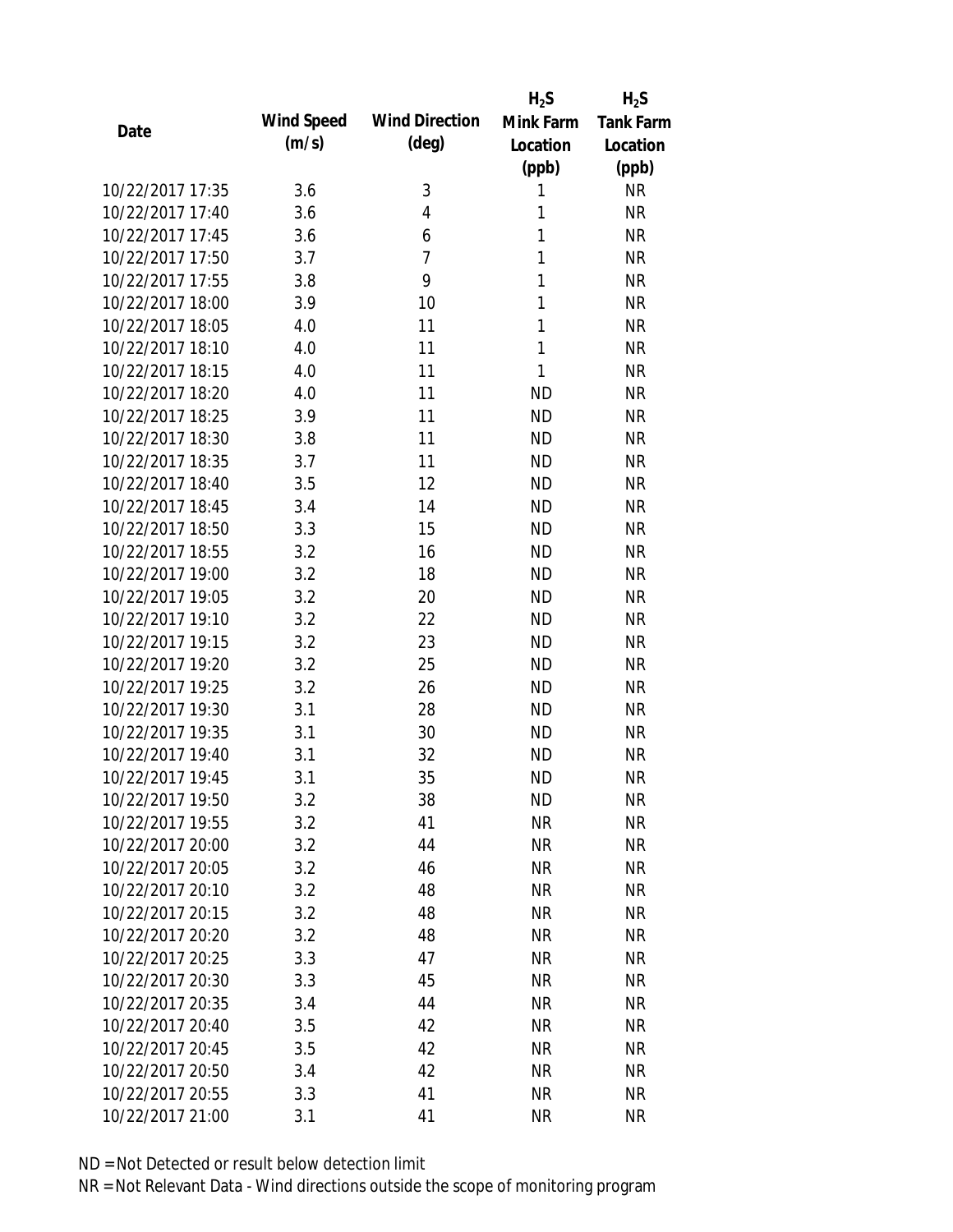|                  |                   |                       | $H_2S$    | $H_2S$           |
|------------------|-------------------|-----------------------|-----------|------------------|
| Date             | <b>Wind Speed</b> | <b>Wind Direction</b> | Mink Farm | <b>Tank Farm</b> |
|                  | (m/s)             | (deg)                 | Location  | Location         |
|                  |                   |                       | (ppb)     | (ppb)            |
| 10/22/2017 21:05 | 2.9               | 41                    | <b>NR</b> | <b>NR</b>        |
| 10/22/2017 21:10 | 2.7               | 41                    | <b>NR</b> | <b>NR</b>        |
| 10/22/2017 21:15 | 2.6               | 39                    | <b>ND</b> | <b>NR</b>        |
| 10/22/2017 21:20 | 2.5               | 37                    | <b>ND</b> | <b>NR</b>        |
| 10/22/2017 21:25 | 2.4               | 34                    | <b>ND</b> | <b>NR</b>        |
| 10/22/2017 21:30 | 2.3               | 32                    | <b>ND</b> | <b>NR</b>        |
| 10/22/2017 21:35 | 2.3               | 27                    | <b>ND</b> | <b>NR</b>        |
| 10/22/2017 21:40 | 2.2               | 22                    | <b>ND</b> | <b>NR</b>        |
| 10/22/2017 21:45 | 2.1               | 17                    | 1         | <b>NR</b>        |
| 10/22/2017 21:50 | 2.0               | 71                    | <b>NR</b> | <b>NR</b>        |
| 10/22/2017 21:55 | 1.9               | 125                   | <b>NR</b> | <b>NR</b>        |
| 10/22/2017 22:00 | 1.8               | 179                   | <b>NR</b> | $\mathbf{1}$     |
| 10/22/2017 22:05 | 1.7               | 234                   | 1         | $\mathbf{1}$     |
| 10/22/2017 22:10 | 1.7               | 290                   | 1         | <b>NR</b>        |
| 10/22/2017 22:15 | 1.7               | 348                   | 1         | <b>NR</b>        |
| 10/22/2017 22:20 | 1.8               | 348                   | 1         | <b>NR</b>        |
| 10/22/2017 22:25 | 1.9               | 349                   | 1         | <b>NR</b>        |
| 10/22/2017 22:30 | 2.1               | 292                   | 1         | <b>NR</b>        |
| 10/22/2017 22:35 | 2.3               | 237                   | 1         | 1                |
| 10/22/2017 22:40 | 2.5               | 181                   | <b>NR</b> | 1                |
| 10/22/2017 22:45 | 2.7               | 126                   | <b>NR</b> | <b>NR</b>        |
| 10/22/2017 22:50 | 2.8               | 70                    | <b>NR</b> | <b>NR</b>        |
| 10/22/2017 22:55 | 2.9               | 13                    | 1         | <b>NR</b>        |
| 10/22/2017 23:00 | 3.0               | 15                    | 1         | <b>NR</b>        |
| 10/22/2017 23:05 | 2.9               | 15                    | 1         | <b>NR</b>        |
| 10/22/2017 23:10 | 2.8               | 15                    | 1         | <b>NR</b>        |
| 10/22/2017 23:15 | 2.6               | 13                    | 1         | <b>NR</b>        |
| 10/22/2017 23:20 | 2.5               | 12                    | 1         | <b>NR</b>        |
| 10/22/2017 23:25 | 2.3               | 11                    | 1         | <b>NR</b>        |
| 10/22/2017 23:30 | 2.3               | 10                    | <b>ND</b> | <b>NR</b>        |
| 10/22/2017 23:35 | 2.3               | 11                    | <b>ND</b> | <b>NR</b>        |
| 10/22/2017 23:40 | 2.3               | 12                    | <b>ND</b> | <b>NR</b>        |
| 10/22/2017 23:45 | 2.3               | 14                    | <b>ND</b> | <b>NR</b>        |
| 10/22/2017 23:50 | 2.4               | 16                    | <b>ND</b> | <b>NR</b>        |
| 10/22/2017 23:55 | 2.4               | 18                    | ND        | <b>NR</b>        |
| 10/22/2017 24:00 | 2.5               | 20                    | <b>ND</b> | <b>NR</b>        |
| 10/23/2017 00:05 | 2.5               | 23                    | ND.       | <b>NR</b>        |
| 10/23/2017 00:10 | 2.6               | 24                    | <b>ND</b> | <b>NR</b>        |
| 10/23/2017 00:15 | 2.6               | 24                    | <b>ND</b> | <b>NR</b>        |
| 10/23/2017 00:20 | 2.7               | 23                    | <b>ND</b> | <b>NR</b>        |
| 10/23/2017 00:25 | 2.6               | 20                    | <b>ND</b> | <b>NR</b>        |
| 10/23/2017 00:30 | 2.6               | 17                    | <b>ND</b> | <b>NR</b>        |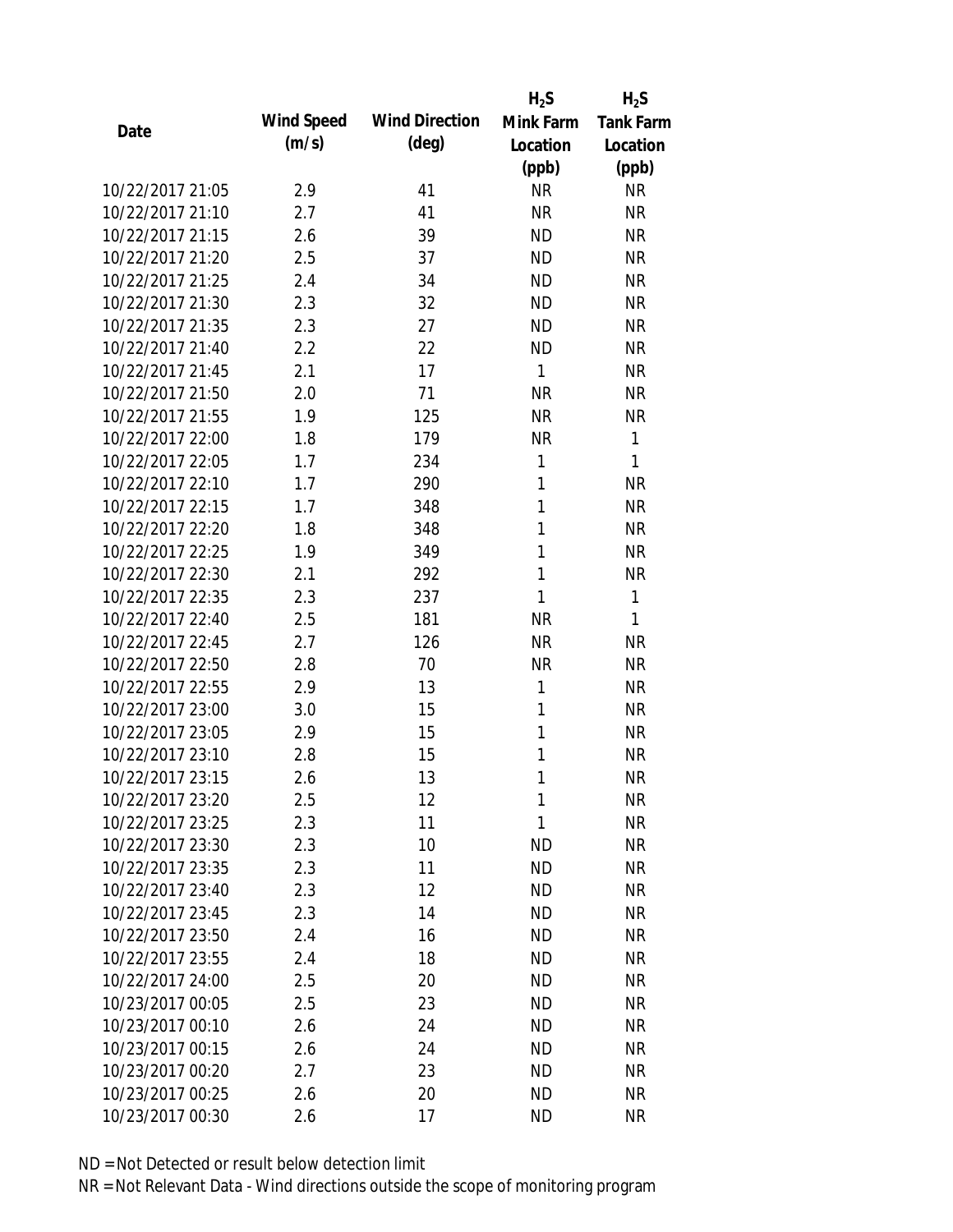|                  |                   |                       | $H_2S$    | $H_2S$           |
|------------------|-------------------|-----------------------|-----------|------------------|
| Date             | <b>Wind Speed</b> | <b>Wind Direction</b> | Mink Farm | <b>Tank Farm</b> |
|                  | (m/s)             | $(\text{deg})$        | Location  | Location         |
|                  |                   |                       | (ppb)     | (ppb)            |
| 10/23/2017 00:35 | 2.5               | 72                    | <b>NR</b> | <b>NR</b>        |
| 10/23/2017 00:40 | 2.3               | 127                   | <b>NR</b> | <b>NR</b>        |
| 10/23/2017 00:45 | 2.2               | 182                   | <b>NR</b> | 1                |
| 10/23/2017 00:50 | 2.2               | 239                   | <b>ND</b> | 1                |
| 10/23/2017 00:55 | 2.2               | 238                   | <b>ND</b> | 1                |
| 10/23/2017 01:00 | 2.2               | 239                   | 1         | 1                |
| 10/23/2017 01:05 | 2.3               | 181                   | <b>NR</b> | 1                |
| 10/23/2017 01:10 | 2.5               | 123                   | <b>NR</b> | <b>NR</b>        |
| 10/23/2017 01:15 | 2.6               | 66                    | <b>NR</b> | <b>NR</b>        |
| 10/23/2017 01:20 | 2.7               | 8                     | 1         | <b>NR</b>        |
| 10/23/2017 01:25 | 2.8               | 9                     | 1         | <b>NR</b>        |
| 10/23/2017 01:30 | 2.8               | 8                     | 1         | <b>NR</b>        |
| 10/23/2017 01:35 | 2.8               | $\overline{7}$        | 1         | <b>NR</b>        |
| 10/23/2017 01:40 | 2.7               | 65                    | <b>NR</b> | <b>NR</b>        |
| 10/23/2017 01:45 | 2.6               | 122                   | <b>NR</b> | <b>NR</b>        |
| 10/23/2017 01:50 | 2.5               | 180                   | <b>NR</b> | 1                |
| 10/23/2017 01:55 | 2.4               | 238                   | 1         | 1                |
| 10/23/2017 02:00 | 2.3               | 297                   | 1         | <b>NR</b>        |
| 10/23/2017 02:05 | 2.3               | 356                   | 1         | <b>NR</b>        |
| 10/23/2017 02:10 | 2.2               | 356                   | 1         | <b>NR</b>        |
| 10/23/2017 02:15 | 2.2               | 356                   | 1         | <b>NR</b>        |
| 10/23/2017 02:20 | 2.2               | 356                   | 1         | <b>NR</b>        |
| 10/23/2017 02:25 | 2.3               | 356                   | 1         | <b>NR</b>        |
| 10/23/2017 02:30 | 2.4               | 356                   | 1         | <b>NR</b>        |
| 10/23/2017 02:35 | 2.4               | 356                   | 1         | <b>NR</b>        |
| 10/23/2017 02:40 | 2.6               | 297                   | 1         | <b>NR</b>        |
| 10/23/2017 02:45 | 2.7               | 238                   | 1         | 1                |
| 10/23/2017 02:50 | 2.8               | 180                   | NR        | 1                |
| 10/23/2017 02:55 | 2.9               | 122                   | <b>NR</b> | <b>NR</b>        |
| 10/23/2017 03:00 | 3.0               | 64                    | <b>NR</b> | <b>NR</b>        |
| 10/23/2017 03:05 | 3.1               | $\overline{7}$        | 1         | <b>NR</b>        |
| 10/23/2017 03:10 | 3.1               | 9                     | 1         | <b>NR</b>        |
| 10/23/2017 03:15 | 3.2               | 11                    | 1         | <b>NR</b>        |
| 10/23/2017 03:20 | 3.2               | 12                    | 1         | <b>NR</b>        |
| 10/23/2017 03:25 | 3.1               | 12                    | 1         | <b>NR</b>        |
| 10/23/2017 03:30 | 3.0               | 12                    | <b>ND</b> | <b>NR</b>        |
| 10/23/2017 03:35 | 2.9               | 10                    | <b>ND</b> | <b>NR</b>        |
| 10/23/2017 03:40 | 2.8               | 9                     | <b>ND</b> | <b>NR</b>        |
| 10/23/2017 03:45 | 2.6               | $\overline{7}$        | <b>ND</b> | <b>NR</b>        |
| 10/23/2017 03:50 | 2.4               | 5                     | <b>ND</b> | <b>NR</b>        |
| 10/23/2017 03:55 | 2.3               | 63                    | <b>NR</b> | <b>NR</b>        |
| 10/23/2017 04:00 | 2.3               | 121                   | <b>NR</b> | <b>NR</b>        |
|                  |                   |                       |           |                  |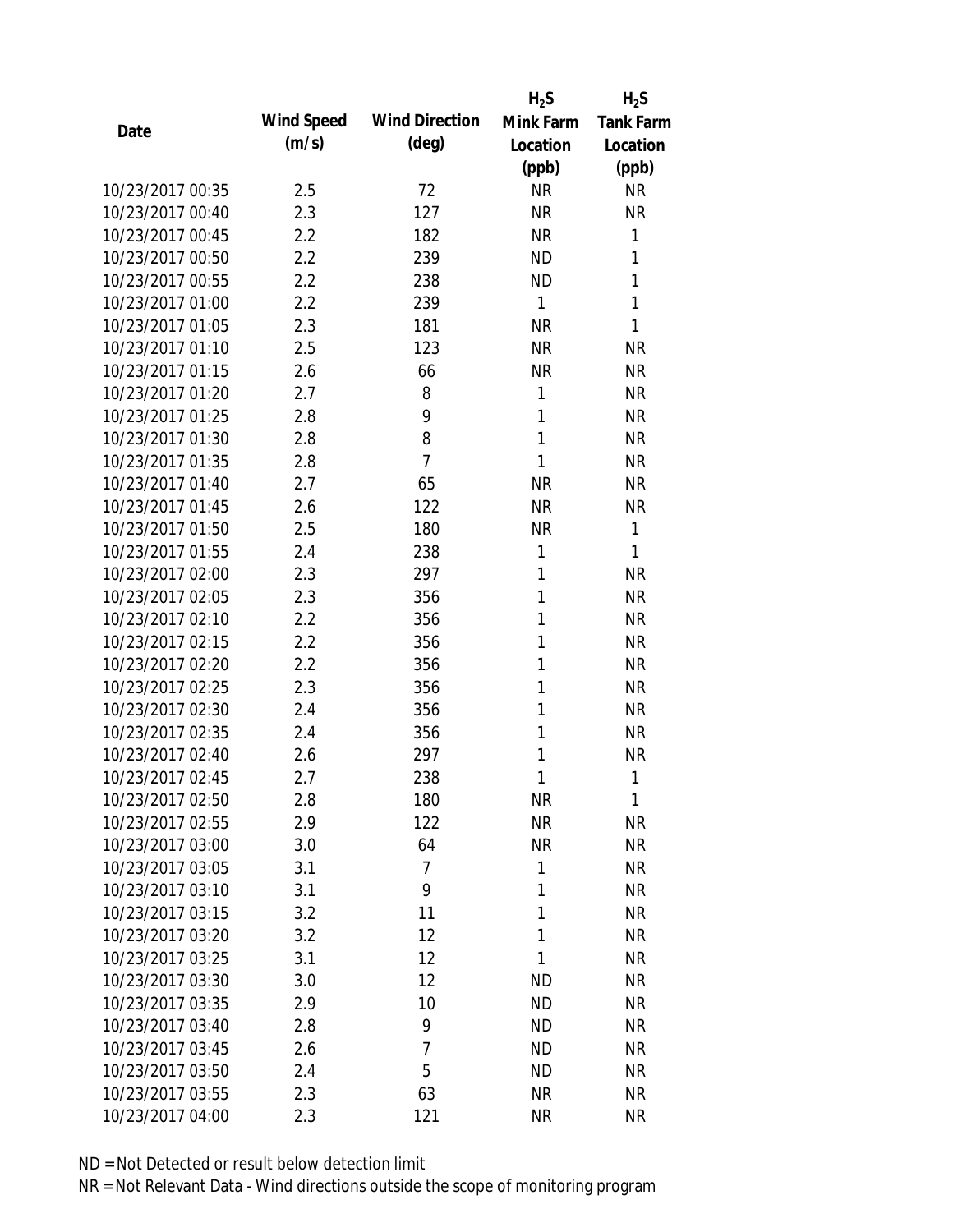|                  |                   |                       | $H_2S$       | $H_2S$           |
|------------------|-------------------|-----------------------|--------------|------------------|
| Date             | <b>Wind Speed</b> | <b>Wind Direction</b> | Mink Farm    | <b>Tank Farm</b> |
|                  | (m/s)             | $(\text{deg})$        | Location     | Location         |
|                  |                   |                       | (ppb)        | (ppb)            |
| 10/23/2017 04:05 | 2.3               | 180                   | <b>NR</b>    | 1                |
| 10/23/2017 04:10 | 2.3               | 238                   | 1            | 1                |
| 10/23/2017 04:15 | 2.3               | 297                   | 1            | <b>NR</b>        |
| 10/23/2017 04:20 | 2.4               | 356                   | 1            | <b>NR</b>        |
| 10/23/2017 04:25 | 2.4               | 356                   | 1            | <b>NR</b>        |
| 10/23/2017 04:30 | 2.5               | 356                   | <b>ND</b>    | <b>NR</b>        |
| 10/23/2017 04:35 | 2.6               | 297                   | <b>ND</b>    | <b>NR</b>        |
| 10/23/2017 04:40 | 2.7               | 239                   | <b>ND</b>    | $\mathbf{1}$     |
| 10/23/2017 04:45 | 2.8               | 182                   | <b>NR</b>    | 1                |
| 10/23/2017 04:50 | 3.0               | 124                   | <b>NR</b>    | <b>NR</b>        |
| 10/23/2017 04:55 | 3.2               | 66                    | <b>NR</b>    | <b>NR</b>        |
| 10/23/2017 05:00 | 3.3               | 8                     | <b>ND</b>    | <b>NR</b>        |
| 10/23/2017 05:05 | 3.5               | 9                     | <b>ND</b>    | <b>NR</b>        |
| 10/23/2017 05:10 | 3.7               | 10                    | <b>ND</b>    | <b>NR</b>        |
| 10/23/2017 05:15 | 3.8               | 11                    | <b>ND</b>    | <b>NR</b>        |
| 10/23/2017 05:20 | 3.9               | 11                    | <b>ND</b>    | <b>NR</b>        |
| 10/23/2017 05:25 | 3.9               | 12                    | 1            | <b>NR</b>        |
| 10/23/2017 05:30 | 3.9               | 13                    | $\mathbf{1}$ | <b>NR</b>        |
| 10/23/2017 05:35 | 3.9               | 13                    | $\mathbf{1}$ | <b>NR</b>        |
| 10/23/2017 05:40 | 3.8               | 12                    | 1            | <b>NR</b>        |
| 10/23/2017 05:45 | 3.7               | 11                    | 1            | <b>NR</b>        |
| 10/23/2017 05:50 | 3.6               | 10                    | 1            | <b>NR</b>        |
| 10/23/2017 05:55 | 3.5               | 9                     | 1            | <b>NR</b>        |
| 10/23/2017 06:00 | 3.4               | 8                     | 1            | <b>NR</b>        |
| 10/23/2017 06:05 | 3.4               | 6                     | 1            | <b>NR</b>        |
| 10/23/2017 06:10 | 3.4               | 6                     | 1            | <b>NR</b>        |
| 10/23/2017 06:15 | 3.5               | 6                     | 1            | <b>NR</b>        |
| 10/23/2017 06:20 | 3.6               | 6                     | 1            | <b>NR</b>        |
| 10/23/2017 06:25 | 3.7               | 6                     | 1            | <b>NR</b>        |
| 10/23/2017 06:30 | 3.8               | 7                     | 1            | <b>NR</b>        |
| 10/23/2017 06:35 | 3.9               | 7                     | 1            | <b>NR</b>        |
| 10/23/2017 06:40 | 4.0               | 8                     | 1            | <b>NR</b>        |
| 10/23/2017 06:45 | 4.0               | 9                     | <b>ND</b>    | <b>NR</b>        |
| 10/23/2017 06:50 | 4.1               | 10                    | <b>ND</b>    | <b>NR</b>        |
| 10/23/2017 06:55 | 4.0               | 11                    | <b>ND</b>    | <b>NR</b>        |
| 10/23/2017 07:00 | 4.0               | 13                    | <b>ND</b>    | <b>NR</b>        |
| 10/23/2017 07:05 | 4.0               | 15                    | <b>ND</b>    | <b>NR</b>        |
| 10/23/2017 07:10 | 3.9               | 18                    | <b>ND</b>    | <b>NR</b>        |
| 10/23/2017 07:15 | 3.8               | 20                    | <b>ND</b>    | <b>NR</b>        |
| 10/23/2017 07:20 | 3.7               | 23                    | <b>ND</b>    | NR               |
| 10/23/2017 07:25 | 3.5               | 26                    | <b>ND</b>    | <b>NR</b>        |
| 10/23/2017 07:30 | 3.3               | 29                    | 1            | <b>NR</b>        |
|                  |                   |                       |              |                  |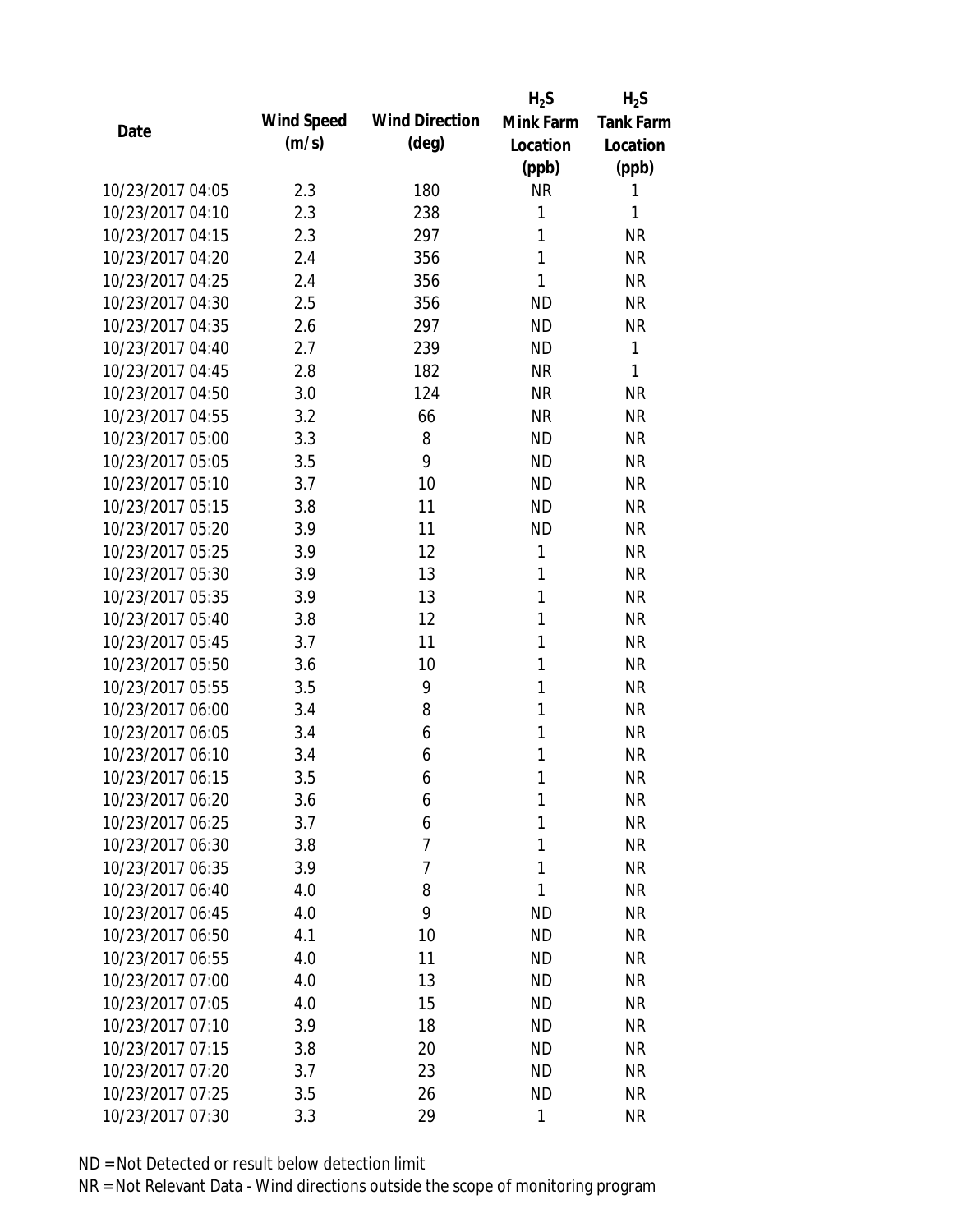|                  |                   |                       | $H_2S$    | $H_2S$           |
|------------------|-------------------|-----------------------|-----------|------------------|
| Date             | <b>Wind Speed</b> | <b>Wind Direction</b> | Mink Farm | <b>Tank Farm</b> |
|                  | (m/s)             | $(\text{deg})$        | Location  | Location         |
|                  |                   |                       | (ppb)     | (ppb)            |
| 10/23/2017 07:35 | 3.2               | 31                    | 1         | <b>NR</b>        |
| 10/23/2017 07:40 | 3.0               | 32                    | <b>ND</b> | <b>NR</b>        |
| 10/23/2017 07:45 | 2.9               | 31                    | 1         | <b>NR</b>        |
| 10/23/2017 07:50 | 2.7               | 30                    | 1         | <b>NR</b>        |
| 10/23/2017 07:55 | 2.7               | 27                    | 1         | <b>NR</b>        |
| 10/23/2017 08:00 | 2.6               | 23                    | <b>ND</b> | <b>NR</b>        |
| 10/23/2017 08:05 | 2.6               | 20                    | 1         | <b>NR</b>        |
| 10/23/2017 08:10 | 2.6               | 16                    | 1         | <b>NR</b>        |
| 10/23/2017 08:15 | 2.6               | 14                    | <b>ND</b> | <b>NR</b>        |
| 10/23/2017 08:20 | 2.6               | 12                    | <b>ND</b> | <b>NR</b>        |
| 10/23/2017 08:25 | 2.6               | 11                    | <b>ND</b> | <b>NR</b>        |
| 10/23/2017 08:30 | 2.6               | 11                    | <b>ND</b> | <b>NR</b>        |
| 10/23/2017 08:35 | 2.6               | 10                    | <b>ND</b> | <b>NR</b>        |
| 10/23/2017 08:40 | 2.5               | 8                     | 1         | <b>NR</b>        |
| 10/23/2017 08:45 | 2.5               | $\overline{7}$        | 1         | <b>NR</b>        |
| 10/23/2017 08:50 | 2.6               | 7                     | 1         | <b>NR</b>        |
| 10/23/2017 08:55 | 2.5               | 8                     | 1         | <b>NR</b>        |
| 10/23/2017 09:00 | 2.5               | 9                     | 1         | <b>NR</b>        |
| 10/23/2017 09:05 | 2.6               | 12                    | 1         | <b>NR</b>        |
| 10/23/2017 09:10 | 2.6               | 16                    | 1         | <b>NR</b>        |
| 10/23/2017 09:15 | 2.7               | 19                    | 1         | <b>NR</b>        |
| 10/23/2017 09:20 | 2.7               | 21                    | 1         | <b>NR</b>        |
| 10/23/2017 09:25 | 2.8               | 21                    | 1         | <b>NR</b>        |
| 10/23/2017 09:30 | 2.9               | 20                    | 1         | <b>NR</b>        |
| 10/23/2017 09:35 | 3.0               | 18                    | 1         | <b>NR</b>        |
| 10/23/2017 09:40 | 3.1               | 16                    | 1         | <b>NR</b>        |
| 10/23/2017 09:45 | 3.2               | 14                    | 1         | <b>NR</b>        |
| 10/23/2017 09:50 | 3.2               | 14                    | 1         | <b>NR</b>        |
| 10/23/2017 09:55 | 3.3               | 14                    | 1         | <b>NR</b>        |
| 10/23/2017 10:00 | 3.3               | 16                    | 1         | <b>NR</b>        |
| 10/23/2017 10:05 | 3.2               | 18                    | 1         | <b>NR</b>        |
| 10/23/2017 10:10 | 3.2               | 20                    | 1         | <b>NR</b>        |
| 10/23/2017 10:15 | 3.2               | 23                    | 1         | <b>NR</b>        |
| 10/23/2017 10:20 | 3.1               | 25                    | 1         | <b>NR</b>        |
| 10/23/2017 10:25 | 3.1               | 27                    | 1         | <b>NR</b>        |
| 10/23/2017 10:30 | 3.1               | 27                    | 1         | <b>NR</b>        |
| 10/23/2017 10:35 | 3.1               | 27                    | 1         | <b>NR</b>        |
| 10/23/2017 10:40 | 2.9               | 26                    | 1         | <b>NR</b>        |
| 10/23/2017 10:45 | 2.8               | 24                    | 1         | <b>NR</b>        |
| 10/23/2017 10:50 | 2.7               | 21                    | 1         | <b>NR</b>        |
| 10/23/2017 10:55 | 2.5               | 18                    | 1         | <b>NR</b>        |
| 10/23/2017 11:00 | 2.4               | 17                    | 1         | <b>NR</b>        |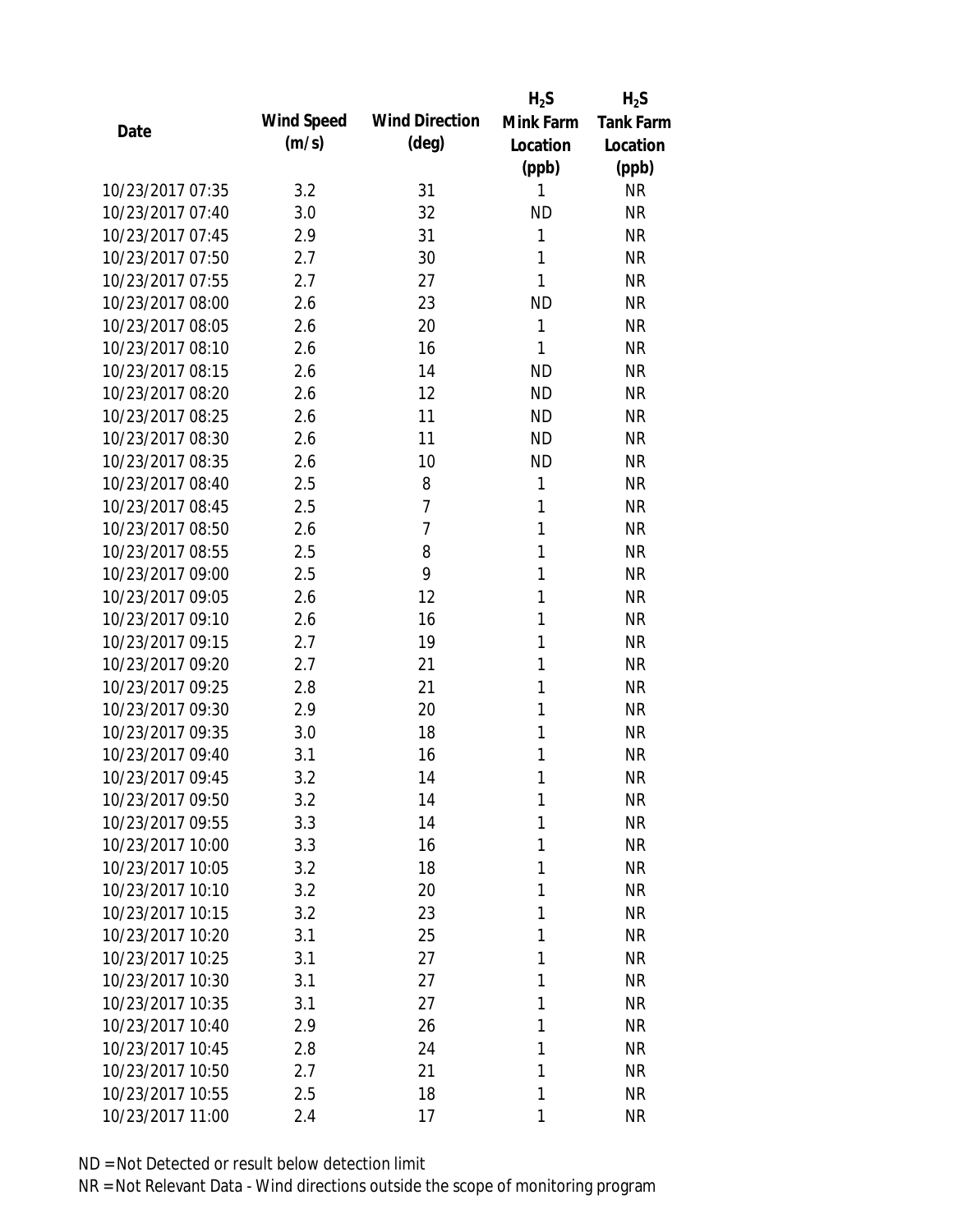|                  |                   |                       | $H_2S$       | $H_2S$           |
|------------------|-------------------|-----------------------|--------------|------------------|
| Date             | <b>Wind Speed</b> | <b>Wind Direction</b> | Mink Farm    | <b>Tank Farm</b> |
|                  | (m/s)             | $(\text{deg})$        | Location     | Location         |
|                  |                   |                       | (ppb)        | (ppb)            |
| 10/23/2017 11:05 | 2.3               | 17                    | 1            | <b>NR</b>        |
| 10/23/2017 11:10 | 2.3               | 17                    | 1            | <b>NR</b>        |
| 10/23/2017 11:15 | 2.3               | 18                    | 1            | <b>NR</b>        |
| 10/23/2017 11:20 | 2.3               | 18                    | 1            | <b>NR</b>        |
| 10/23/2017 11:25 | 2.3               | 16                    | 1            | <b>NR</b>        |
| 10/23/2017 11:30 | 2.3               | 14                    | 1            | <b>NR</b>        |
| 10/23/2017 11:35 | 2.2               | 69                    | <b>NR</b>    | <b>NR</b>        |
| 10/23/2017 11:40 | 2.1               | 123                   | <b>NR</b>    | <b>NR</b>        |
| 10/23/2017 11:45 | 2.1               | 177                   | <b>NR</b>    | 1                |
| 10/23/2017 11:50 | 2.1               | 230                   | 1            | 1                |
| 10/23/2017 11:55 | 2.1               | 284                   | 1            | <b>NR</b>        |
| 10/23/2017 12:00 | 2.2               | 340                   | $\mathbf{1}$ | <b>NR</b>        |
| 10/23/2017 12:05 | 2.4               | 337                   | 1            | <b>NR</b>        |
| 10/23/2017 12:10 | 2.5               | 335                   | 1            | <b>NR</b>        |
| 10/23/2017 12:15 | 2.7               | 334                   | 1            | <b>NR</b>        |
| 10/23/2017 12:20 | 2.8               | 334                   | 1            | <b>NR</b>        |
| 10/23/2017 12:25 | 2.9               | 334                   | 1            | <b>NR</b>        |
| 10/23/2017 12:30 | 3.0               | 334                   | $\mathbf{1}$ | <b>NR</b>        |
| 10/23/2017 12:35 | 3.1               | 333                   | <b>ND</b>    | <b>NR</b>        |
| 10/23/2017 12:40 | 3.3               | 333                   | <b>ND</b>    | <b>NR</b>        |
| 10/23/2017 12:45 | 3.5               | 332                   | <b>ND</b>    | <b>NR</b>        |
| 10/23/2017 12:50 | 3.6               | 332                   | <b>ND</b>    | <b>NR</b>        |
| 10/23/2017 12:55 | 3.6               | 332                   | <b>ND</b>    | <b>NR</b>        |
| 10/23/2017 13:00 | 3.6               | 333                   | <b>ND</b>    | <b>NR</b>        |
| 10/23/2017 13:05 | 3.6               | 335                   | <b>ND</b>    | <b>NR</b>        |
| 10/23/2017 13:10 | 3.4               | 338                   | <b>ND</b>    | <b>NR</b>        |
| 10/23/2017 13:15 | 3.2               | 341                   | <b>ND</b>    | <b>NR</b>        |
| 10/23/2017 13:20 | 3.0               | 343                   | <b>ND</b>    | <b>NR</b>        |
| 10/23/2017 13:25 | 2.8               | 344                   | <b>ND</b>    | <b>NR</b>        |
| 10/23/2017 13:30 | 2.7               | 343                   | <b>ND</b>    | <b>NR</b>        |
| 10/23/2017 13:35 | 2.7               | 341                   | <b>ND</b>    | <b>NR</b>        |
| 10/23/2017 13:40 | 2.8               | 339                   | 1            | NR               |
| 10/23/2017 13:45 | 2.8               | 337                   | 1            | <b>NR</b>        |
| 10/23/2017 13:50 | 2.9               | 337                   | 1            | <b>NR</b>        |
| 10/23/2017 13:55 | 2.9               | 337                   | 1            | <b>NR</b>        |
| 10/23/2017 14:00 | 2.8               | 338                   | 1            | <b>NR</b>        |
| 10/23/2017 14:05 | 2.8               | 339                   | 1            | <b>NR</b>        |
| 10/23/2017 14:10 | 2.7               | 338                   | 1            | <b>NR</b>        |
| 10/23/2017 14:15 | 2.6               | 337                   | 1            | <b>NR</b>        |
| 10/23/2017 14:20 | 2.6               | 335                   | 1            | <b>NR</b>        |
| 10/23/2017 14:25 | 2.6               | 333                   | 1            | <b>NR</b>        |
| 10/23/2017 14:30 | 2.7               | 331                   | 1            | <b>NR</b>        |
|                  |                   |                       |              |                  |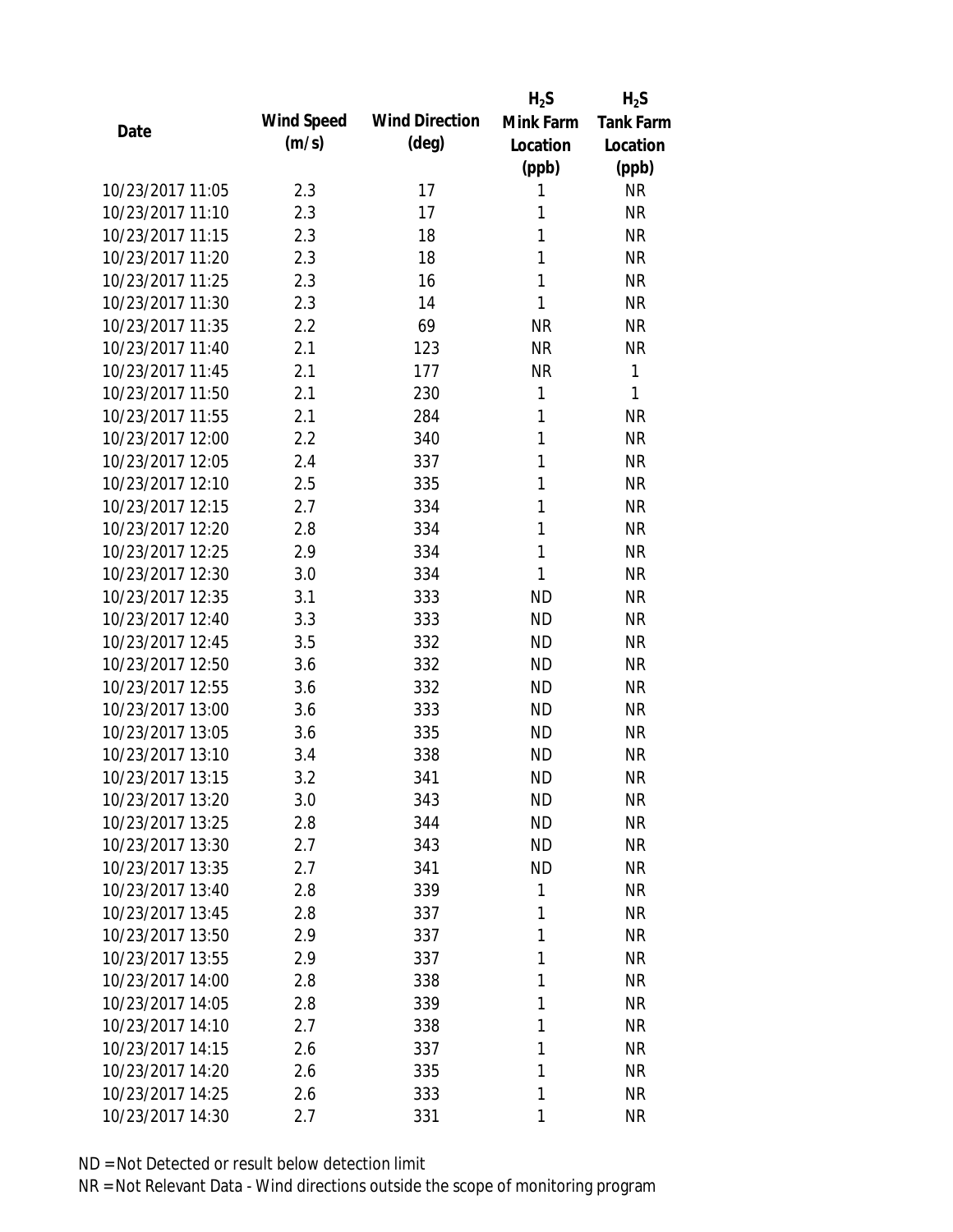|                  |                   |                       | $H_2S$    | $H_2S$           |
|------------------|-------------------|-----------------------|-----------|------------------|
| Date             | <b>Wind Speed</b> | <b>Wind Direction</b> | Mink Farm | <b>Tank Farm</b> |
|                  | (m/s)             | $(\text{deg})$        | Location  | Location         |
|                  |                   |                       | (ppb)     | (ppb)            |
| 10/23/2017 14:35 | 2.8               | 329                   | 1         | <b>NR</b>        |
| 10/23/2017 14:40 | 2.9               | 329                   | 1         | <b>NR</b>        |
| 10/23/2017 14:45 | 3.1               | 328                   | 1         | <b>NR</b>        |
| 10/23/2017 14:50 | 3.2               | 326                   | 1         | <b>NR</b>        |
| 10/23/2017 14:55 | 3.3               | 324                   | 1         | <b>NR</b>        |
| 10/23/2017 15:00 | 3.3               | 321                   | 1         | <b>NR</b>        |
| 10/23/2017 15:05 | 3.3               | 317                   | 1         | <b>NR</b>        |
| 10/23/2017 15:10 | 3.3               | 313                   | 1         | <b>NR</b>        |
| 10/23/2017 15:15 | 3.3               | 310                   | 1         | <b>NR</b>        |
| 10/23/2017 15:20 | 3.2               | 308                   | 1         | <b>NR</b>        |
| 10/23/2017 15:25 | 3.2               | 307                   | 1         | <b>NR</b>        |
| 10/23/2017 15:30 | 3.2               | 307                   | 1         | <b>NR</b>        |
| 10/23/2017 15:35 | 3.1               | 308                   | 1         | <b>NR</b>        |
| 10/23/2017 15:40 | 3.1               | 308                   | 1         | <b>NR</b>        |
| 10/23/2017 15:45 | 3.0               | 308                   | <b>ND</b> | <b>NR</b>        |
| 10/23/2017 15:50 | 2.9               | 306                   | <b>ND</b> | <b>NR</b>        |
| 10/23/2017 15:55 | 2.9               | 302                   | <b>ND</b> | <b>NR</b>        |
| 10/23/2017 16:00 | 2.8               | 297                   | <b>ND</b> | <b>NR</b>        |
| 10/23/2017 16:05 | 2.7               | 290                   | <b>ND</b> | <b>NR</b>        |
| 10/23/2017 16:10 | 2.6               | 283                   | <b>ND</b> | <b>NR</b>        |
| 10/23/2017 16:15 | 2.5               | 277                   | 1         | <b>NR</b>        |
| 10/23/2017 16:20 | 2.5               | 272                   | 1         | 1                |
| 10/23/2017 16:25 | 2.6               | 268                   | 1         | 1                |
| 10/23/2017 16:30 | 2.6               | 267                   | 1         | 1                |
| 10/23/2017 16:35 | 2.7               | 266                   | 1         | 1                |
| 10/23/2017 16:40 | 2.8               | 268                   | 1         | 1                |
| 10/23/2017 16:45 | 2.9               | 270                   | 1         | 1                |
| 10/23/2017 16:50 | 2.9               | 272                   | 1         | 1                |
| 10/23/2017 16:55 | 2.9               | 274                   | 1         | 1                |
| 10/23/2017 17:00 | 2.9               | 275                   | 1         | 1                |
| 10/23/2017 17:05 | 2.9               | 276                   | 1         | <b>NR</b>        |
| 10/23/2017 17:10 | 2.8               | 276                   | 1         | <b>NR</b>        |
| 10/23/2017 17:15 | 2.7               | 275                   | 1         | 1                |
| 10/23/2017 17:20 | 2.7               | 274                   | 1         | 1                |
| 10/23/2017 17:25 | 2.7               | 274                   | 1         | 1                |
| 10/23/2017 17:30 | 2.6               | 274                   | 1         | 1                |
| 10/23/2017 17:35 | 2.6               | 274                   | 1         | 1                |
| 10/23/2017 17:40 | 2.6               | 274                   | 1         | 1                |
| 10/23/2017 17:45 | 2.6               | 274                   | 1         | 1                |
| 10/23/2017 17:50 | 2.6               | 274                   | 1         | 1                |
| 10/23/2017 17:55 | 2.6               | 273                   | 1         | 1                |
| 10/23/2017 18:00 | 2.6               | 272                   |           | 1                |
|                  |                   |                       |           |                  |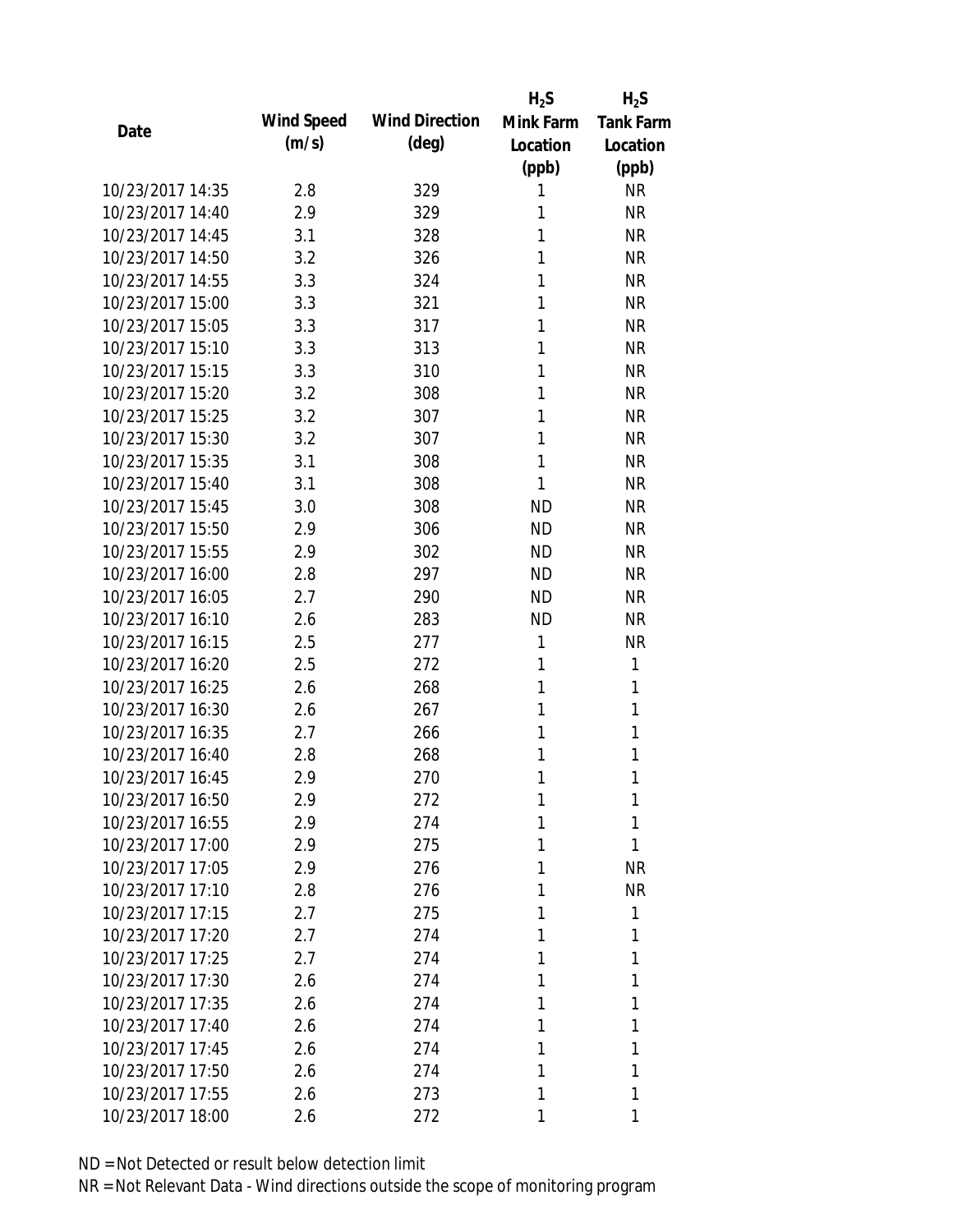|                  |            |                       | $H_2S$          | $H_2S$           |
|------------------|------------|-----------------------|-----------------|------------------|
| Date             | Wind Speed | <b>Wind Direction</b> | Mink Farm       | <b>Tank Farm</b> |
|                  | (m/s)      | $(\text{deg})$        | Location        | Location         |
|                  |            |                       | (ppb)           | (ppb)            |
| 10/23/2017 18:05 | 2.7        | 271                   | 1               | 1                |
| 10/23/2017 18:10 | 2.7        | 271                   | 1               | 1                |
| 10/23/2017 18:15 | 2.7        | 271                   | 1               | 1                |
| 10/23/2017 18:20 | 2.7        | 272                   | 1               | 1                |
| 10/23/2017 18:25 | 2.7        | 274                   | 1               | 1                |
| 10/23/2017 18:30 | 2.6        | 275                   | 1               | 1                |
| 10/23/2017 18:35 | 2.5        | 276                   | 1               | <b>NR</b>        |
| 10/23/2017 18:40 | 2.4        | 276                   | 1               | <b>NR</b>        |
| 10/23/2017 18:45 | 2.4        | 274                   | 1               | 1                |
| 10/23/2017 18:50 | 2.3        | 271                   | 1               | 1                |
| 10/23/2017 18:55 | 2.3        | 268                   | 1               | 1                |
| 10/23/2017 19:00 | 2.3        | 264                   | 1               | 1                |
| 10/23/2017 19:05 | 2.3        | 259                   | 1               | 1                |
| 10/23/2017 19:10 | 2.3        | 255                   | 1               | 1                |
| 10/23/2017 19:15 | 2.4        | 252                   | 1               | 1                |
| 10/23/2017 19:20 | 2.4        | 249                   | 1               | 1                |
| 10/23/2017 19:25 | 2.6        | 248                   | 1               | 1                |
| 10/23/2017 19:30 | 2.7        | 247                   | 1               | 1                |
| 10/23/2017 19:35 | 2.9        | 248                   | 1               | 1                |
| 10/23/2017 19:40 | 3.0        | 248                   | 1               | 1                |
| 10/23/2017 19:45 | 3.1        | 248                   | 1               | 1                |
| 10/23/2017 19:50 | 3.2        | 246                   | 1               | 1                |
| 10/23/2017 19:55 | 3.2        | 244                   | 1               | $\overline{2}$   |
| 10/23/2017 20:00 | 3.1        | 241                   | 1               | $\overline{2}$   |
| 10/23/2017 20:05 | 3.0        | 236                   | 1               | $\overline{2}$   |
| 10/23/2017 20:10 | 2.9        | 229                   | <b>NR</b>       | $\overline{c}$   |
| 10/23/2017 20:15 | 2.8        | 224                   | <b>NR</b>       | $\overline{2}$   |
| 10/23/2017 20:20 | 2.7        | 218                   | NR              | 2                |
| 10/23/2017 20:25 | 2.7        | 214                   | <b>NR</b>       | 1                |
| 10/23/2017 20:30 | 2.7        | 211                   | NR              | 1                |
| 10/23/2017 20:35 | 2.8        | 210                   | <b>NR</b>       | 1                |
| 10/23/2017 20:40 | 2.9        | 211                   | NR              | 1                |
| 10/23/2017 20:45 | 3.1        | 213                   | NR              | 1                |
| 10/23/2017 20:50 | 3.2        | 217                   | <b>NR</b>       | 1                |
| 10/23/2017 20:55 | 3.3        | 222                   | NR              | 1                |
| 10/23/2017 21:00 | 3.5        | 227                   | <b>NR</b>       | 1                |
| 10/23/2017 21:05 | 3.6        | 232                   | $\mathbf{1}$    | 1                |
| 10/23/2017 21:10 |            |                       |                 |                  |
| 10/23/2017 21:15 | 3.6<br>3.7 | 237                   | ND<br><b>ND</b> | 1<br>1           |
| 10/23/2017 21:20 |            | 240                   |                 |                  |
|                  | 3.7        | 243                   | ND              | 1                |
| 10/23/2017 21:25 | 3.7        | 245                   | <b>ND</b>       | 1                |
| 10/23/2017 21:30 | 3.6        | 246                   | ND              | 1                |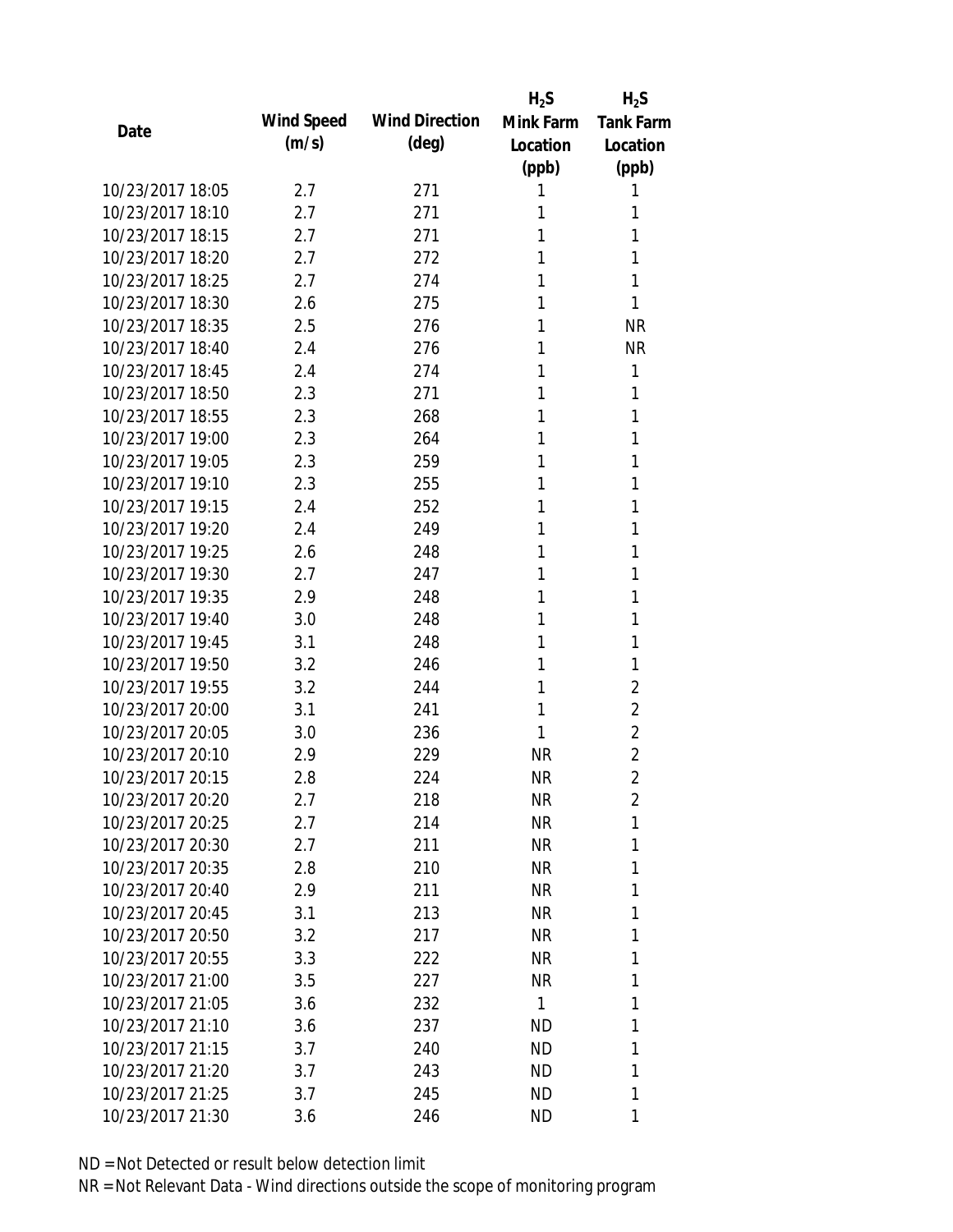|                  |                   |                       | $H_2S$    | $H_2S$           |
|------------------|-------------------|-----------------------|-----------|------------------|
| Date             | <b>Wind Speed</b> | <b>Wind Direction</b> | Mink Farm | <b>Tank Farm</b> |
|                  | (m/s)             | $(\text{deg})$        | Location  | Location         |
|                  |                   |                       | (ppb)     | (ppb)            |
| 10/23/2017 21:35 | 3.6               | 247                   | 1         | 1                |
| 10/23/2017 21:40 | 3.6               | 249                   | 1         | $\overline{2}$   |
| 10/23/2017 21:45 | 3.6               | 252                   | 1         | $\overline{2}$   |
| 10/23/2017 21:50 | 3.6               | 256                   | 1         | $\overline{2}$   |
| 10/23/2017 21:55 | 3.6               | 260                   | 1         | $\overline{2}$   |
| 10/23/2017 22:00 | 3.7               | 265                   | 1         | $\overline{2}$   |
| 10/23/2017 22:05 | 3.8               | 270                   | 1         | $\overline{2}$   |
| 10/23/2017 22:10 | 4.0               | 273                   | 1         | 1                |
| 10/23/2017 22:15 | 4.2               | 275                   | 1         | 1                |
| 10/23/2017 22:20 | 4.4               | 277                   | 1         | <b>NR</b>        |
| 10/23/2017 22:25 | 4.5               | 278                   | 1         | <b>NR</b>        |
| 10/23/2017 22:30 | 4.6               | 278                   | 1         | <b>NR</b>        |
| 10/23/2017 22:35 | 4.7               | 278                   | 1         | <b>NR</b>        |
| 10/23/2017 22:40 | 4.8               | 278                   | 1         | <b>NR</b>        |
| 10/23/2017 22:45 | 4.8               | 278                   | 1         | <b>NR</b>        |
| 10/23/2017 22:50 | 4.8               | 278                   | 1         | <b>NR</b>        |
| 10/23/2017 22:55 | 4.8               | 278                   | 1         | <b>NR</b>        |
| 10/23/2017 23:00 | 4.7               | 278                   | 1         | <b>NR</b>        |
| 10/23/2017 23:05 | 4.7               | 278                   | 1         | <b>NR</b>        |
| 10/23/2017 23:10 | 4.7               | 278                   | 1         | <b>NR</b>        |
| 10/23/2017 23:15 | 4.7               | 278                   | 1         | <b>NR</b>        |
| 10/23/2017 23:20 | 4.7               | 277                   | 1         | <b>NR</b>        |
| 10/23/2017 23:25 | 4.7               | 277                   | 1         | <b>NR</b>        |
| 10/23/2017 23:30 | 4.7               | 276                   | 1         | <b>NR</b>        |
| 10/23/2017 23:35 | 4.7               | 276                   | 1         | <b>NR</b>        |
| 10/23/2017 23:40 | 4.6               | 276                   | 1         | <b>NR</b>        |
| 10/23/2017 23:45 | 4.6               | 276                   | 1         | <b>NR</b>        |
| 10/23/2017 23:50 | 4.6               | 277                   | 1         | <b>NR</b>        |
| 10/23/2017 23:55 | 4.5               | 278                   | 1         | <b>NR</b>        |
| 10/23/2017 24:00 | 4.5               | 279                   | 1         | <b>NR</b>        |
| 10/24/2017 00:05 | 4.4               | 281                   | 1         | <b>NR</b>        |
| 10/24/2017 00:10 | 4.4               | 281                   | 1         | <b>NR</b>        |
| 10/24/2017 00:15 | 4.3               | 282                   | 1         | <b>NR</b>        |
| 10/24/2017 00:20 | 4.1               | 281                   | 1         | <b>NR</b>        |
| 10/24/2017 00:25 | 4.0               | 280                   | 1         | <b>NR</b>        |
| 10/24/2017 00:30 | 3.9               | 278                   | 1         | <b>NR</b>        |
| 10/24/2017 00:35 | 3.8               | 277                   | 1         | <b>NR</b>        |
| 10/24/2017 00:40 | 3.7               | 275                   | 1         | 1                |
| 10/24/2017 00:45 | 3.7               | 273                   | 1         | 1                |
| 10/24/2017 00:50 | 3.6               | 272                   | 1         | 1                |
| 10/24/2017 00:55 | 3.5               | 271                   | 1         | 1                |
| 10/24/2017 01:00 | 3.5               | 270                   | 1         | 1                |
|                  |                   |                       |           |                  |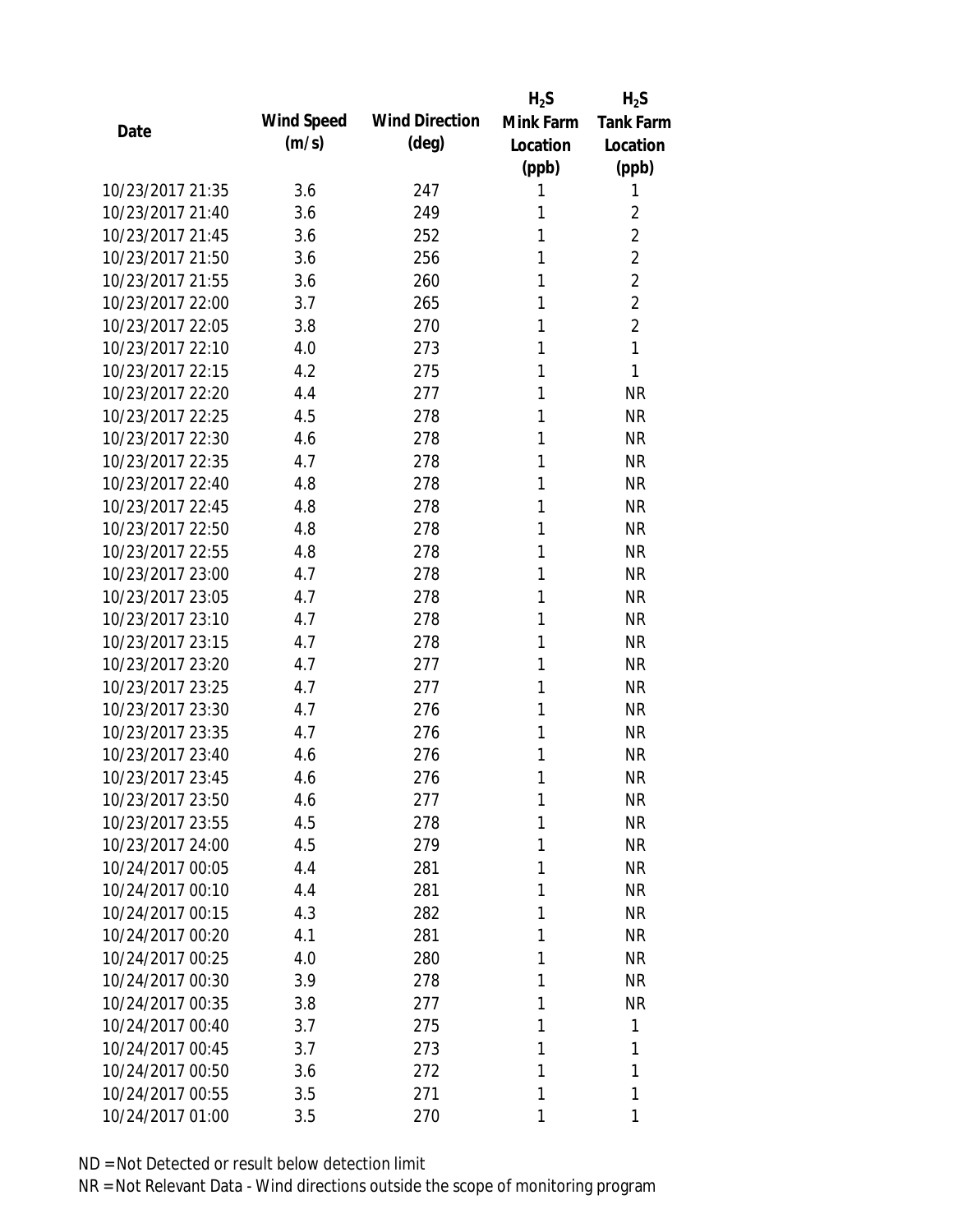|                  |                   |                       | $H_2S$         | $H_2S$           |
|------------------|-------------------|-----------------------|----------------|------------------|
| Date             | <b>Wind Speed</b> | <b>Wind Direction</b> | Mink Farm      | <b>Tank Farm</b> |
|                  | (m/s)             | $(\text{deg})$        | Location       | Location         |
|                  |                   |                       | (ppb)          | (ppb)            |
| 10/24/2017 01:05 | 3.4               | 269                   | 1              | 2                |
| 10/24/2017 01:10 | 3.3               | 268                   | 1              | 2                |
| 10/24/2017 01:15 | 3.3               | 268                   | 1              | $\overline{2}$   |
| 10/24/2017 01:20 | 3.2               | 267                   | 1              | $\overline{2}$   |
| 10/24/2017 01:25 | 3.2               | 267                   | 1              | 1                |
| 10/24/2017 01:30 | 3.3               | 268                   | 1              | 1                |
| 10/24/2017 01:35 | 3.3               | 268                   | 1              | 1                |
| 10/24/2017 01:40 | 3.4               | 269                   | 1              | 1                |
| 10/24/2017 01:45 | 3.6               | 271                   | 1              | 1                |
| 10/24/2017 01:50 | 3.7               | 272                   | $\overline{2}$ | 1                |
| 10/24/2017 01:55 | 3.8               | 274                   | $\overline{2}$ | 1                |
| 10/24/2017 02:00 | 3.9               | 277                   | $\overline{2}$ | <b>NR</b>        |
| 10/24/2017 02:05 | 4.0               | 279                   | 3              | <b>NR</b>        |
| 10/24/2017 02:10 | 4.1               | 281                   | 3              | <b>NR</b>        |
| 10/24/2017 02:15 | 4.2               | 282                   | 3              | <b>NR</b>        |
| 10/24/2017 02:20 | 4.2               | 283                   | 3              | <b>NR</b>        |
| 10/24/2017 02:25 | 4.2               | 284                   | $\overline{2}$ | <b>NR</b>        |
| 10/24/2017 02:30 | 4.1               | 284                   | $\overline{2}$ | <b>NR</b>        |
| 10/24/2017 02:35 | 4.1               | 283                   | $\overline{2}$ | <b>NR</b>        |
| 10/24/2017 02:40 | 4.0               | 281                   | 1              | <b>NR</b>        |
| 10/24/2017 02:45 | 3.9               | 280                   | 1              | <b>NR</b>        |
| 10/24/2017 02:50 | 3.8               | 278                   | 1              | <b>NR</b>        |
| 10/24/2017 02:55 | 3.7               | 276                   | 1              | <b>NR</b>        |
| 10/24/2017 03:00 | 3.6               | 274                   | 1              | 1                |
| 10/24/2017 03:05 | 3.5               | 272                   | 1              | 1                |
| 10/24/2017 03:10 | 3.4               | 269                   | 1              | 1                |
| 10/24/2017 03:15 | 3.4               | 266                   | 1              | 1                |
| 10/24/2017 03:20 | 3.3               | 263                   | 1              | 1                |
| 10/24/2017 03:25 | 3.4               | 260                   | 1              | 1                |
| 10/24/2017 03:30 | 3.5               | 257                   | 1              | 1                |
| 10/24/2017 03:35 | 3.6               | 255                   | <b>ND</b>      | 1                |
| 10/24/2017 03:40 | 3.8               | 254                   | <b>ND</b>      | 1                |
| 10/24/2017 03:45 | 3.9               | 253                   | ND             | 1                |
| 10/24/2017 03:50 | 4.0               | 253                   | 1              | 1                |
| 10/24/2017 03:55 | 4.1               | 254                   | 1              | $\overline{2}$   |
| 10/24/2017 04:00 | 4.2               | 255                   | 1              | $\overline{2}$   |
| 10/24/2017 04:05 | 4.3               | 255                   | 1              | $\overline{2}$   |
| 10/24/2017 04:10 | 4.3               | 256                   | 1              | $\overline{2}$   |
| 10/24/2017 04:15 | 4.2               | 257                   | 1              | $\overline{2}$   |
| 10/24/2017 04:20 | 4.2               | 257                   | 1              | $\overline{2}$   |
| 10/24/2017 04:25 | 4.1               | 257                   | 1              | 1                |
| 10/24/2017 04:30 | 4.1               | 257                   | 1              | 1                |
|                  |                   |                       |                |                  |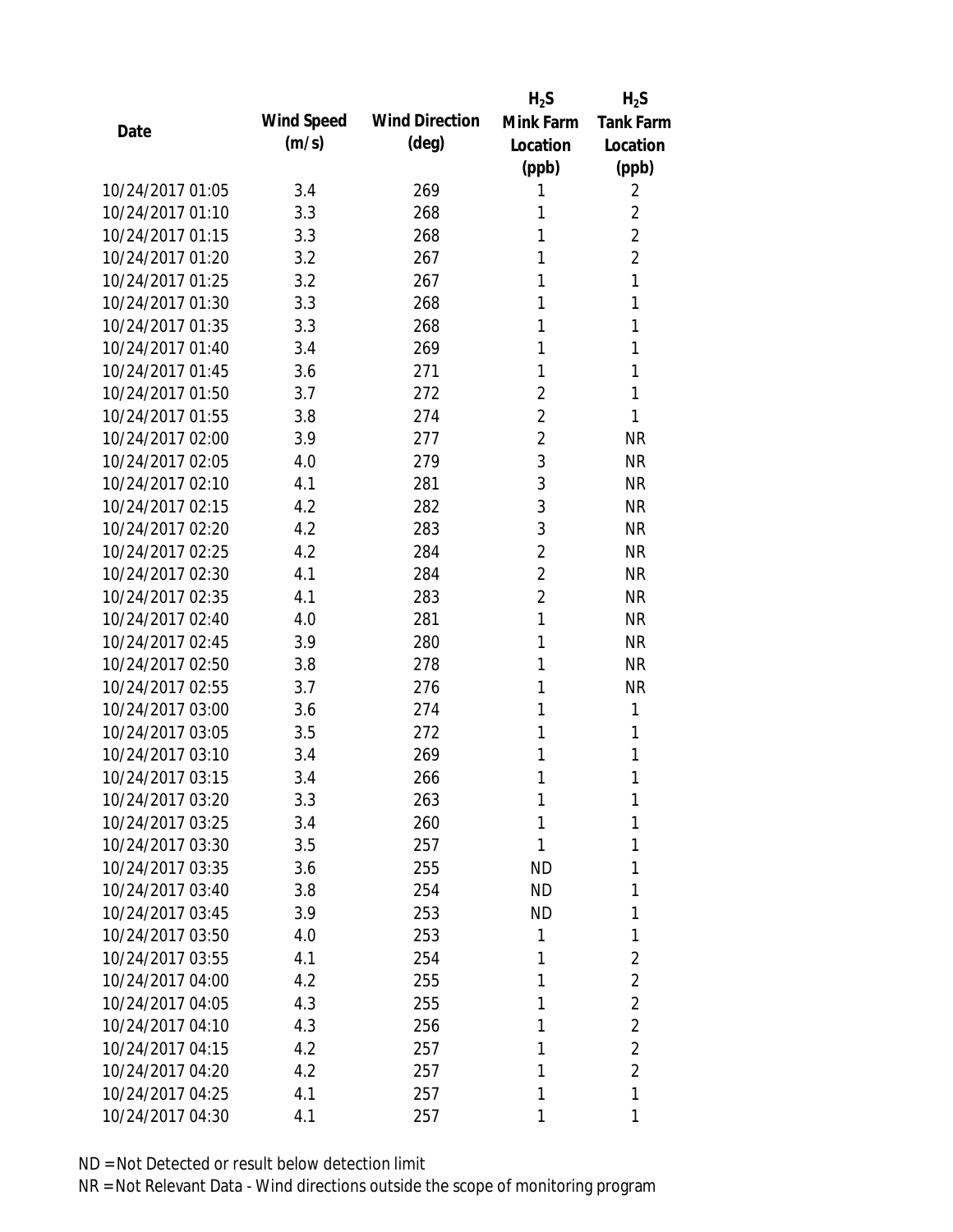|                  |                   |                       | $H_2S$    | $H_2S$           |
|------------------|-------------------|-----------------------|-----------|------------------|
| Date             | <b>Wind Speed</b> | <b>Wind Direction</b> | Mink Farm | <b>Tank Farm</b> |
|                  | (m/s)             | (deg)                 | Location  | Location         |
|                  |                   |                       | (ppb)     | (ppb)            |
| 10/24/2017 04:35 | 4.0               | 256                   | 1         | 1                |
| 10/24/2017 04:40 | 4.0               | 256                   | 1         | 1                |
| 10/24/2017 04:45 | 4.0               | 256                   | 1         | 1                |
| 10/24/2017 04:50 | 4.1               | 255                   | 1         | 1                |
| 10/24/2017 04:55 | 4.2               | 255                   | 1         | 1                |
| 10/24/2017 05:00 | 4.3               | 255                   | 1         | 1                |
| 10/24/2017 05:05 | 4.4               | 255                   | 1         | 1                |
| 10/24/2017 05:10 | 4.4               | 256                   | 1         | 1                |
| 10/24/2017 05:15 | 4.5               | 256                   | 1         | 1                |
| 10/24/2017 05:20 | 4.6               | 257                   | 1         | 1                |
| 10/24/2017 05:25 | 4.5               | 258                   | 1         | 1                |
| 10/24/2017 05:30 | 4.4               | 259                   | 1         | 1                |
| 10/24/2017 05:35 | 4.4               | 260                   | 1         | 1                |
| 10/24/2017 05:40 | 4.3               | 261                   | 1         | 1                |
| 10/24/2017 05:45 | 4.2               | 262                   | 1         | 1                |
| 10/24/2017 05:50 | 4.1               | 262                   | 1         | 1                |
| 10/24/2017 05:55 | 4.1               | 263                   | 1         | 1                |
| 10/24/2017 06:00 | 4.0               | 263                   | 1         | 1                |
| 10/24/2017 06:05 | 4.0               | 264                   | 1         | 1                |
| 10/24/2017 06:10 | 4.0               | 265                   | 1         | 1                |
| 10/24/2017 06:15 | 4.0               | 267                   | 1         | 1                |
| 10/24/2017 06:20 | 4.0               | 268                   | 1         | 1                |
| 10/24/2017 06:25 | 4.1               | 269                   | 1         | 1                |
| 10/24/2017 06:30 | 4.2               | 271                   | 1         | 1                |
| 10/24/2017 06:35 | 4.3               | 271                   | 1         | 1                |
| 10/24/2017 06:40 | 4.4               | 272                   | 1         | 1                |
| 10/24/2017 06:45 | 4.6               | 273                   | 1         | 1                |
| 10/24/2017 06:50 | 4.7               | 275                   | 1         | 1                |
| 10/24/2017 06:55 | 4.9               | 276                   | 1         | <b>NR</b>        |
| 10/24/2017 07:00 | 5.0               | 278                   | 1         | <b>NR</b>        |
| 10/24/2017 07:05 | 5.2               | 279                   | 1         | <b>NR</b>        |
| 10/24/2017 07:10 | 5.4               | 281                   | 1         | <b>NR</b>        |
| 10/24/2017 07:15 | 5.6               | 281                   | 1         | <b>NR</b>        |
| 10/24/2017 07:20 | 5.7               | 281                   | 1         | <b>NR</b>        |
| 10/24/2017 07:25 | 5.8               | 281                   | 1         | <b>NR</b>        |
| 10/24/2017 07:30 | 5.9               | 280                   | 1         | <b>NR</b>        |
| 10/24/2017 07:35 | 5.9               | 278                   | 1         | <b>NR</b>        |
| 10/24/2017 07:40 | 5.9               | 277                   | 1         | <b>NR</b>        |
| 10/24/2017 07:45 | 5.9               | 276                   | 1         | <b>NR</b>        |
| 10/24/2017 07:50 | 6.0               | 275                   | 1         | $\overline{2}$   |
| 10/24/2017 07:55 | 6.1               | 274                   | 1         | $\overline{2}$   |
| 10/24/2017 08:00 | 6.2               | 274                   | 2         | 2                |
|                  |                   |                       |           |                  |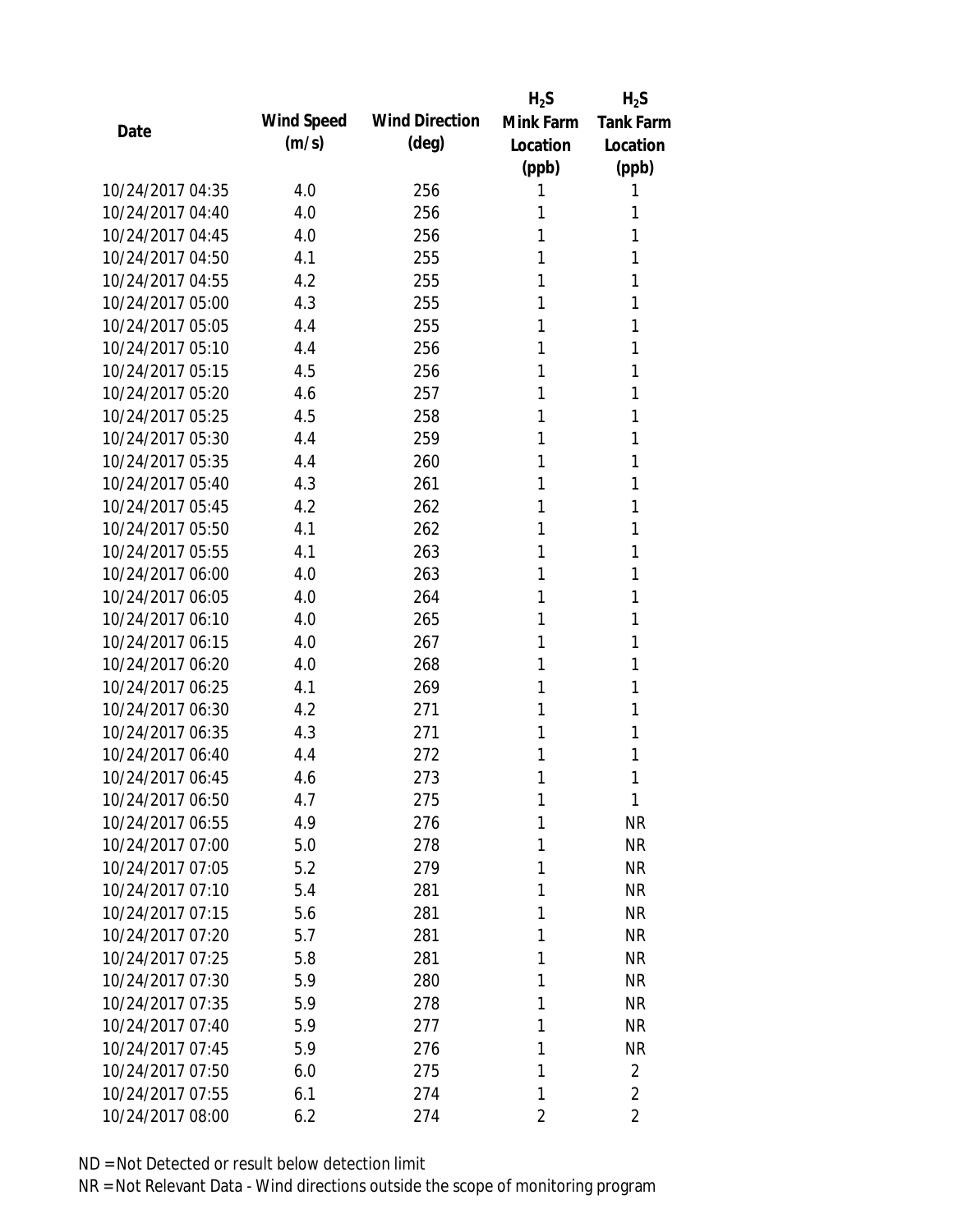|                  |            |                       | $H_2S$         | $H_2S$           |
|------------------|------------|-----------------------|----------------|------------------|
| Date             | Wind Speed | <b>Wind Direction</b> | Mink Farm      | <b>Tank Farm</b> |
|                  | (m/s)      | $(\text{deg})$        | Location       | Location         |
|                  |            |                       | (ppb)          | (ppb)            |
| 10/24/2017 08:05 | 6.2        | 275                   | 2              | $\overline{2}$   |
| 10/24/2017 08:10 | 6.3        | 276                   | $\overline{2}$ | <b>NR</b>        |
| 10/24/2017 08:15 | 6.2        | 277                   | $\overline{2}$ | <b>NR</b>        |
| 10/24/2017 08:20 | 6.1        | 277                   | $\overline{c}$ | <b>NR</b>        |
| 10/24/2017 08:25 | 6.0        | 278                   | $\overline{2}$ | <b>NR</b>        |
| 10/24/2017 08:30 | 5.9        | 278                   | $\overline{2}$ | <b>NR</b>        |
| 10/24/2017 08:35 | 5.8        | 277                   | $\overline{2}$ | <b>NR</b>        |
| 10/24/2017 08:40 | 5.8        | 277                   | $\overline{2}$ | <b>NR</b>        |
| 10/24/2017 08:45 | 5.9        | 276                   | $\overline{2}$ | <b>NR</b>        |
| 10/24/2017 08:50 | 6.0        | 275                   | $\overline{2}$ | $\mathbf{1}$     |
| 10/24/2017 08:55 | 6.1        | 275                   | $\overline{2}$ | 1                |
| 10/24/2017 09:00 | 6.1        | 274                   | $\overline{2}$ | 1                |
| 10/24/2017 09:05 | 6.1        | 273                   | $\overline{2}$ | 1                |
| 10/24/2017 09:10 | 6.1        | 272                   | $\overline{2}$ | 1                |
| 10/24/2017 09:15 | 6.1        | 271                   | $\overline{2}$ | 1                |
| 10/24/2017 09:20 | 6.1        | 270                   | $\overline{2}$ | 1                |
| 10/24/2017 09:25 | 6.0        | 270                   | 3              | 1                |
| 10/24/2017 09:30 | 6.0        | 270                   | 3              | 1                |
| 10/24/2017 09:35 | 5.9        | 270                   | 3              | 1                |
| 10/24/2017 09:40 | 5.8        | 271                   | 3              | 1                |
| 10/24/2017 09:45 | 5.8        | 272                   | 3              | 1                |
| 10/24/2017 09:50 | 5.7        | 273                   | 3              | 1                |
| 10/24/2017 09:55 | 5.6        | 275                   | 3              | 1                |
| 10/24/2017 10:00 | 5.5        | 276                   | $\overline{2}$ | <b>NR</b>        |
| 10/24/2017 10:05 | 5.5        | 278                   | $\overline{2}$ | <b>NR</b>        |
| 10/24/2017 10:10 | 5.5        | 279                   | $\overline{2}$ | <b>NR</b>        |
| 10/24/2017 10:15 | 5.4        | 280                   | $\overline{2}$ | <b>NR</b>        |
| 10/24/2017 10:20 | 5.4        | 279                   | $\overline{2}$ | NR               |
| 10/24/2017 10:25 | 5.4        | 279                   | $\overline{2}$ | <b>NR</b>        |
| 10/24/2017 10:30 | 5.4        | 277                   | 2              | <b>NR</b>        |
| 10/24/2017 10:35 | 5.4        | 275                   | $\overline{2}$ | 1                |
| 10/24/2017 10:40 | 5.5        | 273                   | $\overline{2}$ | 1                |
| 10/24/2017 10:45 | 5.6        | 271                   | $\overline{2}$ | 1                |
| 10/24/2017 10:50 | 5.6        | 270                   | $\overline{2}$ | 1                |
| 10/24/2017 10:55 | 5.6        | 268                   | $\overline{2}$ | 1                |
| 10/24/2017 11:00 | 5.5        | 268                   | 2              | 1                |
| 10/24/2017 11:05 | 5.4        | 267                   | $\overline{2}$ | 1                |
| 10/24/2017 11:10 | 5.3        | 267                   | 2              | 1                |
| 10/24/2017 11:15 | 5.1        | 267                   | $\overline{2}$ | 1                |
| 10/24/2017 11:20 | 5.0        | 266                   | $\overline{2}$ | 1                |
| 10/24/2017 11:25 | 4.9        | 265                   | $\overline{2}$ | 1                |
| 10/24/2017 11:30 | 4.9        | 264                   | $\overline{2}$ | 1                |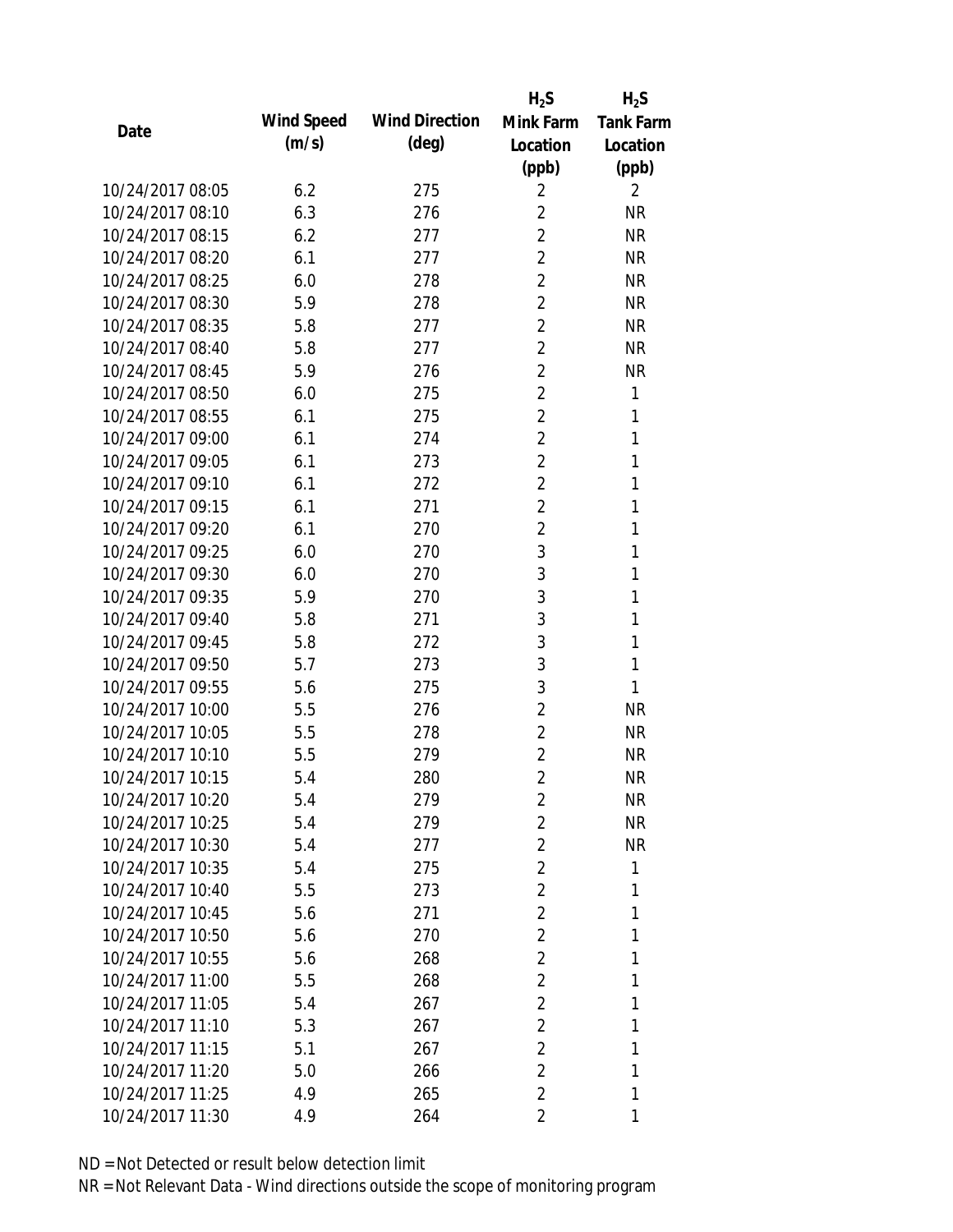|                  |                   |                       | $H_2S$    | $H_2S$           |
|------------------|-------------------|-----------------------|-----------|------------------|
| Date             | <b>Wind Speed</b> | <b>Wind Direction</b> | Mink Farm | <b>Tank Farm</b> |
|                  | (m/s)             | $(\text{deg})$        | Location  | Location         |
|                  |                   |                       | (ppb)     | (ppb)            |
| 10/24/2017 11:35 | 4.9               | 262                   | 1         | 1                |
| 10/24/2017 11:40 | 5.0               | 261                   | 1         | 1                |
| 10/24/2017 11:45 | 5.1               | 260                   | 1         | 1                |
| 10/24/2017 11:50 | 5.1               | 259                   | 1         | 1                |
| 10/24/2017 11:55 | 5.1               | 259                   | 1         | 1                |
| 10/24/2017 12:00 | 5.0               | 259                   | 1         | 1                |
| 10/24/2017 12:05 | 4.9               | 260                   | 1         | 1                |
| 10/24/2017 12:10 | 4.8               | 261                   | 1         | 1                |
| 10/24/2017 12:15 | 4.7               | 262                   | 1         | 1                |
| 10/24/2017 12:20 | 4.6               | 263                   | 1         | 1                |
| 10/24/2017 12:25 | 4.6               | 265                   | 1         | 1                |
| 10/24/2017 12:30 | 4.6               | 266                   | 1         | 1                |
| 10/24/2017 12:35 | 4.5               | 266                   | 1         | 1                |
| 10/24/2017 12:40 | 4.5               | 267                   | 1         | 1                |
| 10/24/2017 12:45 | 4.6               | 268                   | 1         | 1                |
| 10/24/2017 12:50 | 4.6               | 269                   | 1         | 1                |
| 10/24/2017 12:55 | 4.7               | 270                   | 1         | 1                |
| 10/24/2017 13:00 | 4.7               | 272                   | 1         | 1                |
| 10/24/2017 13:05 | 4.8               | 273                   | 1         | 1                |
| 10/24/2017 13:10 | 4.8               | 274                   | 1         | 1                |
| 10/24/2017 13:15 | 4.8               | 274                   | 1         | 1                |
| 10/24/2017 13:20 | 4.9               | 275                   | 1         | 1                |
| 10/24/2017 13:25 | 4.9               | 275                   | 1         | 1                |
| 10/24/2017 13:30 | 4.9               | 276                   | 1         | <b>NR</b>        |
| 10/24/2017 13:35 | 4.9               | 276                   | 1         | <b>NR</b>        |
| 10/24/2017 13:40 | 4.9               | 276                   | 1         | <b>NR</b>        |
| 10/24/2017 13:45 | 4.8               | 276                   | 1         | <b>NR</b>        |
| 10/24/2017 13:50 | 4.7               | 276                   | 1         | <b>NR</b>        |
| 10/24/2017 13:55 | 4.6               | 276                   | 1         | <b>NR</b>        |
| 10/24/2017 14:00 | 4.4               | 275                   | 1         | 1                |
| 10/24/2017 14:05 | 4.3               | 275                   | 1         | 1                |
| 10/24/2017 14:10 | 4.2               | 275                   | 1         | 1                |
| 10/24/2017 14:15 | 4.1               | 275                   | 1         | 1                |
| 10/24/2017 14:20 | 4.1               | 275                   | 1         | 1                |
| 10/24/2017 14:25 | 4.2               | 275                   | 1         | 1                |
| 10/24/2017 14:30 | 4.3               | 275                   | 1         | 1                |
| 10/24/2017 14:35 | 4.3               | 276                   | 1         | <b>NR</b>        |
| 10/24/2017 14:40 | 4.3               | 276                   | 1         | <b>NR</b>        |
| 10/24/2017 14:45 | 4.3               | 277                   | 1         | <b>NR</b>        |
| 10/24/2017 14:50 | 4.4               | 277                   | 1         | <b>NR</b>        |
| 10/24/2017 14:55 | 4.4               | 278                   | 1         | <b>NR</b>        |
| 10/24/2017 15:00 | 4.4               | 279                   | 1         | <b>NR</b>        |
|                  |                   |                       |           |                  |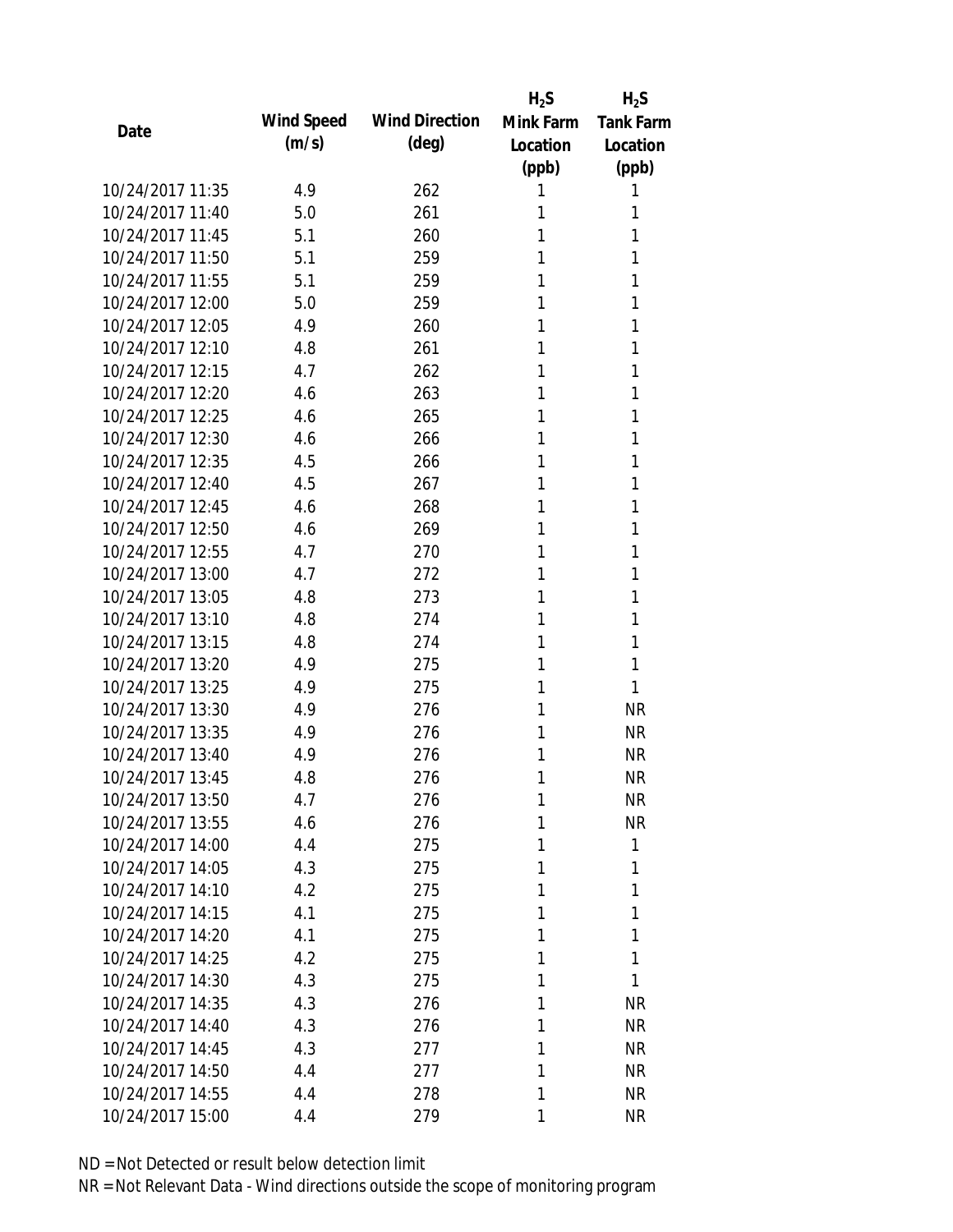|                  |                   |                       | $H_2S$    | $H_2S$           |
|------------------|-------------------|-----------------------|-----------|------------------|
| Date             | <b>Wind Speed</b> | <b>Wind Direction</b> | Mink Farm | <b>Tank Farm</b> |
|                  | (m/s)             | (deg)                 | Location  | Location         |
|                  |                   |                       | (ppb)     | (ppb)            |
| 10/24/2017 15:05 | 4.4               | 279                   | 1         | <b>NR</b>        |
| 10/24/2017 15:10 | 4.5               | 280                   | 1         | <b>NR</b>        |
| 10/24/2017 15:15 | 4.6               | 281                   | 1         | <b>NR</b>        |
| 10/24/2017 15:20 | 4.6               | 282                   | 1         | <b>NR</b>        |
| 10/24/2017 15:25 | 4.6               | 282                   | 1         | <b>NR</b>        |
| 10/24/2017 15:30 | 4.6               | 282                   | 1         | <b>NR</b>        |
| 10/24/2017 15:35 | 4.5               | 283                   | 1         | <b>NR</b>        |
| 10/24/2017 15:40 | 4.4               | 283                   | 1         | <b>NR</b>        |
| 10/24/2017 15:45 | 4.3               | 282                   | 1         | <b>NR</b>        |
| 10/24/2017 15:50 | 4.3               | 281                   | 1         | <b>NR</b>        |
| 10/24/2017 15:55 | 4.2               | 280                   | 1         | <b>NR</b>        |
| 10/24/2017 16:00 | 4.2               | 279                   | 1         | <b>NR</b>        |
| 10/24/2017 16:05 | 4.2               | 278                   | 1         | <b>NR</b>        |
| 10/24/2017 16:10 | 4.3               | 277                   | 1         | <b>NR</b>        |
| 10/24/2017 16:15 | 4.3               | 277                   | 1         | <b>NR</b>        |
| 10/24/2017 16:20 | 4.4               | 276                   | 1         | <b>NR</b>        |
| 10/24/2017 16:25 | 4.4               | 276                   | 1         | <b>NR</b>        |
| 10/24/2017 16:30 | 4.5               | 276                   | 1         | <b>NR</b>        |
| 10/24/2017 16:35 | 4.5               | 276                   | 1         | <b>NR</b>        |
| 10/24/2017 16:40 | 4.4               | 276                   | 1         | <b>NR</b>        |
| 10/24/2017 16:45 | 4.4               | 276                   | 1         | <b>NR</b>        |
| 10/24/2017 16:50 | 4.4               | 276                   | 1         | <b>NR</b>        |
| 10/24/2017 16:55 | 4.3               | 276                   | 1         | <b>NR</b>        |
| 10/24/2017 17:00 | 4.3               | 276                   | 1         | <b>NR</b>        |
| 10/24/2017 17:05 | 4.3               | 276                   | 1         | <b>NR</b>        |
| 10/24/2017 17:10 | 4.4               | 277                   | 1         | <b>NR</b>        |
| 10/24/2017 17:15 | 4.5               | 278                   | 1         | <b>NR</b>        |
| 10/24/2017 17:20 | 4.6               | 280                   | 1         | <b>NR</b>        |
| 10/24/2017 17:25 | 4.7               | 282                   | 1         | <b>NR</b>        |
| 10/24/2017 17:30 | 4.9               | 284                   | 1         | <b>NR</b>        |
| 10/24/2017 17:35 | 4.9               | 286                   | 1         | <b>NR</b>        |
| 10/24/2017 17:40 | 4.9               | 288                   | 1         | <b>NR</b>        |
| 10/24/2017 17:45 | 4.7               | 289                   | 1         | <b>NR</b>        |
| 10/24/2017 17:50 | 4.6               | 289                   | 1         | <b>NR</b>        |
| 10/24/2017 17:55 | 4.5               | 288                   | 1         | <b>NR</b>        |
| 10/24/2017 18:00 | 4.4               | 288                   | 1         | <b>NR</b>        |
| 10/24/2017 18:05 | 4.3               | 287                   | 1         | <b>NR</b>        |
| 10/24/2017 18:10 | 4.3               | 287                   | 1         | <b>NR</b>        |
| 10/24/2017 18:15 | 4.3               | 287                   | 1         | <b>NR</b>        |
| 10/24/2017 18:20 | 4.4               | 287                   | 1         | <b>NR</b>        |
| 10/24/2017 18:25 | 4.5               | 287                   | 1         | <b>NR</b>        |
| 10/24/2017 18:30 | 4.6               | 287                   | 1         | <b>NR</b>        |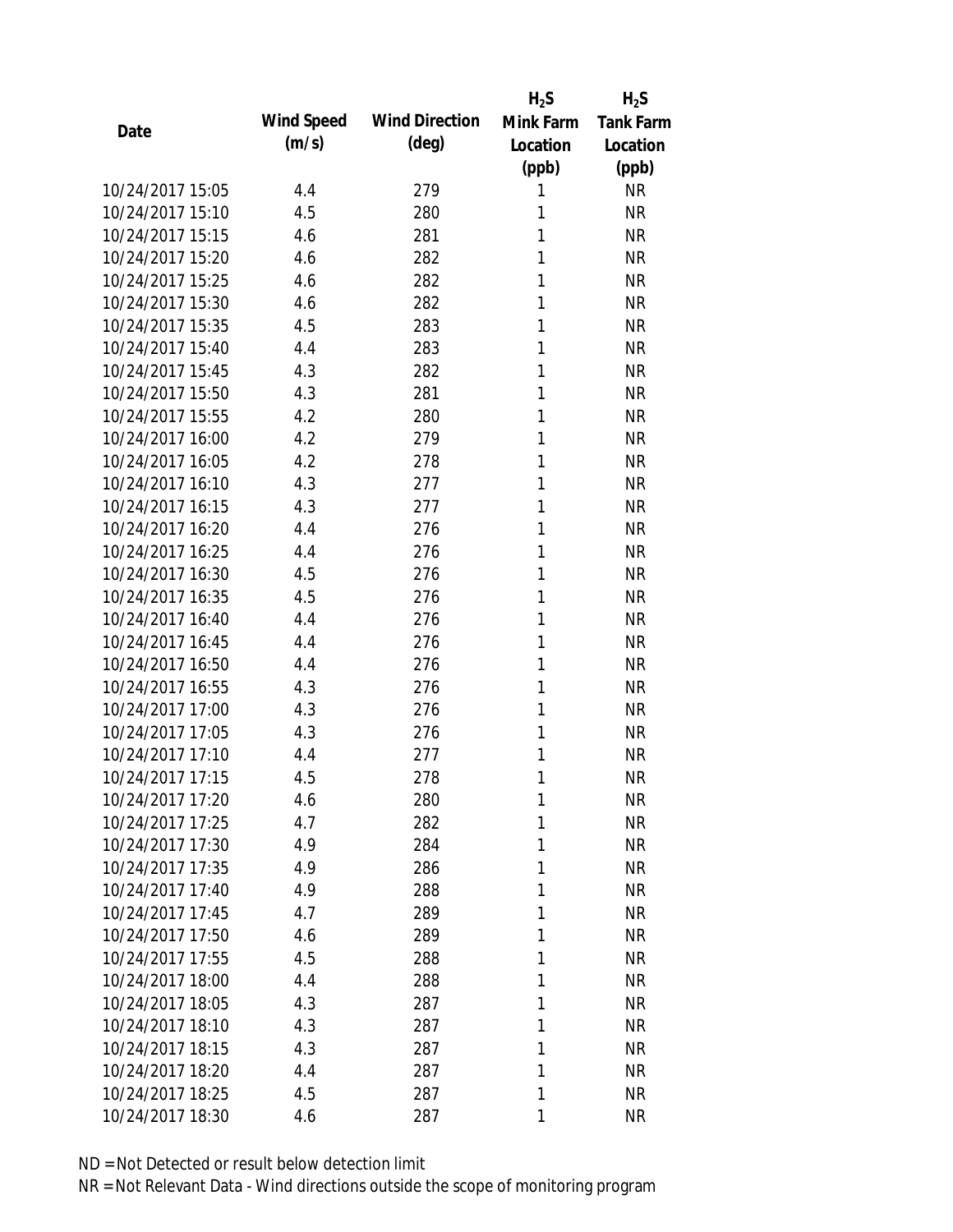|                  |                   |                       | $H_2S$    | $H_2S$           |
|------------------|-------------------|-----------------------|-----------|------------------|
| Date             | <b>Wind Speed</b> | <b>Wind Direction</b> | Mink Farm | <b>Tank Farm</b> |
|                  | (m/s)             | $(\text{deg})$        | Location  | Location         |
|                  |                   |                       | (ppb)     | (ppb)            |
| 10/24/2017 18:35 | 4.8               | 287                   | 1         | <b>NR</b>        |
| 10/24/2017 18:40 | 4.8               | 288                   | 1         | <b>NR</b>        |
| 10/24/2017 18:45 | 4.8               | 288                   | 1         | <b>NR</b>        |
| 10/24/2017 18:50 | 4.8               | 288                   | 1         | <b>NR</b>        |
| 10/24/2017 18:55 | 4.7               | 288                   | 1         | <b>NR</b>        |
| 10/24/2017 19:00 | 4.6               | 288                   | 1         | <b>NR</b>        |
| 10/24/2017 19:05 | 4.6               | 288                   | 1         | <b>NR</b>        |
| 10/24/2017 19:10 | 4.5               | 287                   | 1         | <b>NR</b>        |
| 10/24/2017 19:15 | 4.5               | 287                   | 1         | <b>NR</b>        |
| 10/24/2017 19:20 | 4.5               | 287                   | 1         | <b>NR</b>        |
| 10/24/2017 19:25 | 4.6               | 288                   | 1         | <b>NR</b>        |
| 10/24/2017 19:30 | 4.7               | 289                   | 1         | <b>NR</b>        |
| 10/24/2017 19:35 | 4.8               | 291                   | 1         | <b>NR</b>        |
| 10/24/2017 19:40 | 4.9               | 294                   | 1         | <b>NR</b>        |
| 10/24/2017 19:45 | 5.0               | 297                   | <b>ND</b> | <b>NR</b>        |
| 10/24/2017 19:50 | 5.1               | 299                   | <b>ND</b> | <b>NR</b>        |
| 10/24/2017 19:55 | 5.2               | 301                   | <b>ND</b> | <b>NR</b>        |
| 10/24/2017 20:00 | 5.3               | 302                   | <b>ND</b> | <b>NR</b>        |
| 10/24/2017 20:05 | 5.3               | 303                   | <b>ND</b> | <b>NR</b>        |
| 10/24/2017 20:10 | 5.3               | 302                   | 1         | <b>NR</b>        |
| 10/24/2017 20:15 | 5.1               | 301                   | 1         | <b>NR</b>        |
| 10/24/2017 20:20 | 4.9               | 298                   | 1         | <b>NR</b>        |
| 10/24/2017 20:25 | 4.6               | 296                   | 1         | <b>NR</b>        |
| 10/24/2017 20:30 | 4.4               | 294                   | 1         | <b>NR</b>        |
| 10/24/2017 20:35 | 4.2               | 292                   | 1         | <b>NR</b>        |
| 10/24/2017 20:40 | 4.1               | 290                   | 1         | <b>NR</b>        |
| 10/24/2017 20:45 | 4.1               | 289                   | 1         | <b>NR</b>        |
| 10/24/2017 20:50 | 4.1               | 289                   | 1         | <b>NR</b>        |
| 10/24/2017 20:55 | 4.1               | 289                   | 1         | <b>NR</b>        |
| 10/24/2017 21:00 | 4.1               | 289                   | 1         | <b>NR</b>        |
| 10/24/2017 21:05 | 4.0               | 288                   | 1         | <b>NR</b>        |
| 10/24/2017 21:10 | 4.0               | 287                   | 1         | <b>NR</b>        |
| 10/24/2017 21:15 | 3.8               | 285                   | 1         | <b>NR</b>        |
| 10/24/2017 21:20 | 3.7               | 284                   | 1         | <b>NR</b>        |
| 10/24/2017 21:25 | 3.6               | 282                   | 1         | <b>NR</b>        |
| 10/24/2017 21:30 | 3.4               | 280                   | 1         | <b>NR</b>        |
| 10/24/2017 21:35 | 3.4               | 277                   | 1         | <b>NR</b>        |
| 10/24/2017 21:40 | 3.3               | 274                   | 1         | 1                |
| 10/24/2017 21:45 | 3.2               | 271                   | 1         | 1                |
| 10/24/2017 21:50 | 3.2               | 267                   | 1         | 1                |
| 10/24/2017 21:55 | 3.1               | 264                   | 1         | 1                |
| 10/24/2017 22:00 | 3.2               | 260                   | 1         | 1                |
|                  |                   |                       |           |                  |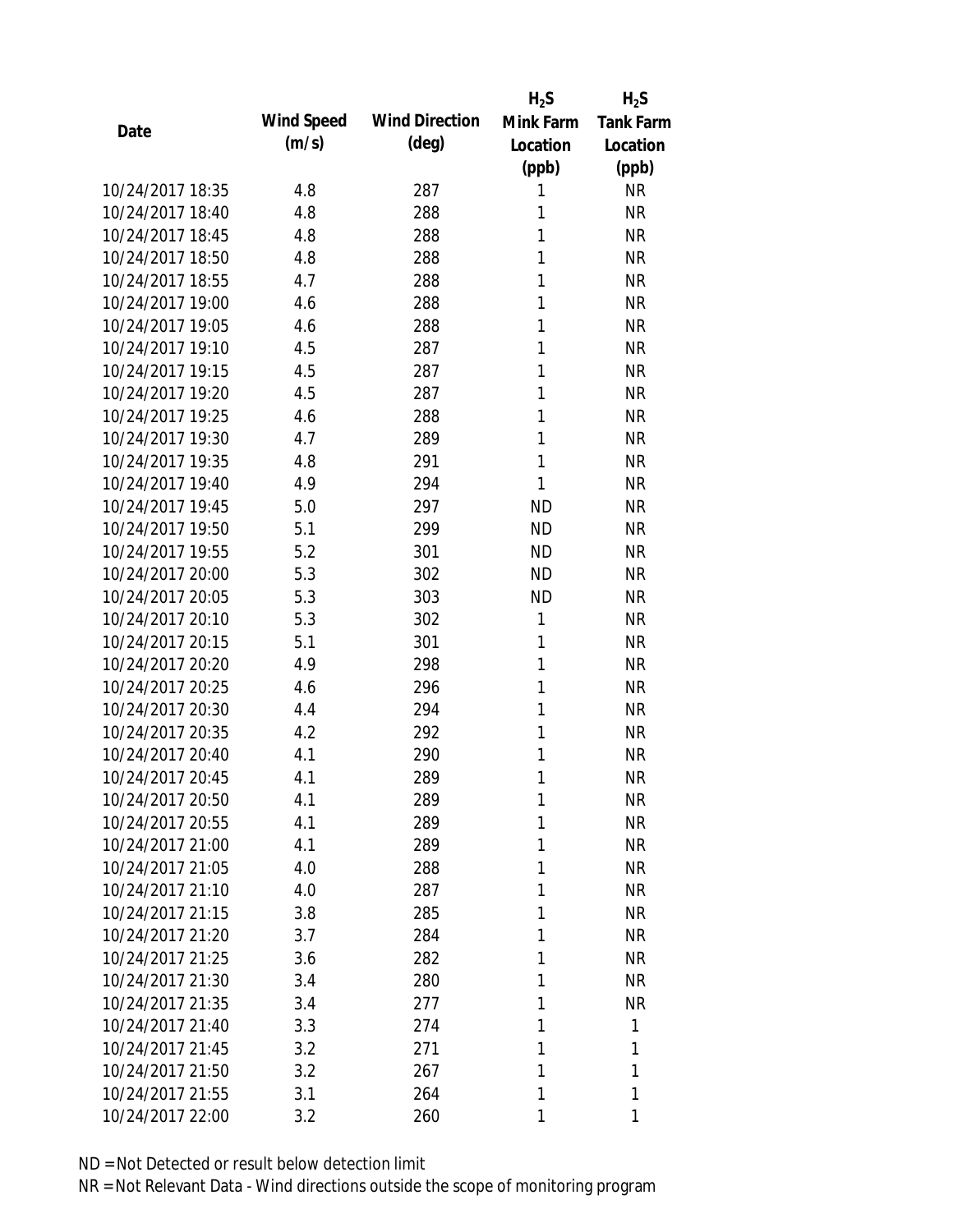|                  |                   |                       | $H_2S$    | $H_2S$           |
|------------------|-------------------|-----------------------|-----------|------------------|
| Date             | <b>Wind Speed</b> | <b>Wind Direction</b> | Mink Farm | <b>Tank Farm</b> |
|                  | (m/s)             | $(\text{deg})$        | Location  | Location         |
|                  |                   |                       | (ppb)     | (ppb)            |
| 10/24/2017 22:05 | 3.2               | 258                   | 1         | 1                |
| 10/24/2017 22:10 | 3.2               | 255                   | 1         | 1                |
| 10/24/2017 22:15 | 3.4               | 253                   | <b>ND</b> | 1                |
| 10/24/2017 22:20 | 3.5               | 251                   | <b>ND</b> | 1                |
| 10/24/2017 22:25 | 3.7               | 250                   | <b>ND</b> | 1                |
| 10/24/2017 22:30 | 3.9               | 249                   | <b>ND</b> | $\overline{2}$   |
| 10/24/2017 22:35 | 4.0               | 249                   | <b>ND</b> | $\overline{2}$   |
| 10/24/2017 22:40 | 4.2               | 248                   | <b>ND</b> | $\overline{2}$   |
| 10/24/2017 22:45 | 4.3               | 248                   | <b>ND</b> | $\overline{2}$   |
| 10/24/2017 22:50 | 4.4               | 248                   | <b>ND</b> | $\overline{2}$   |
| 10/24/2017 22:55 | 4.4               | 248                   | <b>ND</b> | 1                |
| 10/24/2017 23:00 | 4.4               | 248                   | <b>ND</b> | 1                |
| 10/24/2017 23:05 | 4.5               | 248                   | 1         | 1                |
| 10/24/2017 23:10 | 4.5               | 248                   | 1         | 1                |
| 10/24/2017 23:15 | 4.5               | 249                   | 1         | 1                |
| 10/24/2017 23:20 | 4.5               | 249                   | 1         | 1                |
| 10/24/2017 23:25 | 4.4               | 250                   | 1         | 1                |
| 10/24/2017 23:30 | 4.4               | 250                   | 1         | $\overline{2}$   |
| 10/24/2017 23:35 | 4.2               | 251                   | 1         | $\overline{2}$   |
| 10/24/2017 23:40 | 4.1               | 252                   | 1         | $\overline{2}$   |
| 10/24/2017 23:45 | 4.0               | 252                   | <b>ND</b> | $\overline{2}$   |
| 10/24/2017 23:50 | 3.9               | 253                   | <b>ND</b> | 1                |
| 10/24/2017 23:55 | 3.8               | 254                   | <b>ND</b> | 1                |
| 10/24/2017 24:00 | 3.8               | 255                   | <b>ND</b> | 1                |
| 10/25/2017 00:05 | 3.7               | 257                   | ND        | 1                |
| 10/25/2017 00:10 | 3.7               | 258                   | 1         | 1                |
| 10/25/2017 00:15 | 3.6               | 260                   | 1         | 1                |
| 10/25/2017 00:20 | 3.5               | 261                   | 1         | 1                |
| 10/25/2017 00:25 | 3.5               | 263                   | 1         | 1                |
| 10/25/2017 00:30 | 3.4               | 264                   | 1         | 1                |
| 10/25/2017 00:35 | 3.3               | 265                   | 1         | 1                |
| 10/25/2017 00:40 | 3.2               | 267                   | 1         | 1                |
| 10/25/2017 00:45 | 3.2               | 267                   | 1         | 1                |
| 10/25/2017 00:50 | 3.1               | 268                   | 1         | 1                |
| 10/25/2017 00:55 | 3.0               | 268                   | 1         | 1                |
| 10/25/2017 01:00 | 2.9               | 267                   | 1         | 1                |
| 10/25/2017 01:05 | 2.9               | 267                   | 1         | 1                |
| 10/25/2017 01:10 | 2.8               | 266                   | 1         | 1                |
| 10/25/2017 01:15 | 2.8               | 265                   | 1         | 2                |
| 10/25/2017 01:20 | 2.8               | 264                   | 1         | $\overline{2}$   |
| 10/25/2017 01:25 | 2.8               | 263                   | 1         | $\overline{2}$   |
| 10/25/2017 01:30 | 2.9               | 262                   | 1         | 2                |
|                  |                   |                       |           |                  |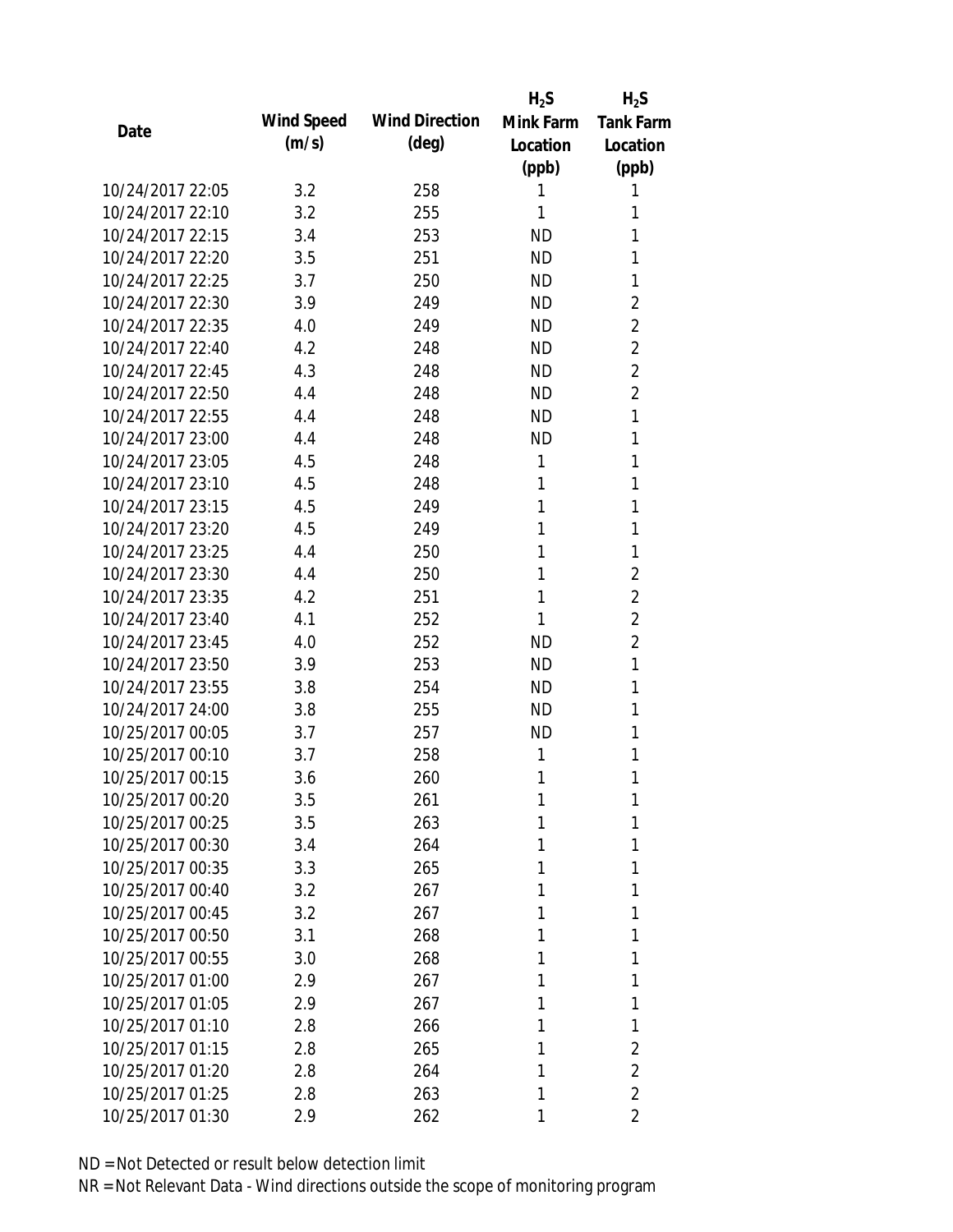|                  |                   |                       | $H_2S$    | $H_2S$           |
|------------------|-------------------|-----------------------|-----------|------------------|
| Date             | <b>Wind Speed</b> | <b>Wind Direction</b> | Mink Farm | <b>Tank Farm</b> |
|                  | (m/s)             | $(\text{deg})$        | Location  | Location         |
|                  |                   |                       | (ppb)     | (ppb)            |
| 10/25/2017 01:35 | 2.9               | 262                   |           | 2                |
| 10/25/2017 01:40 | 2.9               | 262                   | 1         | $\overline{2}$   |
| 10/25/2017 01:45 | 2.9               | 262                   |           | 1                |
| 10/25/2017 01:50 | 2.9               | 263                   | 1         | 1                |
| 10/25/2017 01:55 | 3.0               | 264                   | 1         | 1                |
| 10/25/2017 02:00 | 3.1               | 265                   | 1         | 1                |
| 10/25/2017 02:05 | 3.2               | 267                   | 1         | 1                |
| 10/25/2017 02:10 | 3.3               | 268                   | 1         | 1                |
| 10/25/2017 02:15 | 3.3               | 269                   | 1         | 1                |
| 10/25/2017 02:20 | 3.4               | 270                   | 1         | 1                |
| 10/25/2017 02:25 | 3.4               | 271                   | 1         | 1                |
| 10/25/2017 02:30 | 3.5               | 271                   | 1         | 1                |
| 10/25/2017 02:35 | 3.5               | 272                   | 1         | 1                |
| 10/25/2017 02:40 | 3.4               | 272                   | 1         | 1                |
| 10/25/2017 02:45 | 3.4               | 273                   | 1         | 1                |
| 10/25/2017 02:50 | 3.4               | 273                   | 1         | 1                |
| 10/25/2017 02:55 | 3.4               | 274                   | 1         | 1                |
| 10/25/2017 03:00 | 3.5               | 273                   | 1         | 1                |
| 10/25/2017 03:05 | 3.5               | 273                   | 1         | 1                |
| 10/25/2017 03:10 | 3.5               | 273                   | 1         | 1                |
| 10/25/2017 03:15 | 3.5               | 273                   | 1         | 1                |
| 10/25/2017 03:20 | 3.5               | 272                   | 1         | 1                |
| 10/25/2017 03:25 | 3.4               | 272                   | 1         | 1                |
| 10/25/2017 03:30 | 3.3               | 272                   | 1         | 1                |
| 10/25/2017 03:35 | 3.3               | 272                   | 1         | 1                |
| 10/25/2017 03:40 | 3.2               | 272                   | 1         | 1                |
| 10/25/2017 03:45 | 3.2               | 272                   | 1         | 1                |
| 10/25/2017 03:50 | 3.1               | 272                   | 1         | 1                |
| 10/25/2017 03:55 | 3.1               | 271                   | 1         | $\overline{2}$   |
| 10/25/2017 04:00 | 3.1               | 270                   | 1         | $\overline{2}$   |
| 10/25/2017 04:05 | 3.1               | 270                   | 1         | $\overline{2}$   |
| 10/25/2017 04:10 | 3.1               | 269                   | 1         | $\overline{2}$   |
| 10/25/2017 04:15 | 3.0               | 268                   | 1         | $\overline{2}$   |
| 10/25/2017 04:20 | 3.0               | 268                   | 1         | $\overline{2}$   |
| 10/25/2017 04:25 | 3.0               | 268                   | 1         | $\overline{2}$   |
| 10/25/2017 04:30 | 3.0               | 268                   | 1         | 1                |
| 10/25/2017 04:35 | 3.0               | 268                   | 1         | 1                |
| 10/25/2017 04:40 | 3.1               | 269                   | 1         | 1                |
| 10/25/2017 04:45 | 3.1               | 270                   | 1         | 1                |
| 10/25/2017 04:50 | 3.1               | 270                   | 1         | 1                |
| 10/25/2017 04:55 | 3.1               | 271                   | 1         | 1                |
| 10/25/2017 05:00 | 3.1               | 271                   | 1         | 1                |
|                  |                   |                       |           |                  |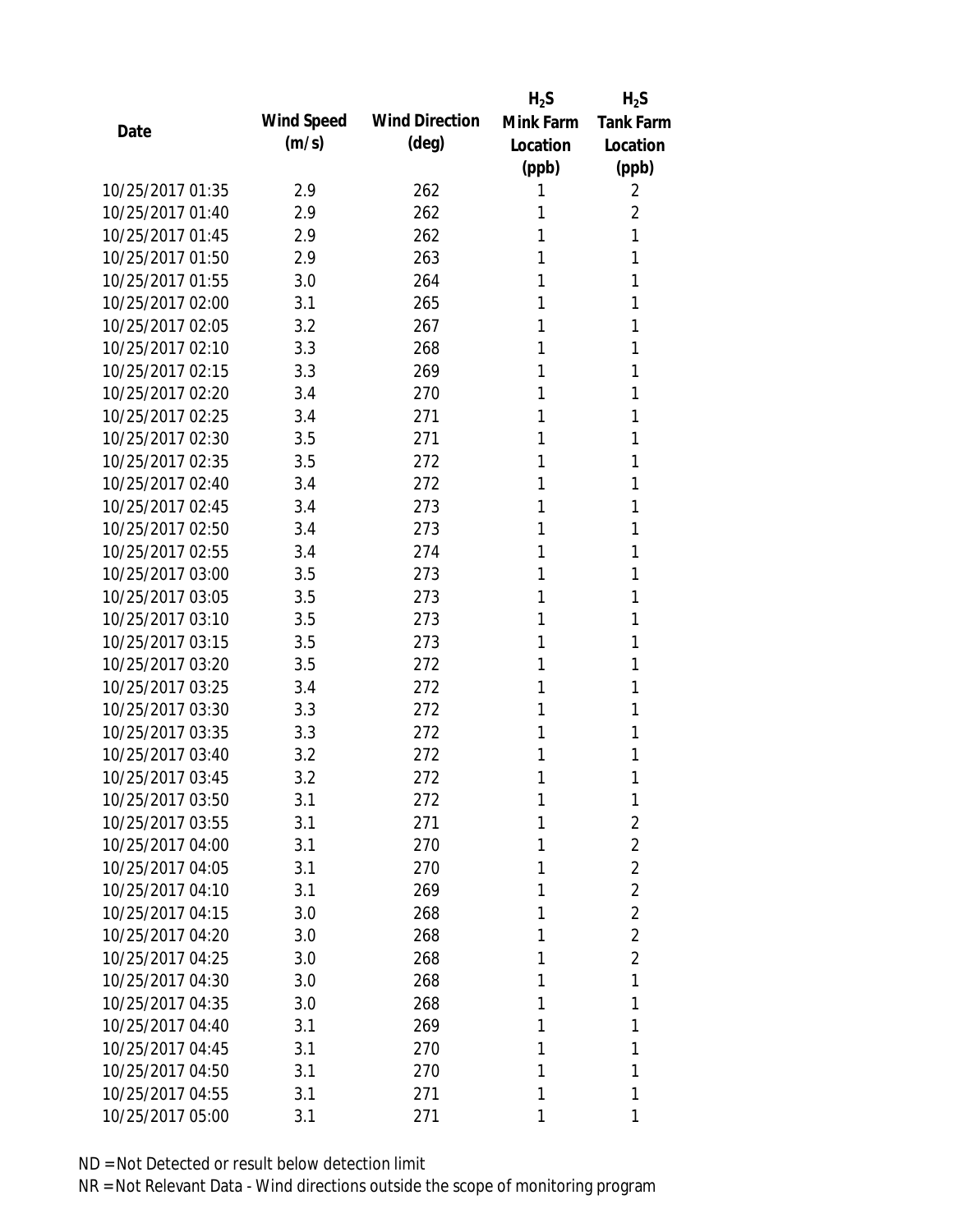|                  |                   |                       | $H_2S$    | $H_2S$           |
|------------------|-------------------|-----------------------|-----------|------------------|
| Date             | <b>Wind Speed</b> | <b>Wind Direction</b> | Mink Farm | <b>Tank Farm</b> |
|                  | (m/s)             | $(\text{deg})$        | Location  | Location         |
|                  |                   |                       | (ppb)     | (ppb)            |
| 10/25/2017 05:05 | 3.1               | 271                   |           | 1                |
| 10/25/2017 05:10 | 3.0               | 271                   | 1         | 1                |
| 10/25/2017 05:15 | 3.0               | 271                   | 1         | 1                |
| 10/25/2017 05:20 | 2.9               | 271                   | 1         | 1                |
| 10/25/2017 05:25 | 2.9               | 271                   | 1         | 1                |
| 10/25/2017 05:30 | 2.9               | 271                   | 1         | 1                |
| 10/25/2017 05:35 | 2.9               | 271                   | 1         | 1                |
| 10/25/2017 05:40 | 2.9               | 270                   | 1         | 1                |
| 10/25/2017 05:45 | 2.9               | 270                   | 1         | 1                |
| 10/25/2017 05:50 | 2.9               | 270                   | 1         | 1                |
| 10/25/2017 05:55 | 2.9               | 269                   | 1         | 1                |
| 10/25/2017 06:00 | 2.9               | 268                   | 1         | 1                |
| 10/25/2017 06:05 | 2.9               | 268                   | 1         | 1                |
| 10/25/2017 06:10 | 2.9               | 267                   | 1         | 1                |
| 10/25/2017 06:15 | 2.9               | 267                   | 1         | 1                |
| 10/25/2017 06:20 | 2.9               | 267                   | 1         | 1                |
| 10/25/2017 06:25 | 2.9               | 267                   | 1         | 1                |
| 10/25/2017 06:30 | 2.8               | 267                   | 1         | 1                |
| 10/25/2017 06:35 | 2.8               | 268                   | 1         | 1                |
| 10/25/2017 06:40 | 2.8               | 269                   | 1         | 1                |
| 10/25/2017 06:45 | 2.8               | 270                   | 1         | 1                |
| 10/25/2017 06:50 | 2.8               | 270                   | 1         | 1                |
| 10/25/2017 06:55 | 2.8               | 271                   | 1         | 1                |
| 10/25/2017 07:00 | 2.9               | 272                   | 1         | 1                |
| 10/25/2017 07:05 | 2.9               | 272                   | 1         | 1                |
| 10/25/2017 07:10 | 2.9               | 272                   | 1         | 1                |
| 10/25/2017 07:15 | 2.8               | 271                   | 1         | 1                |
| 10/25/2017 07:20 | 2.7               | 271                   | 1         | 1                |
| 10/25/2017 07:25 | 2.7               | 270                   | 1         | 1                |
| 10/25/2017 07:30 | 2.6               | 269                   | 1         | 1                |
| 10/25/2017 07:35 | 2.6               | 267                   | 1         | 1                |
| 10/25/2017 07:40 | 2.6               | 265                   | 1         | 1                |
| 10/25/2017 07:45 | 2.7               | 262                   | 1         | 1                |
| 10/25/2017 07:50 | 2.8               | 260                   | 1         | 1                |
| 10/25/2017 07:55 | 2.9               | 258                   | 1         | 1                |
| 10/25/2017 08:00 | 2.9               | 256                   | 1         | 1                |
| 10/25/2017 08:05 | 2.9               | 255                   | 1         | 1                |
| 10/25/2017 08:10 | 2.9               | 254                   | 1         | 1                |
| 10/25/2017 08:15 | 2.9               | 254                   | 1         | 1                |
| 10/25/2017 08:20 | 2.8               | 254                   | 1         | 2                |
| 10/25/2017 08:25 | 2.7               | 254                   | 1         | $\overline{2}$   |
| 10/25/2017 08:30 | 2.7               | 254                   | 1         | $\overline{2}$   |
|                  |                   |                       |           |                  |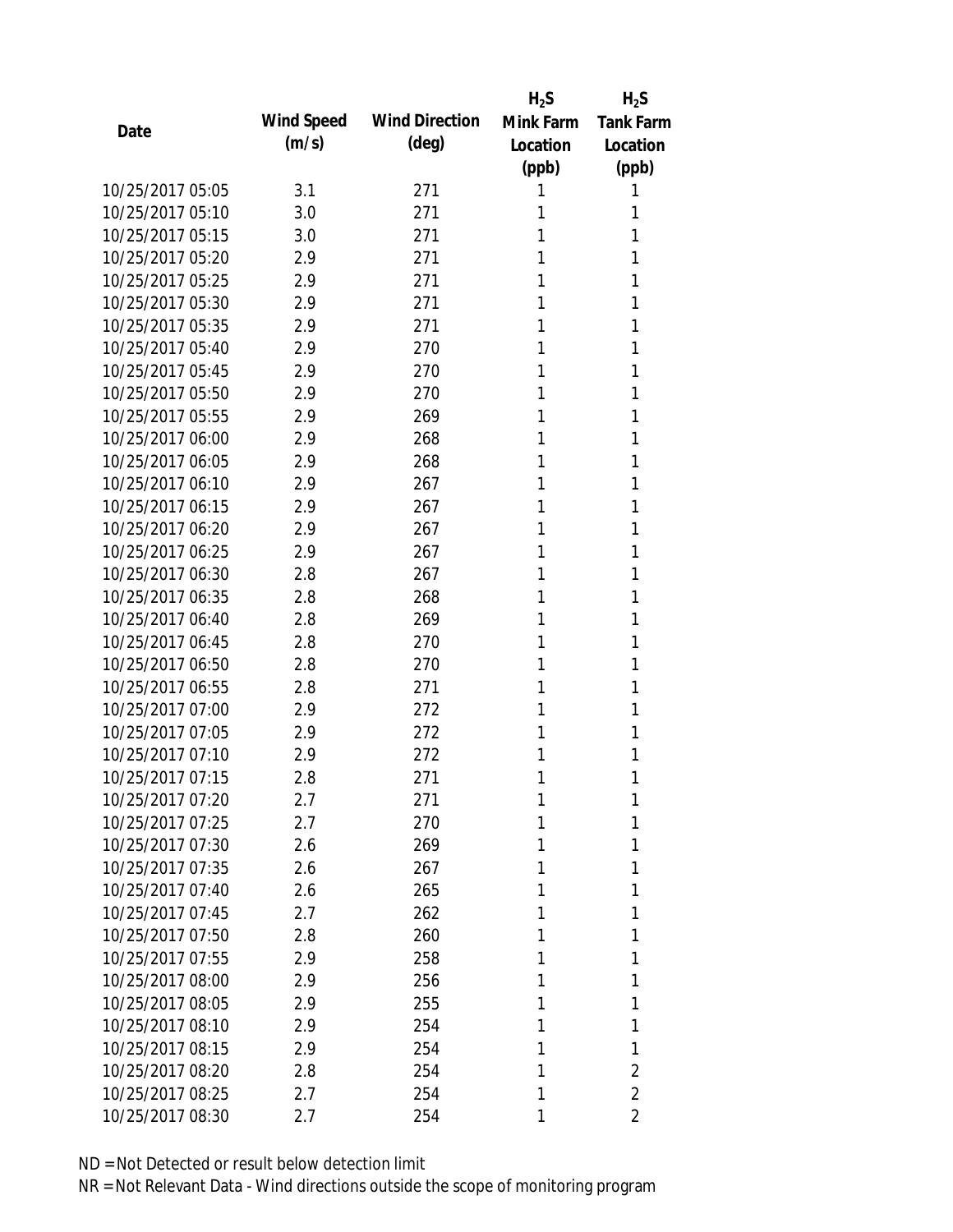|                  |                   |                       | $H_2S$    | $H_2S$           |
|------------------|-------------------|-----------------------|-----------|------------------|
| Date             | <b>Wind Speed</b> | <b>Wind Direction</b> | Mink Farm | <b>Tank Farm</b> |
|                  | (m/s)             | $(\text{deg})$        | Location  | Location         |
|                  |                   |                       | (ppb)     | (ppb)            |
| 10/25/2017 08:35 | 2.6               | 253                   | 1         | 2                |
| 10/25/2017 08:40 | 2.6               | 253                   | 1         | $\overline{2}$   |
| 10/25/2017 08:45 | 2.6               | 252                   | 1         | $\overline{2}$   |
| 10/25/2017 08:50 | 2.6               | 252                   | 1         | $\overline{2}$   |
| 10/25/2017 08:55 | 2.6               | 252                   | 1         | $\overline{2}$   |
| 10/25/2017 09:00 | 2.6               | 253                   | 1         | 1                |
| 10/25/2017 09:05 | 2.5               | 254                   | 1         | 1                |
| 10/25/2017 09:10 | 2.5               | 255                   | 1         | 1                |
| 10/25/2017 09:15 | 2.5               | 256                   | 1         | 1                |
| 10/25/2017 09:20 | 2.5               | 257                   | 1         | 1                |
| 10/25/2017 09:25 | 2.6               | 258                   | 1         | 1                |
| 10/25/2017 09:30 | 2.6               | 259                   | 1         | 1                |
| 10/25/2017 09:35 | 2.7               | 260                   | 1         | 1                |
| 10/25/2017 09:40 | 2.7               | 262                   | 1         | 1                |
| 10/25/2017 09:45 | 2.8               | 264                   | 1         | 1                |
| 10/25/2017 09:50 | 2.8               | 267                   | 1         | 1                |
| 10/25/2017 09:55 | 2.9               | 270                   | 1         | 1                |
| 10/25/2017 10:00 | 2.9               | 272                   | 1         | 1                |
| 10/25/2017 10:05 | 3.0               | 273                   | 1         | 1                |
| 10/25/2017 10:10 | 3.1               | 272                   | 1         | 1                |
| 10/25/2017 10:15 | 3.1               | 271                   | 1         | 1                |
| 10/25/2017 10:20 | 3.2               | 269                   | 1         | 1                |
| 10/25/2017 10:25 | 3.3               | 267                   | 1         | 1                |
| 10/25/2017 10:30 | 3.4               | 265                   | 1         | 1                |
| 10/25/2017 10:35 | 3.5               | 263                   | 1         | 1                |
| 10/25/2017 10:40 | 3.5               | 262                   | 1         | 1                |
| 10/25/2017 10:45 | 3.6               | 262                   | 1         | 1                |
| 10/25/2017 10:50 | 3.7               | 263                   | 1         | 1                |
| 10/25/2017 10:55 | 3.8               | 265                   |           | 1                |
| 10/25/2017 11:00 | 3.8               | 267                   | 1         | 1                |
| 10/25/2017 11:05 | 3.8               | 269                   | 1         | 1                |
| 10/25/2017 11:10 | 3.7               | 270                   | 1         | 1                |
| 10/25/2017 11:15 | 3.6               | 271                   | 1         | 1                |
| 10/25/2017 11:20 | 3.6               | 271                   |           | 1                |
| 10/25/2017 11:25 | 3.6               | 269                   | 1         | 1                |
| 10/25/2017 11:30 | 3.6               | 267                   | 1         | 1                |
| 10/25/2017 11:35 | 3.6               | 265                   | 1         | 1                |
| 10/25/2017 11:40 |                   |                       |           |                  |
| 10/25/2017 11:45 | 3.6               | 263                   | 1         | 1<br>1           |
| 10/25/2017 11:50 | 3.6               | 261                   | ND        |                  |
|                  | 3.6               | 261                   | ND        | 1                |
| 10/25/2017 11:55 | 3.5               | 262                   | <b>ND</b> | 1                |
| 10/25/2017 12:00 | 3.4               | 263                   | ND        | 1                |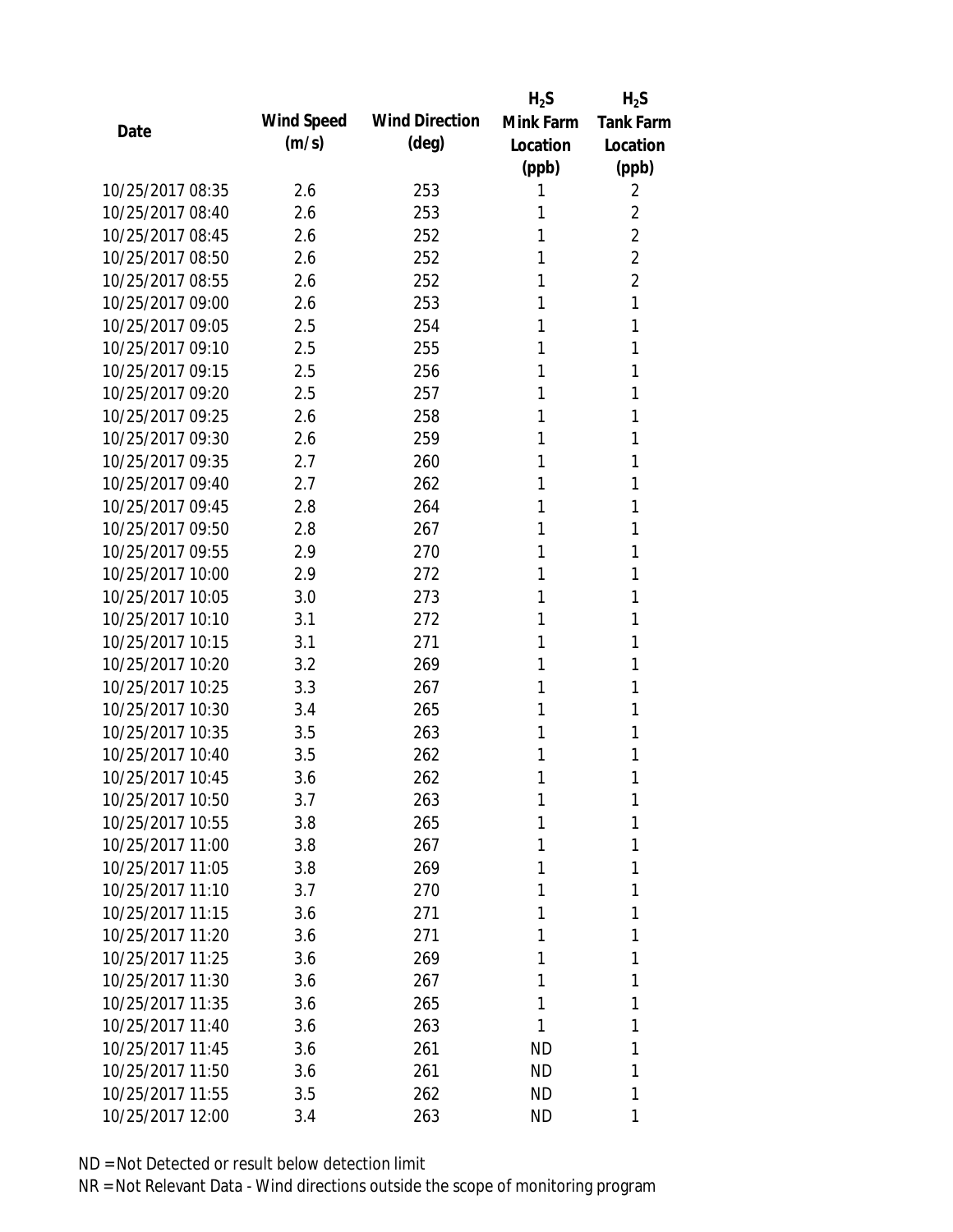|                  |                   |                       | $H_2S$    | $H_2S$           |
|------------------|-------------------|-----------------------|-----------|------------------|
| Date             | <b>Wind Speed</b> | <b>Wind Direction</b> | Mink Farm | <b>Tank Farm</b> |
|                  | (m/s)             | $(\text{deg})$        | Location  | Location         |
|                  |                   |                       | (ppb)     | (ppb)            |
| 10/25/2017 12:05 | 3.3               | 265                   | <b>ND</b> | 1                |
| 10/25/2017 12:10 | 3.3               | 266                   | <b>ND</b> | 1                |
| 10/25/2017 12:15 | 3.2               | 267                   | <b>ND</b> | 1                |
| 10/25/2017 12:20 | 3.1               | 267                   | 1         | 1                |
| 10/25/2017 12:25 | 3.0               | 266                   | 1         | 1                |
| 10/25/2017 12:30 | 2.9               | 265                   | 1         | 1                |
| 10/25/2017 12:35 | 2.9               | 265                   | 1         | 1                |
| 10/25/2017 12:40 | 2.9               | 266                   | 1         | 1                |
| 10/25/2017 12:45 | 2.9               | 268                   | 1         | 1                |
| 10/25/2017 12:50 | 3.0               | 271                   | 1         | 1                |
| 10/25/2017 12:55 | 3.0               | 276                   | 1         | <b>NR</b>        |
| 10/25/2017 13:00 | 2.9               | 281                   | 1         | <b>NR</b>        |
| 10/25/2017 13:05 | 2.8               | 284                   | 1         | <b>NR</b>        |
| 10/25/2017 13:10 | 2.7               | 286                   | 1         | <b>NR</b>        |
| 10/25/2017 13:15 | 2.6               | 286                   | 1         | <b>NR</b>        |
| 10/25/2017 13:20 | 2.4               | 286                   | 1         | <b>NR</b>        |
| 10/25/2017 13:25 | 2.3               | 283                   | 1         | <b>NR</b>        |
| 10/25/2017 13:30 | 2.3               | 280                   | 1         | <b>NR</b>        |
| 10/25/2017 13:35 | 2.2               | 280                   | 1         | <b>NR</b>        |
| 10/25/2017 13:40 | 2.1               | 280                   | 1         | <b>NR</b>        |
| 10/25/2017 13:45 | 2.1               | 281                   | 1         | <b>NR</b>        |
| 10/25/2017 13:50 | 2.0               | 281                   | 1         | <b>NR</b>        |
| 10/25/2017 13:55 | 1.9               | 285                   | <b>NR</b> | <b>NR</b>        |
| 10/25/2017 14:00 | 1.8               | 290                   | <b>NR</b> | <b>NR</b>        |
| 10/25/2017 14:05 | 1.8               | 293                   | <b>NR</b> | <b>NR</b>        |
| 10/25/2017 14:10 | 1.8               | 296                   | <b>NR</b> | <b>NR</b>        |
| 10/25/2017 14:15 | 1.9               | 299                   | <b>NR</b> | <b>NR</b>        |
| 10/25/2017 14:20 | 2.0               | 302                   | NR        | <b>NR</b>        |
| 10/25/2017 14:25 | 2.0               | 299                   | <b>NR</b> | <b>NR</b>        |
| 10/25/2017 14:30 | 2.1               | 293                   | 1         | <b>NR</b>        |
| 10/25/2017 14:35 | 2.2               | 289                   | 1         | <b>NR</b>        |
| 10/25/2017 14:40 | 2.2               | 284                   | 1         | <b>NR</b>        |
| 10/25/2017 14:45 | 2.3               | 280                   | 1         | <b>NR</b>        |
| 10/25/2017 14:50 | 2.3               | 276                   | 1         | <b>NR</b>        |
| 10/25/2017 14:55 | 2.3               | 274                   | 1         | 1                |
| 10/25/2017 15:00 | 2.3               | 272                   | 1         | 1                |
| 10/25/2017 15:05 | 2.3               | 269                   | 1         | 1                |
| 10/25/2017 15:10 | 2.3               | 265                   | 1         | 1                |
| 10/25/2017 15:15 | 2.3               | 261                   | 1         | 1                |
| 10/25/2017 15:20 | 2.3               | 256                   | ND        | 1                |
| 10/25/2017 15:25 | 2.3               | 254                   | <b>ND</b> | 1                |
| 10/25/2017 15:30 | 2.3               | 252                   | ND        | 1                |
|                  |                   |                       |           |                  |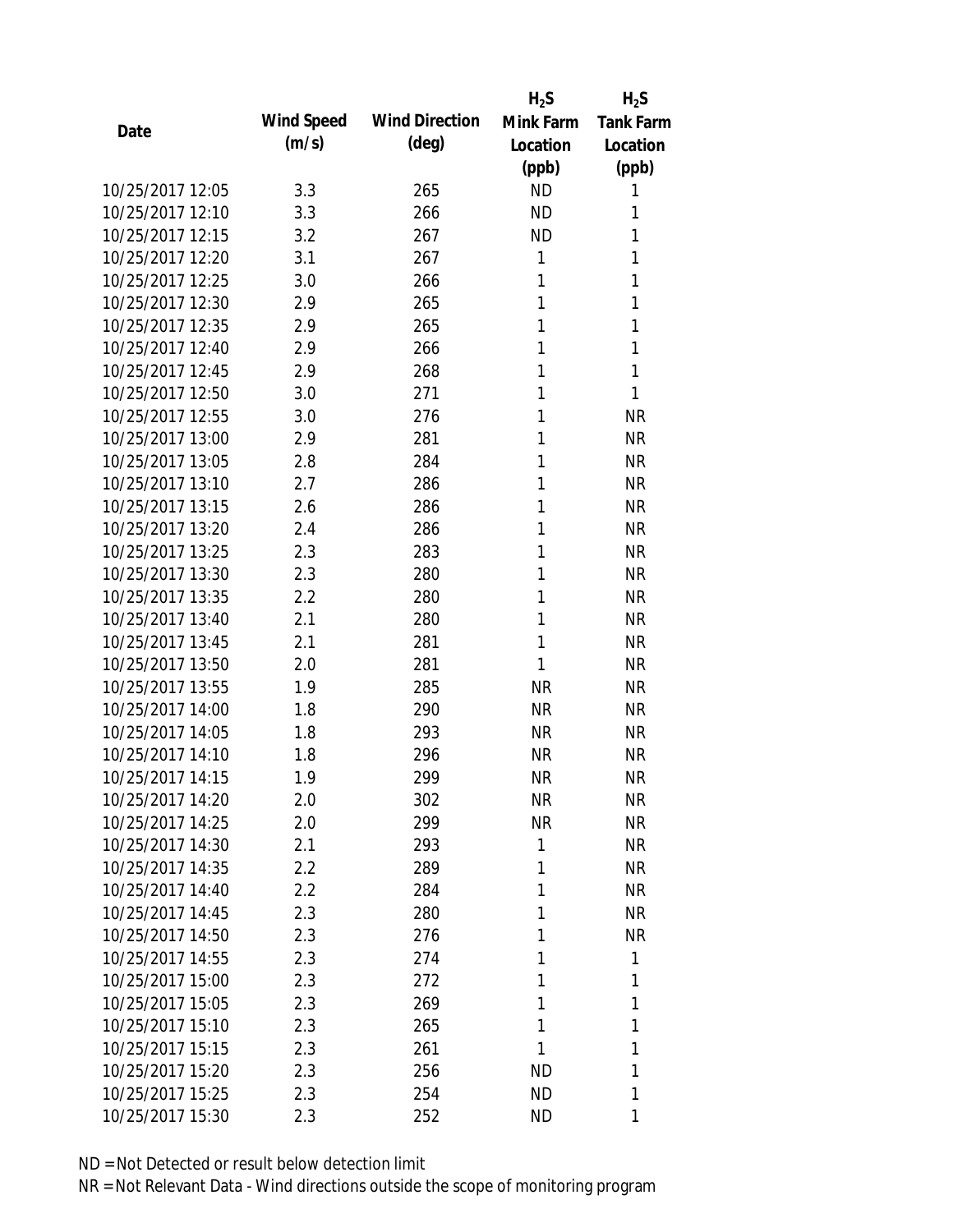|                  |            |                       | $H_2S$    | $H_2S$           |
|------------------|------------|-----------------------|-----------|------------------|
| Date             | Wind Speed | <b>Wind Direction</b> | Mink Farm | <b>Tank Farm</b> |
|                  | (m/s)      | $(\text{deg})$        | Location  | Location         |
|                  |            |                       | (ppb)     | (ppb)            |
| 10/25/2017 15:35 | 2.4        | 252                   | <b>ND</b> | 1                |
| 10/25/2017 15:40 | 2.4        | 252                   | <b>ND</b> | 1                |
| 10/25/2017 15:45 | 2.3        | 253                   | <b>ND</b> | 1                |
| 10/25/2017 15:50 | 2.3        | 253                   | <b>ND</b> | 1                |
| 10/25/2017 15:55 | 2.3        | 254                   | <b>ND</b> | 1                |
| 10/25/2017 16:00 | 2.2        | 256                   | ND        | 1                |
| 10/25/2017 16:05 | 2.1        | 257                   | <b>ND</b> | 1                |
| 10/25/2017 16:10 | 2.1        | 258                   | 1         | 1                |
| 10/25/2017 16:15 | 2.0        | 259                   | 1         | 1                |
| 10/25/2017 16:20 | 2.0        | 259                   | 1         | 1                |
| 10/25/2017 16:25 | 2.0        | 257                   | 1         | 1                |
| 10/25/2017 16:30 | 2.0        | 254                   | 1         | 1                |
| 10/25/2017 16:35 | 1.9        | 253                   | 1         | 1                |
| 10/25/2017 16:40 | 1.9        | 252                   | 1         | 1                |
| 10/25/2017 16:45 | 1.9        | 252                   | 1         | 1                |
| 10/25/2017 16:50 | 1.8        | 254                   | 1         | 1                |
| 10/25/2017 16:55 | 1.8        | 257                   | <b>ND</b> | 1                |
| 10/25/2017 17:00 | 1.8        | 260                   | <b>ND</b> | 1                |
| 10/25/2017 17:05 | 1.8        | 260                   | <b>ND</b> | 1                |
| 10/25/2017 17:10 | 1.8        | 258                   | <b>ND</b> | 1                |
| 10/25/2017 17:15 | 1.9        | 255                   | ND        | $\overline{2}$   |
| 10/25/2017 17:20 | 2.0        | 250                   | <b>ND</b> | $\overline{2}$   |
| 10/25/2017 17:25 | 2.1        | 242                   | ND        | $\overline{2}$   |
| 10/25/2017 17:30 | 2.1        | 233                   | <b>ND</b> | $\overline{2}$   |
| 10/25/2017 17:35 | 2.2        | 224                   | <b>NR</b> | 1                |
| 10/25/2017 17:40 | 2.2        | 215                   | <b>NR</b> | 1                |
| 10/25/2017 17:45 | 2.2        | 205                   | <b>NR</b> | 1                |
| 10/25/2017 17:50 | 2.3        | 196                   | NR        | 1                |
| 10/25/2017 17:55 | 2.3        | 189                   | <b>NR</b> | 1                |
| 10/25/2017 18:00 | 2.3        | 184                   | NR        | 1                |
| 10/25/2017 18:05 | 2.3        | 181                   | <b>NR</b> | 1                |
| 10/25/2017 18:10 | 2.3        | 180                   | <b>NR</b> | 1                |
| 10/25/2017 18:15 | 2.3        | 181                   | NR        | 1                |
| 10/25/2017 18:20 | 2.2        | 185                   | <b>NR</b> | 1                |
| 10/25/2017 18:25 | 2.2        | 191                   | NR        | 1                |
| 10/25/2017 18:30 | 2.1        | 198                   | <b>NR</b> | 1                |
| 10/25/2017 18:35 | 2.1        | 206                   | NR        | 1                |
| 10/25/2017 18:40 | 1.9        | 213                   | NR        | 1                |
| 10/25/2017 18:45 | 1.7        | 221                   | <b>NR</b> | 1                |
| 10/25/2017 18:50 | 1.5        | 225                   | NR        | 1                |
| 10/25/2017 18:55 | 1.3        | 224                   | <b>NR</b> | 1                |
| 10/25/2017 19:00 | 1.2        | 220                   | <b>NR</b> | 1                |
|                  |            |                       |           |                  |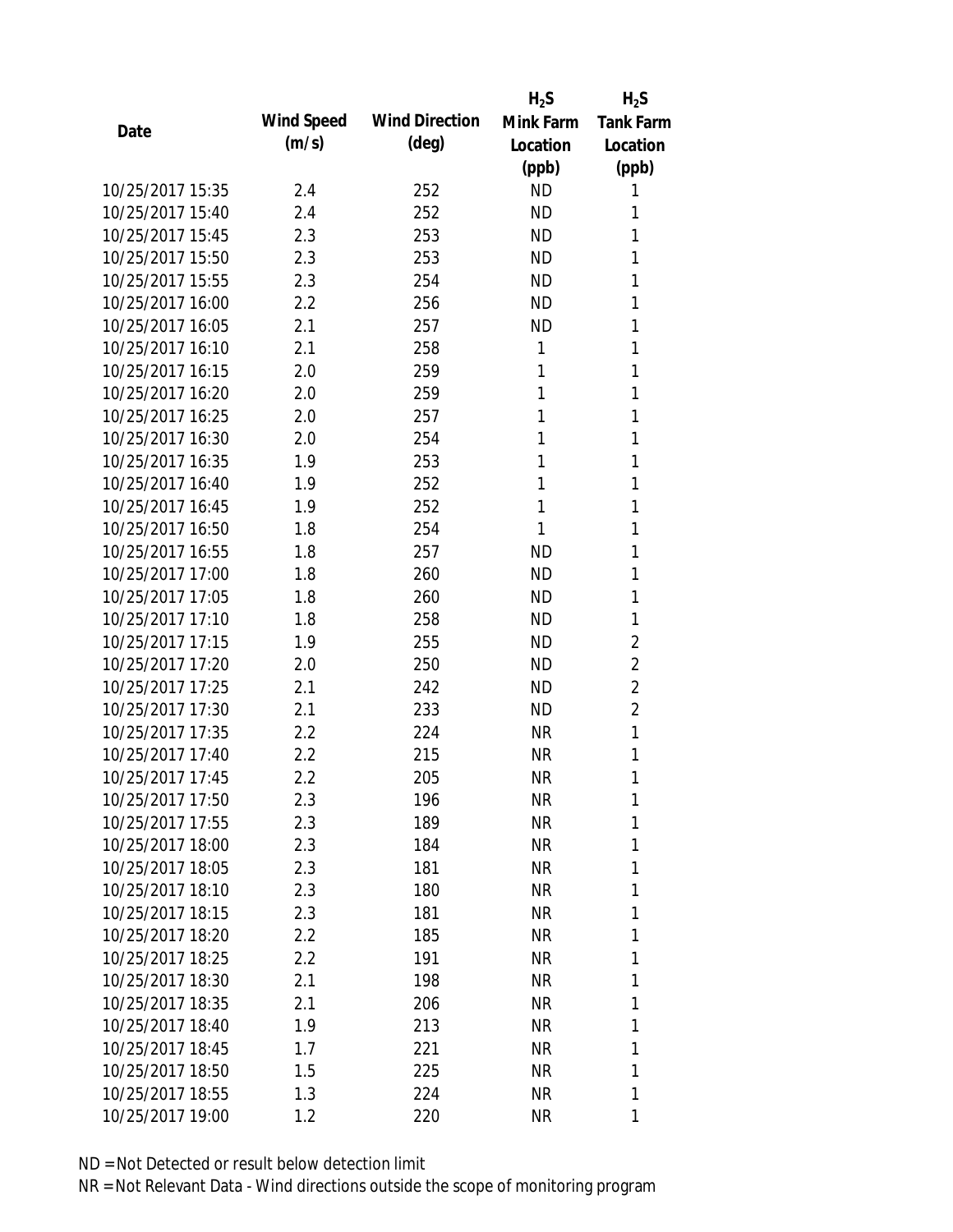|                  |                   |                       | $H_2S$    | $H_2S$           |
|------------------|-------------------|-----------------------|-----------|------------------|
| Date             | <b>Wind Speed</b> | <b>Wind Direction</b> | Mink Farm | <b>Tank Farm</b> |
|                  | (m/s)             | $(\text{deg})$        | Location  | Location         |
|                  |                   |                       | (ppb)     | (ppb)            |
| 10/25/2017 19:05 | 1.1               | 213                   | <b>NR</b> | 1                |
| 10/25/2017 19:10 | 1.1               | 206                   | <b>NR</b> | 1                |
| 10/25/2017 19:15 | 1.3               | 199                   | <b>NR</b> | 1                |
| 10/25/2017 19:20 | 1.5               | 194                   | <b>NR</b> | 1                |
| 10/25/2017 19:25 | 1.6               | 192                   | <b>NR</b> | 1                |
| 10/25/2017 19:30 | 1.8               | 191                   | <b>NR</b> | 1                |
| 10/25/2017 19:35 | 1.9               | 191                   | <b>NR</b> | 1                |
| 10/25/2017 19:40 | 2.0               | 191                   | <b>NR</b> | 1                |
| 10/25/2017 19:45 | 2.0               | 188                   | <b>NR</b> | $\mathbf{1}$     |
| 10/25/2017 19:50 | 2.0               | 183                   | <b>NR</b> | $\mathbf{1}$     |
| 10/25/2017 19:55 | 2.0               | 179                   | <b>NR</b> | 1                |
| 10/25/2017 20:00 | 2.0               | 175                   | <b>NR</b> | $\mathbf{1}$     |
| 10/25/2017 20:05 | 2.0               | 172                   | <b>NR</b> | 1                |
| 10/25/2017 20:10 | 2.1               | 170                   | <b>NR</b> | 1                |
| 10/25/2017 20:15 | 2.1               | 169                   | <b>NR</b> | <b>NR</b>        |
| 10/25/2017 20:20 | 2.2               | 168                   | <b>NR</b> | <b>NR</b>        |
| 10/25/2017 20:25 | 2.3               | 167                   | <b>NR</b> | <b>NR</b>        |
| 10/25/2017 20:30 | 2.4               | 165                   | <b>NR</b> | <b>NR</b>        |
| 10/25/2017 20:35 | 2.4               | 164                   | <b>NR</b> | <b>NR</b>        |
| 10/25/2017 20:40 | 2.5               | 163                   | <b>NR</b> | <b>NR</b>        |
| 10/25/2017 20:45 | 2.6               | 162                   | <b>NR</b> | <b>NR</b>        |
| 10/25/2017 20:50 | 2.6               | 162                   | <b>NR</b> | <b>NR</b>        |
| 10/25/2017 20:55 | 2.7               | 162                   | <b>NR</b> | <b>NR</b>        |
| 10/25/2017 21:00 | 2.7               | 163                   | <b>NR</b> | <b>NR</b>        |
| 10/25/2017 21:05 | 2.8               | 164                   | <b>NR</b> | <b>NR</b>        |
| 10/25/2017 21:10 | 2.9               | 166                   | <b>NR</b> | <b>NR</b>        |
| 10/25/2017 21:15 | 3.0               | 167                   | <b>NR</b> | <b>NR</b>        |
| 10/25/2017 21:20 | 3.1               | 169                   | NR        | <b>NR</b>        |
| 10/25/2017 21:25 | 3.2               | 170                   | <b>NR</b> | 1                |
| 10/25/2017 21:30 | 3.2               | 170                   | <b>NR</b> | 1                |
| 10/25/2017 21:35 | 3.2               | 169                   | <b>NR</b> | <b>NR</b>        |
| 10/25/2017 21:40 | 3.2               | 168                   | <b>NR</b> | <b>NR</b>        |
| 10/25/2017 21:45 | 3.1               | 166                   | NR        | <b>NR</b>        |
| 10/25/2017 21:50 | 3.0               | 164                   | <b>NR</b> | <b>NR</b>        |
| 10/25/2017 21:55 | 3.0               | 162                   | <b>NR</b> | <b>NR</b>        |
| 10/25/2017 22:00 | 2.9               | 160                   | <b>NR</b> | <b>NR</b>        |
| 10/25/2017 22:05 | 2.9               | 158                   | NR        | <b>NR</b>        |
| 10/25/2017 22:10 | 2.8               | 158                   | <b>NR</b> | <b>NR</b>        |
| 10/25/2017 22:15 | 2.8               | 157                   | <b>NR</b> | <b>NR</b>        |
| 10/25/2017 22:20 | 2.8               | 157                   | NR        | <b>NR</b>        |
| 10/25/2017 22:25 | 2.9               | 158                   | <b>NR</b> | <b>NR</b>        |
| 10/25/2017 22:30 | 3.0               | 158                   | <b>NR</b> | <b>NR</b>        |
|                  |                   |                       |           |                  |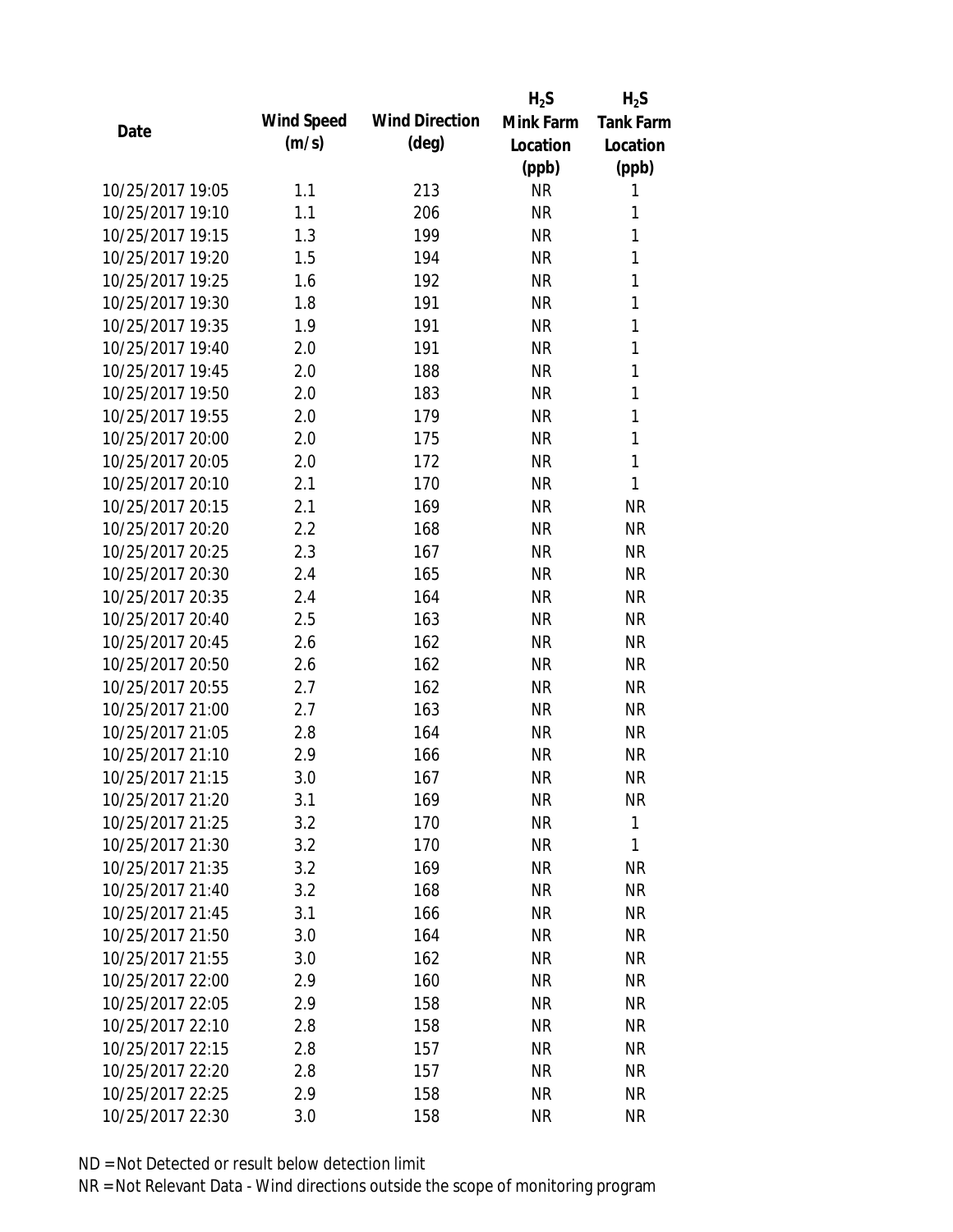|                  |                   |                       | $H_2S$    | $H_2S$           |
|------------------|-------------------|-----------------------|-----------|------------------|
| Date             | <b>Wind Speed</b> | <b>Wind Direction</b> | Mink Farm | <b>Tank Farm</b> |
|                  | (m/s)             | $(\text{deg})$        | Location  | Location         |
|                  |                   |                       | (ppb)     | (ppb)            |
| 10/25/2017 22:35 | 3.0               | 157                   | <b>NR</b> | <b>NR</b>        |
| 10/25/2017 22:40 | 3.1               | 156                   | <b>NR</b> | <b>NR</b>        |
| 10/25/2017 22:45 | 3.1               | 155                   | <b>NR</b> | <b>NR</b>        |
| 10/25/2017 22:50 | 3.1               | 154                   | <b>NR</b> | <b>NR</b>        |
| 10/25/2017 22:55 | 3.0               | 152                   | <b>NR</b> | <b>NR</b>        |
| 10/25/2017 23:00 | 2.9               | 152                   | <b>NR</b> | <b>NR</b>        |
| 10/25/2017 23:05 | 2.8               | 152                   | <b>NR</b> | <b>NR</b>        |
| 10/25/2017 23:10 | 2.7               | 152                   | <b>NR</b> | <b>NR</b>        |
| 10/25/2017 23:15 | 2.6               | 154                   | <b>NR</b> | <b>NR</b>        |
| 10/25/2017 23:20 | 2.6               | 156                   | <b>NR</b> | <b>NR</b>        |
| 10/25/2017 23:25 | 2.6               | 158                   | <b>NR</b> | <b>NR</b>        |
| 10/25/2017 23:30 | 2.7               | 159                   | <b>NR</b> | <b>NR</b>        |
| 10/25/2017 23:35 | 2.8               | 160                   | <b>NR</b> | <b>NR</b>        |
| 10/25/2017 23:40 | 3.0               | 160                   | <b>NR</b> | <b>NR</b>        |
| 10/25/2017 23:45 | 3.1               | 160                   | <b>NR</b> | <b>NR</b>        |
| 10/25/2017 23:50 | 3.2               | 158                   | <b>NR</b> | <b>NR</b>        |
| 10/25/2017 23:55 | 3.2               | 157                   | <b>NR</b> | <b>NR</b>        |
| 10/25/2017 24:00 | 3.2               | 155                   | <b>NR</b> | <b>NR</b>        |
| 10/26/2017 00:05 | 3.1               | 154                   | <b>NR</b> | <b>NR</b>        |
| 10/26/2017 00:10 | 3.1               | 153                   | <b>NR</b> | <b>NR</b>        |
| 10/26/2017 00:15 | 3.0               | 152                   | <b>NR</b> | <b>NR</b>        |
| 10/26/2017 00:20 | 2.9               | 152                   | <b>NR</b> | <b>NR</b>        |
| 10/26/2017 00:25 | 2.9               | 153                   | <b>NR</b> | <b>NR</b>        |
| 10/26/2017 00:30 | 2.9               | 154                   | <b>NR</b> | <b>NR</b>        |
| 10/26/2017 00:35 | 2.9               | 155                   | <b>NR</b> | <b>NR</b>        |
| 10/26/2017 00:40 | 2.9               | 155                   | <b>NR</b> | <b>NR</b>        |
| 10/26/2017 00:45 | 3.0               | 156                   | <b>NR</b> | <b>NR</b>        |
| 10/26/2017 00:50 | 3.0               | 157                   | <b>NR</b> | <b>NR</b>        |
| 10/26/2017 00:55 | 2.9               | 158                   | <b>NR</b> | <b>NR</b>        |
| 10/26/2017 01:00 | 2.9               | 158                   | <b>NR</b> | <b>NR</b>        |
| 10/26/2017 01:05 | 2.9               | 158                   | <b>NR</b> | <b>NR</b>        |
| 10/26/2017 01:10 | 2.8               | 158                   | <b>NR</b> | <b>NR</b>        |
| 10/26/2017 01:15 | 2.8               | 158                   | <b>NR</b> | <b>NR</b>        |
| 10/26/2017 01:20 | 2.7               | 158                   | <b>NR</b> | <b>NR</b>        |
| 10/26/2017 01:25 | 2.7               | 158                   | <b>NR</b> | <b>NR</b>        |
| 10/26/2017 01:30 | 2.7               | 159                   | <b>NR</b> | <b>NR</b>        |
| 10/26/2017 01:35 | 2.6               | 159                   | <b>NR</b> | <b>NR</b>        |
| 10/26/2017 01:40 | 2.6               | 159                   | <b>NR</b> | <b>NR</b>        |
| 10/26/2017 01:45 | 2.6               | 160                   | <b>NR</b> | <b>NR</b>        |
| 10/26/2017 01:50 | 2.6               | 161                   | <b>NR</b> | <b>NR</b>        |
| 10/26/2017 01:55 | 2.6               | 162                   | <b>NR</b> | <b>NR</b>        |
| 10/26/2017 02:00 | 2.6               | 163                   | <b>NR</b> | <b>NR</b>        |
|                  |                   |                       |           |                  |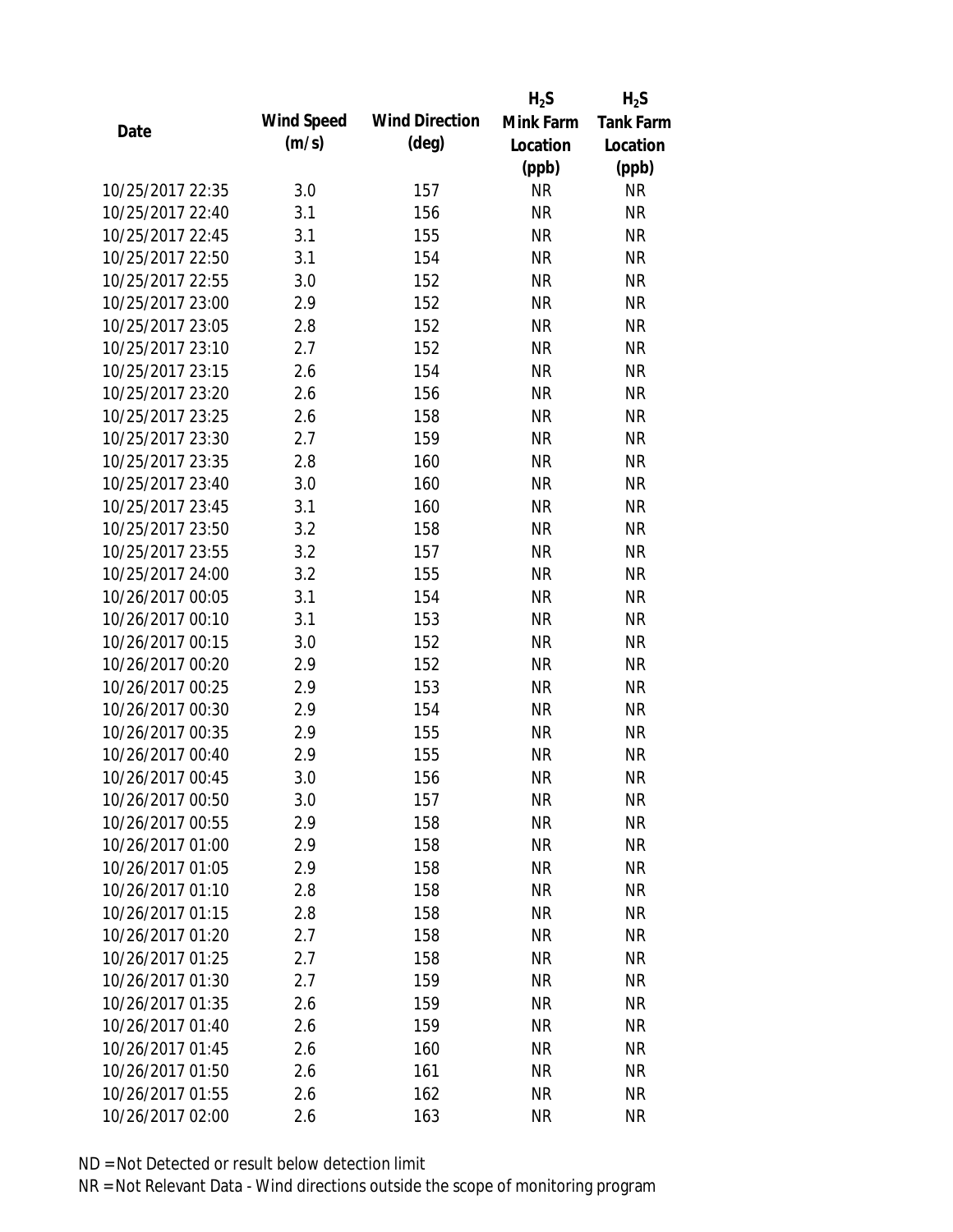|                  |                   |                       | $H_2S$    | $H_2S$           |
|------------------|-------------------|-----------------------|-----------|------------------|
| Date             | <b>Wind Speed</b> | <b>Wind Direction</b> | Mink Farm | <b>Tank Farm</b> |
|                  | (m/s)             | (deg)                 | Location  | Location         |
|                  |                   |                       | (ppb)     | (ppb)            |
| 10/26/2017 02:05 | 2.6               | 164                   | <b>NR</b> | <b>NR</b>        |
| 10/26/2017 02:10 | 2.6               | 165                   | <b>NR</b> | <b>NR</b>        |
| 10/26/2017 02:15 | 2.6               | 165                   | <b>NR</b> | <b>NR</b>        |
| 10/26/2017 02:20 | 2.6               | 164                   | <b>NR</b> | <b>NR</b>        |
| 10/26/2017 02:25 | 2.6               | 164                   | <b>NR</b> | <b>NR</b>        |
| 10/26/2017 02:30 | 2.5               | 163                   | <b>NR</b> | <b>NR</b>        |
| 10/26/2017 02:35 | 2.5               | 163                   | NR        | <b>NR</b>        |
| 10/26/2017 02:40 | 2.5               | 162                   | <b>NR</b> | <b>NR</b>        |
| 10/26/2017 02:45 | 2.6               | 162                   | <b>NR</b> | <b>NR</b>        |
| 10/26/2017 02:50 | 2.6               | 162                   | <b>NR</b> | <b>NR</b>        |
| 10/26/2017 02:55 | 2.7               | 162                   | <b>NR</b> | <b>NR</b>        |
| 10/26/2017 03:00 | 2.7               | 162                   | <b>NR</b> | <b>NR</b>        |
| 10/26/2017 03:05 | 2.7               | 162                   | <b>NR</b> | <b>NR</b>        |
| 10/26/2017 03:10 | 2.8               | 162                   | <b>NR</b> | <b>NR</b>        |
| 10/26/2017 03:15 | 2.8               | 161                   | <b>NR</b> | <b>NR</b>        |
| 10/26/2017 03:20 | 2.9               | 161                   | <b>NR</b> | <b>NR</b>        |
| 10/26/2017 03:25 | 2.9               | 161                   | <b>NR</b> | <b>NR</b>        |
| 10/26/2017 03:30 | 3.0               | 161                   | <b>NR</b> | <b>NR</b>        |
| 10/26/2017 03:35 | 3.1               | 161                   | <b>NR</b> | <b>NR</b>        |
| 10/26/2017 03:40 | 3.1               | 161                   | <b>NR</b> | <b>NR</b>        |
| 10/26/2017 03:45 | 3.1               | 161                   | <b>NR</b> | <b>NR</b>        |
| 10/26/2017 03:50 | 3.1               | 161                   | <b>NR</b> | <b>NR</b>        |
| 10/26/2017 03:55 | 3.1               | 161                   | <b>NR</b> | <b>NR</b>        |
| 10/26/2017 04:00 | 3.1               | 161                   | <b>NR</b> | <b>NR</b>        |
| 10/26/2017 04:05 | 3.0               | 161                   | <b>NR</b> | <b>NR</b>        |
| 10/26/2017 04:10 | 3.0               | 160                   | <b>NR</b> | <b>NR</b>        |
| 10/26/2017 04:15 | 2.9               | 159                   | <b>NR</b> | <b>NR</b>        |
| 10/26/2017 04:20 | 2.9               | 157                   | <b>NR</b> | <b>NR</b>        |
| 10/26/2017 04:25 | 2.9               | 156                   | <b>NR</b> | <b>NR</b>        |
| 10/26/2017 04:30 | 2.9               | 155                   | <b>NR</b> | <b>NR</b>        |
| 10/26/2017 04:35 | 2.9               | 154                   | <b>NR</b> | <b>NR</b>        |
| 10/26/2017 04:40 | 2.9               | 153                   | <b>NR</b> | <b>NR</b>        |
| 10/26/2017 04:45 | 2.8               | 153                   | <b>NR</b> | <b>NR</b>        |
| 10/26/2017 04:50 | 2.8               | 152                   | <b>NR</b> | <b>NR</b>        |
| 10/26/2017 04:55 | 2.8               | 151                   | <b>NR</b> | <b>NR</b>        |
| 10/26/2017 05:00 | 2.8               | 150                   | <b>NR</b> | <b>NR</b>        |
| 10/26/2017 05:05 | 2.8               | 148                   | <b>NR</b> | <b>NR</b>        |
| 10/26/2017 05:10 | 2.8               | 146                   | <b>NR</b> | <b>NR</b>        |
| 10/26/2017 05:15 | 2.9               | 145                   | NR        | <b>NR</b>        |
| 10/26/2017 05:20 | 2.9               | 143                   | <b>NR</b> | <b>NR</b>        |
| 10/26/2017 05:25 | 2.9               | 141                   | <b>NR</b> | <b>NR</b>        |
| 10/26/2017 05:30 | 2.9               | 140                   | <b>NR</b> | <b>NR</b>        |
|                  |                   |                       |           |                  |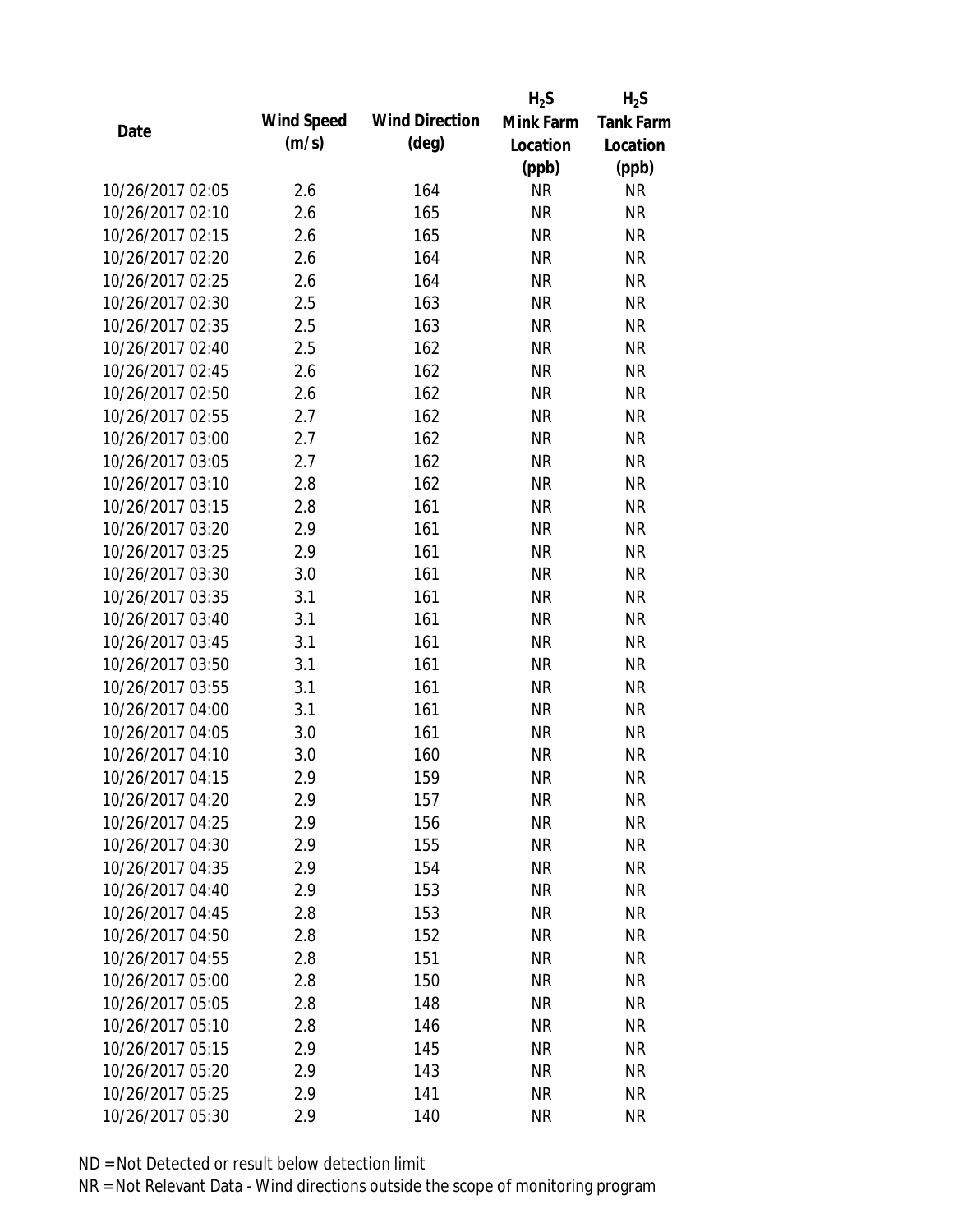|                  |                   |                       | $H_2S$    | $H_2S$           |
|------------------|-------------------|-----------------------|-----------|------------------|
| Date             | <b>Wind Speed</b> | <b>Wind Direction</b> | Mink Farm | <b>Tank Farm</b> |
|                  | (m/s)             | (deg)                 | Location  | Location         |
|                  |                   |                       | (ppb)     | (ppb)            |
| 10/26/2017 05:35 | 2.9               | 139                   | <b>NR</b> | <b>NR</b>        |
| 10/26/2017 05:40 | 2.9               | 138                   | <b>NR</b> | <b>NR</b>        |
| 10/26/2017 05:45 | 2.9               | 137                   | <b>NR</b> | <b>NR</b>        |
| 10/26/2017 05:50 | 2.9               | 137                   | <b>NR</b> | <b>NR</b>        |
| 10/26/2017 05:55 | 2.8               | 136                   | <b>NR</b> | <b>NR</b>        |
| 10/26/2017 06:00 | 2.8               | 135                   | <b>NR</b> | <b>NR</b>        |
| 10/26/2017 06:05 | 2.8               | 134                   | <b>NR</b> | <b>NR</b>        |
| 10/26/2017 06:10 | 2.7               | 134                   | <b>NR</b> | <b>NR</b>        |
| 10/26/2017 06:15 | 2.6               | 134                   | <b>NR</b> | <b>NR</b>        |
| 10/26/2017 06:20 | 2.6               | 133                   | <b>NR</b> | <b>NR</b>        |
| 10/26/2017 06:25 | 2.5               | 134                   | <b>NR</b> | <b>NR</b>        |
| 10/26/2017 06:30 | 2.5               | 134                   | <b>NR</b> | <b>NR</b>        |
| 10/26/2017 06:35 | 2.5               | 135                   | <b>NR</b> | <b>NR</b>        |
| 10/26/2017 06:40 | 2.6               | 135                   | <b>NR</b> | <b>NR</b>        |
| 10/26/2017 06:45 | 2.7               | 136                   | <b>NR</b> | <b>NR</b>        |
| 10/26/2017 06:50 | 2.8               | 137                   | <b>NR</b> | <b>NR</b>        |
| 10/26/2017 06:55 | 2.8               | 137                   | <b>NR</b> | <b>NR</b>        |
| 10/26/2017 07:00 | 2.9               | 137                   | <b>NR</b> | <b>NR</b>        |
| 10/26/2017 07:05 | 2.9               | 138                   | <b>NR</b> | <b>NR</b>        |
| 10/26/2017 07:10 | 3.0               | 138                   | <b>NR</b> | <b>NR</b>        |
| 10/26/2017 07:15 | 3.1               | 139                   | <b>NR</b> | <b>NR</b>        |
| 10/26/2017 07:20 | 3.1               | 140                   | <b>NR</b> | <b>NR</b>        |
| 10/26/2017 07:25 | 3.2               | 140                   | <b>NR</b> | <b>NR</b>        |
| 10/26/2017 07:30 | 3.3               | 140                   | <b>NR</b> | <b>NR</b>        |
| 10/26/2017 07:35 | 3.4               | 140                   | <b>NR</b> | <b>NR</b>        |
| 10/26/2017 07:40 | 3.5               | 139                   | <b>NR</b> | <b>NR</b>        |
| 10/26/2017 07:45 | 3.6               | 138                   | <b>NR</b> | <b>NR</b>        |
| 10/26/2017 07:50 | 3.7               | 136                   | <b>NR</b> | <b>NR</b>        |
| 10/26/2017 07:55 | 3.8               | 135                   | <b>NR</b> | <b>NR</b>        |
| 10/26/2017 08:00 | 3.9               | 134                   | <b>NR</b> | <b>NR</b>        |
| 10/26/2017 08:05 | 4.0               | 133                   | <b>NR</b> | <b>NR</b>        |
| 10/26/2017 08:10 | 4.0               | 133                   | <b>NR</b> | <b>NR</b>        |
| 10/26/2017 08:15 | 4.0               | 133                   | <b>NR</b> | <b>NR</b>        |
| 10/26/2017 08:20 | 4.0               | 133                   | <b>NR</b> | <b>NR</b>        |
| 10/26/2017 08:25 | 3.9               | 134                   | <b>NR</b> | <b>NR</b>        |
| 10/26/2017 08:30 | 3.9               | 135                   | <b>NR</b> | <b>NR</b>        |
| 10/26/2017 08:35 | 3.8               | 135                   | <b>NR</b> | <b>NR</b>        |
| 10/26/2017 08:40 | 3.7               | 136                   | <b>NR</b> | <b>NR</b>        |
| 10/26/2017 08:45 | 3.6               | 136                   | <b>NR</b> | <b>NR</b>        |
| 10/26/2017 08:50 | 3.4               | 136                   | NR        | <b>NR</b>        |
| 10/26/2017 08:55 | 3.3               | 135                   | <b>NR</b> | <b>NR</b>        |
| 10/26/2017 09:00 | 3.1               | 135                   | <b>NR</b> | <b>NR</b>        |
|                  |                   |                       |           |                  |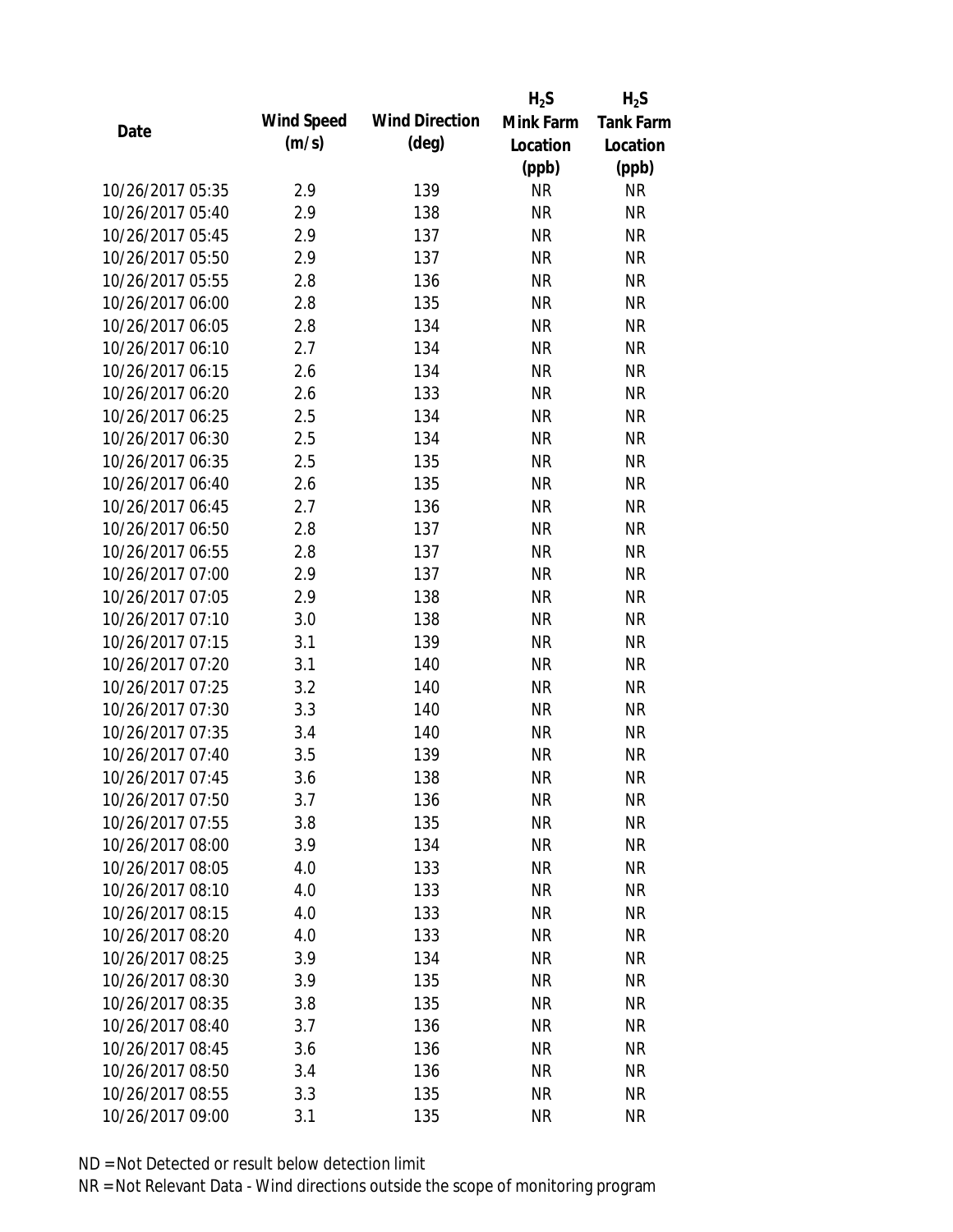|                  |                   |                       | $H_2S$    | $H_2S$           |
|------------------|-------------------|-----------------------|-----------|------------------|
| Date             | <b>Wind Speed</b> | <b>Wind Direction</b> | Mink Farm | <b>Tank Farm</b> |
|                  | (m/s)             | $(\text{deg})$        | Location  | Location         |
|                  |                   |                       | (ppb)     | (ppb)            |
| 10/26/2017 09:05 | 3.0               | 134                   | <b>NR</b> | <b>NR</b>        |
| 10/26/2017 09:10 | 3.0               | 132                   | <b>NR</b> | <b>NR</b>        |
| 10/26/2017 09:15 | 3.0               | 132                   | <b>NR</b> | <b>NR</b>        |
| 10/26/2017 09:20 | 3.0               | 132                   | <b>NR</b> | <b>NR</b>        |
| 10/26/2017 09:25 | 3.0               | 132                   | <b>NR</b> | <b>NR</b>        |
| 10/26/2017 09:30 | 3.1               | 134                   | <b>NR</b> | <b>NR</b>        |
| 10/26/2017 09:35 | 3.2               | 136                   | <b>NR</b> | <b>NR</b>        |
| 10/26/2017 09:40 | 3.3               | 138                   | <b>NR</b> | <b>NR</b>        |
| 10/26/2017 09:45 | 3.3               | 141                   | <b>NR</b> | <b>NR</b>        |
| 10/26/2017 09:50 | 3.4               | 144                   | <b>NR</b> | <b>NR</b>        |
| 10/26/2017 09:55 | 3.6               | 147                   | <b>NR</b> | <b>NR</b>        |
| 10/26/2017 10:00 | 3.8               | 150                   | <b>NR</b> | <b>NR</b>        |
| 10/26/2017 10:05 | 4.0               | 152                   | <b>NR</b> | <b>NR</b>        |
| 10/26/2017 10:10 | 4.2               | 154                   | <b>NR</b> | <b>NR</b>        |
| 10/26/2017 10:15 | 4.5               | 156                   | <b>NR</b> | <b>NR</b>        |
| 10/26/2017 10:20 | 4.8               | 157                   | <b>NR</b> | <b>NR</b>        |
| 10/26/2017 10:25 | 5.0               | 159                   | <b>NR</b> | <b>NR</b>        |
| 10/26/2017 10:30 | 5.2               | 160                   | <b>NR</b> | <b>NR</b>        |
| 10/26/2017 10:35 | 5.3               | 160                   | <b>NR</b> | <b>NR</b>        |
| 10/26/2017 10:40 | 5.4               | 160                   | <b>NR</b> | <b>NR</b>        |
| 10/26/2017 10:45 | 5.6               | 160                   | <b>NR</b> | <b>NR</b>        |
| 10/26/2017 10:50 | 5.7               | 160                   | <b>NR</b> | <b>NR</b>        |
| 10/26/2017 10:55 | 5.7               | 159                   | <b>NR</b> | <b>NR</b>        |
| 10/26/2017 11:00 | 5.7               | 159                   | <b>NR</b> | <b>NR</b>        |
| 10/26/2017 11:05 | 5.8               | 159                   | <b>NR</b> | <b>NR</b>        |
| 10/26/2017 11:10 | 5.8               | 158                   | <b>NR</b> | <b>NR</b>        |
| 10/26/2017 11:15 | 5.8               | 158                   | <b>NR</b> | <b>NR</b>        |
| 10/26/2017 11:20 | 5.7               | 158                   | <b>NR</b> | <b>NR</b>        |
| 10/26/2017 11:25 | 5.7               | 157                   | <b>NR</b> | <b>NR</b>        |
| 10/26/2017 11:30 | 5.7               | 157                   | <b>NR</b> | <b>NR</b>        |
| 10/26/2017 11:35 | 5.7               | 156                   | <b>NR</b> | <b>NR</b>        |
| 10/26/2017 11:40 | 5.8               | 156                   | <b>NR</b> | <b>NR</b>        |
| 10/26/2017 11:45 | 5.9               | 157                   | <b>NR</b> | <b>NR</b>        |
| 10/26/2017 11:50 | 6.0               | 158                   | <b>NR</b> | <b>NR</b>        |
| 10/26/2017 11:55 | 6.1               | 159                   | <b>NR</b> | <b>NR</b>        |
| 10/26/2017 12:00 | 6.2               | 160                   | <b>NR</b> | <b>NR</b>        |
| 10/26/2017 12:05 | 6.2               | 161                   | <b>NR</b> | <b>NR</b>        |
| 10/26/2017 12:10 | 6.2               | 162                   | <b>NR</b> | <b>NR</b>        |
| 10/26/2017 12:15 | 6.2               | 162                   | <b>NR</b> | <b>NR</b>        |
| 10/26/2017 12:20 | 6.1               | 162                   | <b>NR</b> | <b>NR</b>        |
| 10/26/2017 12:25 | 6.1               | 162                   | <b>NR</b> | <b>NR</b>        |
| 10/26/2017 12:30 | 6.1               | 162                   | <b>NR</b> | <b>NR</b>        |
|                  |                   |                       |           |                  |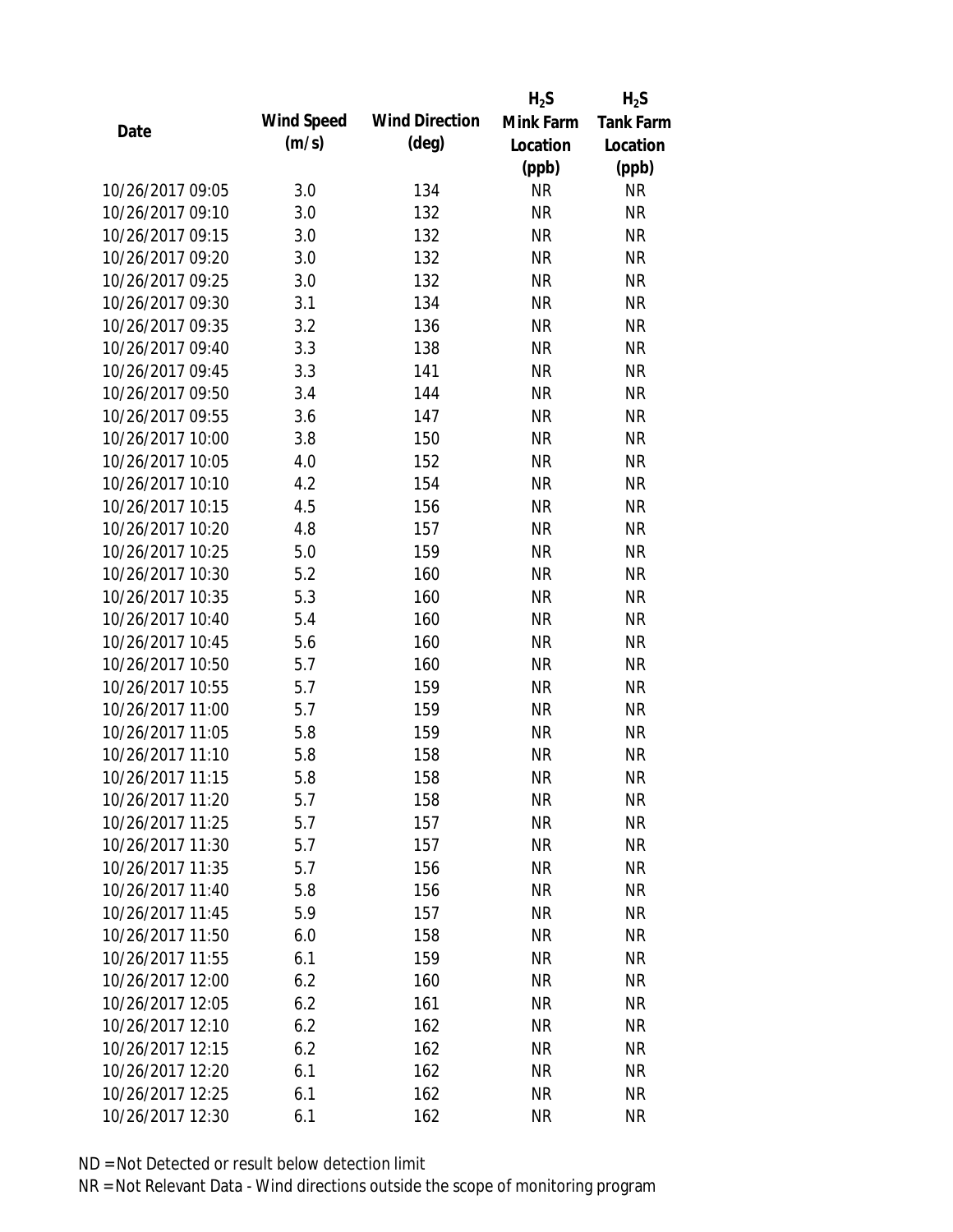|                  |                   |                       | $H_2S$    | $H_2S$           |
|------------------|-------------------|-----------------------|-----------|------------------|
| Date             | <b>Wind Speed</b> | <b>Wind Direction</b> | Mink Farm | <b>Tank Farm</b> |
|                  | (m/s)             | (deg)                 | Location  | Location         |
|                  |                   |                       | (ppb)     | (ppb)            |
| 10/26/2017 12:35 | 6.2               | 161                   | <b>NR</b> | <b>NR</b>        |
| 10/26/2017 12:40 | 6.2               | 161                   | <b>NR</b> | <b>NR</b>        |
| 10/26/2017 12:45 | 6.3               | 161                   | <b>NR</b> | <b>NR</b>        |
| 10/26/2017 12:50 | 6.3               | 160                   | <b>NR</b> | <b>NR</b>        |
| 10/26/2017 12:55 | 6.3               | 160                   | <b>NR</b> | <b>NR</b>        |
| 10/26/2017 13:00 | 6.3               | 161                   | <b>NR</b> | <b>NR</b>        |
| 10/26/2017 13:05 | 6.3               | 161                   | NR        | <b>NR</b>        |
| 10/26/2017 13:10 | 6.3               | 160                   | <b>NR</b> | <b>NR</b>        |
| 10/26/2017 13:15 | 6.3               | 160                   | <b>NR</b> | <b>NR</b>        |
| 10/26/2017 13:20 | 6.3               | 160                   | <b>NR</b> | <b>NR</b>        |
| 10/26/2017 13:25 | 6.3               | 160                   | <b>NR</b> | <b>NR</b>        |
| 10/26/2017 13:30 | 6.4               | 160                   | <b>NR</b> | <b>NR</b>        |
| 10/26/2017 13:35 | 6.4               | 159                   | <b>NR</b> | <b>NR</b>        |
| 10/26/2017 13:40 | 6.4               | 158                   | <b>NR</b> | <b>NR</b>        |
| 10/26/2017 13:45 | 6.4               | 157                   | <b>NR</b> | <b>NR</b>        |
| 10/26/2017 13:50 | 6.4               | 156                   | <b>NR</b> | <b>NR</b>        |
| 10/26/2017 13:55 | 6.4               | 155                   | <b>NR</b> | <b>NR</b>        |
| 10/26/2017 14:00 | 6.4               | 155                   | <b>NR</b> | <b>NR</b>        |
| 10/26/2017 14:05 | 6.3               | 156                   | <b>NR</b> | <b>NR</b>        |
| 10/26/2017 14:10 | 6.4               | 156                   | <b>NR</b> | <b>NR</b>        |
| 10/26/2017 14:15 | 6.3               | 157                   | <b>NR</b> | <b>NR</b>        |
| 10/26/2017 14:20 | 6.2               | 158                   | <b>NR</b> | <b>NR</b>        |
| 10/26/2017 14:25 | 6.3               | 158                   | <b>NR</b> | <b>NR</b>        |
| 10/26/2017 14:30 | 6.3               | 159                   | <b>NR</b> | <b>NR</b>        |
| 10/26/2017 14:35 | 6.3               | 158                   | <b>NR</b> | <b>NR</b>        |
| 10/26/2017 14:40 | 6.2               | 157                   | <b>NR</b> | <b>NR</b>        |
| 10/26/2017 14:45 | 6.3               | 156                   | <b>NR</b> | <b>NR</b>        |
| 10/26/2017 14:50 | 6.2               | 154                   | NR        | <b>NR</b>        |
| 10/26/2017 14:55 | 6.2               | 152                   | <b>NR</b> | <b>NR</b>        |
| 10/26/2017 15:00 | 6.1               | 150                   | <b>NR</b> | <b>NR</b>        |
| 10/26/2017 15:05 | 6.2               | 149                   | <b>NR</b> | <b>NR</b>        |
| 10/26/2017 15:10 | 6.2               | 149                   | <b>NR</b> | <b>NR</b>        |
| 10/26/2017 15:15 | 6.3               | 149                   | <b>NR</b> | <b>NR</b>        |
| 10/26/2017 15:20 | 6.3               | 149                   | <b>NR</b> | <b>NR</b>        |
| 10/26/2017 15:25 | 6.4               | 150                   | NR        | <b>NR</b>        |
| 10/26/2017 15:30 | 6.4               | 150                   | <b>NR</b> | <b>NR</b>        |
| 10/26/2017 15:35 | 6.3               | 150                   | <b>NR</b> | <b>NR</b>        |
| 10/26/2017 15:40 | 6.3               | 149                   | <b>NR</b> | <b>NR</b>        |
| 10/26/2017 15:45 | 6.3               | 148                   | NR        | <b>NR</b>        |
| 10/26/2017 15:50 | 6.2               | 146                   | <b>NR</b> | <b>NR</b>        |
| 10/26/2017 15:55 | 6.2               | 144                   | <b>NR</b> | <b>NR</b>        |
| 10/26/2017 16:00 | 6.2               | 143                   | <b>NR</b> | <b>NR</b>        |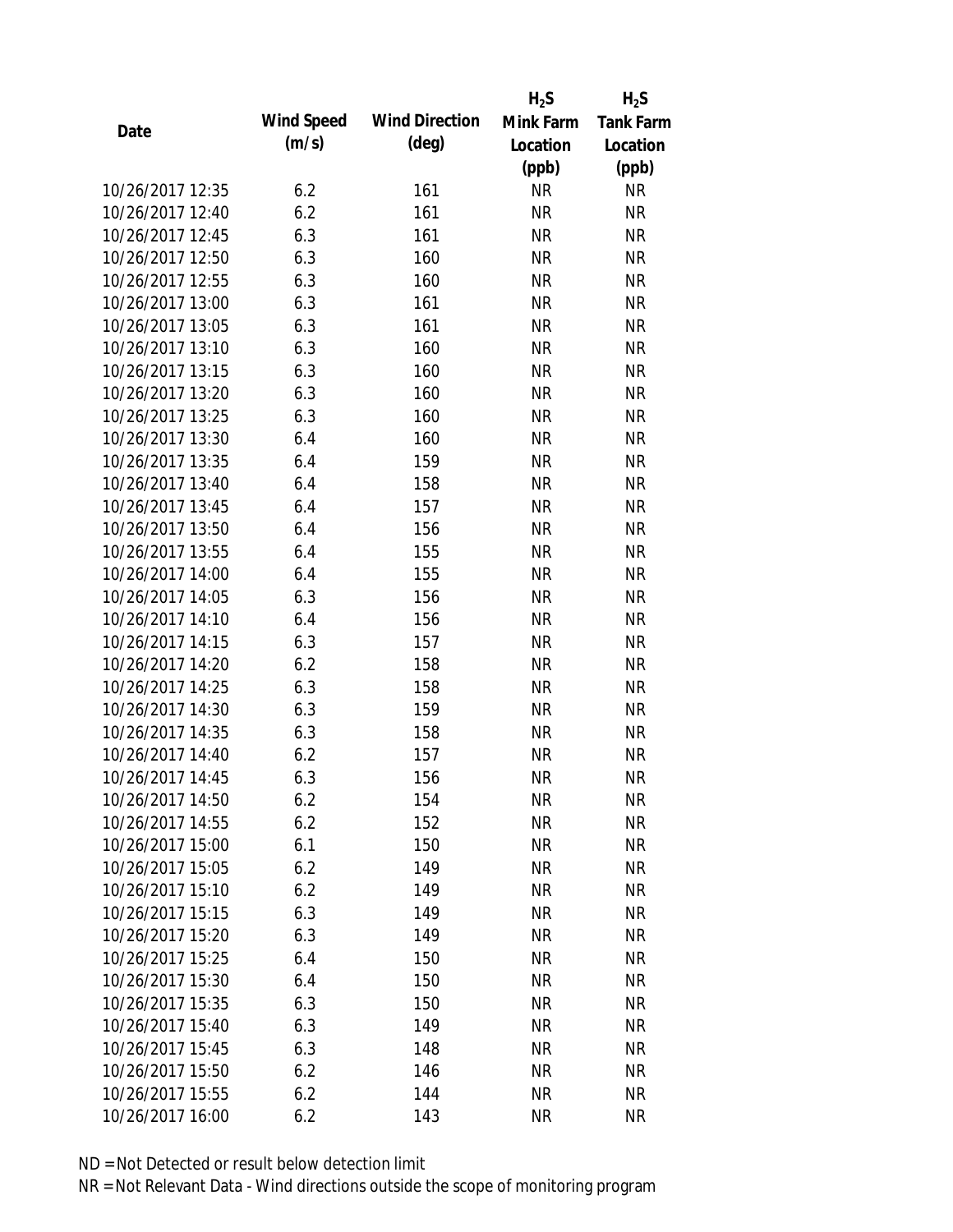|                  |                   |                       | $H_2S$    | $H_2S$           |
|------------------|-------------------|-----------------------|-----------|------------------|
| Date             | <b>Wind Speed</b> | <b>Wind Direction</b> | Mink Farm | <b>Tank Farm</b> |
|                  | (m/s)             | (deg)                 | Location  | Location         |
|                  |                   |                       | (ppb)     | (ppb)            |
| 10/26/2017 16:05 | 6.3               | 141                   | <b>NR</b> | <b>NR</b>        |
| 10/26/2017 16:10 | 6.4               | 139                   | <b>NR</b> | <b>NR</b>        |
| 10/26/2017 16:15 | 6.3               | 138                   | <b>NR</b> | <b>NR</b>        |
| 10/26/2017 16:20 | 6.3               | 137                   | <b>NR</b> | <b>NR</b>        |
| 10/26/2017 16:25 | 6.4               | 136                   | <b>NR</b> | <b>NR</b>        |
| 10/26/2017 16:30 | 6.4               | 136                   | <b>NR</b> | <b>NR</b>        |
| 10/26/2017 16:35 | 6.3               | 136                   | <b>NR</b> | <b>NR</b>        |
| 10/26/2017 16:40 | 6.2               | 136                   | <b>NR</b> | <b>NR</b>        |
| 10/26/2017 16:45 | 6.3               | 137                   | <b>NR</b> | <b>NR</b>        |
| 10/26/2017 16:50 | 6.2               | 137                   | <b>NR</b> | <b>NR</b>        |
| 10/26/2017 16:55 | 6.0               | 138                   | <b>NR</b> | <b>NR</b>        |
| 10/26/2017 17:00 | 5.9               | 138                   | <b>NR</b> | <b>NR</b>        |
| 10/26/2017 17:05 | 5.7               | 139                   | <b>NR</b> | <b>NR</b>        |
| 10/26/2017 17:10 | 5.5               | 139                   | <b>NR</b> | <b>NR</b>        |
| 10/26/2017 17:15 | 5.3               | 139                   | <b>NR</b> | <b>NR</b>        |
| 10/26/2017 17:20 | 5.2               | 139                   | <b>NR</b> | <b>NR</b>        |
| 10/26/2017 17:25 | 5.1               | 139                   | <b>NR</b> | <b>NR</b>        |
| 10/26/2017 17:30 | 4.9               | 140                   | <b>NR</b> | <b>NR</b>        |
| 10/26/2017 17:35 | 4.8               | 141                   | <b>NR</b> | <b>NR</b>        |
| 10/26/2017 17:40 | 4.7               | 143                   | <b>NR</b> | <b>NR</b>        |
| 10/26/2017 17:45 | 4.5               | 145                   | <b>NR</b> | <b>NR</b>        |
| 10/26/2017 17:50 | 4.3               | 147                   | <b>NR</b> | <b>NR</b>        |
| 10/26/2017 17:55 | 4.1               | 149                   | <b>NR</b> | <b>NR</b>        |
| 10/26/2017 18:00 | 3.9               | 151                   | <b>NR</b> | <b>NR</b>        |
| 10/26/2017 18:05 | 3.7               | 153                   | <b>NR</b> | <b>NR</b>        |
| 10/26/2017 18:10 | 3.5               | 154                   | <b>NR</b> | <b>NR</b>        |
| 10/26/2017 18:15 | 3.4               | 154                   | <b>NR</b> | <b>NR</b>        |
| 10/26/2017 18:20 | 3.2               | 154                   | NR        | <b>NR</b>        |
| 10/26/2017 18:25 | 3.0               | 154                   | <b>NR</b> | <b>NR</b>        |
| 10/26/2017 18:30 | 2.9               | 153                   | <b>NR</b> | <b>NR</b>        |
| 10/26/2017 18:35 | 2.8               | 151                   | <b>NR</b> | <b>NR</b>        |
| 10/26/2017 18:40 | 2.7               | 150                   | <b>NR</b> | <b>NR</b>        |
| 10/26/2017 18:45 | 2.6               | 149                   | <b>NR</b> | <b>NR</b>        |
| 10/26/2017 18:50 | 2.6               | 147                   | <b>NR</b> | <b>NR</b>        |
| 10/26/2017 18:55 | 2.5               | 146                   | <b>NR</b> | <b>NR</b>        |
| 10/26/2017 19:00 | 2.5               | 145                   | <b>NR</b> | <b>NR</b>        |
| 10/26/2017 19:05 | 2.5               | 144                   | <b>NR</b> | <b>NR</b>        |
| 10/26/2017 19:10 | 2.6               | 143                   | <b>NR</b> | <b>NR</b>        |
| 10/26/2017 19:15 | 2.6               | 143                   | <b>NR</b> | <b>NR</b>        |
| 10/26/2017 19:20 | 2.7               | 142                   | <b>NR</b> | <b>NR</b>        |
| 10/26/2017 19:25 | 2.7               | 142                   | <b>NR</b> | <b>NR</b>        |
| 10/26/2017 19:30 | 2.8               | 142                   | <b>NR</b> | <b>NR</b>        |
|                  |                   |                       |           |                  |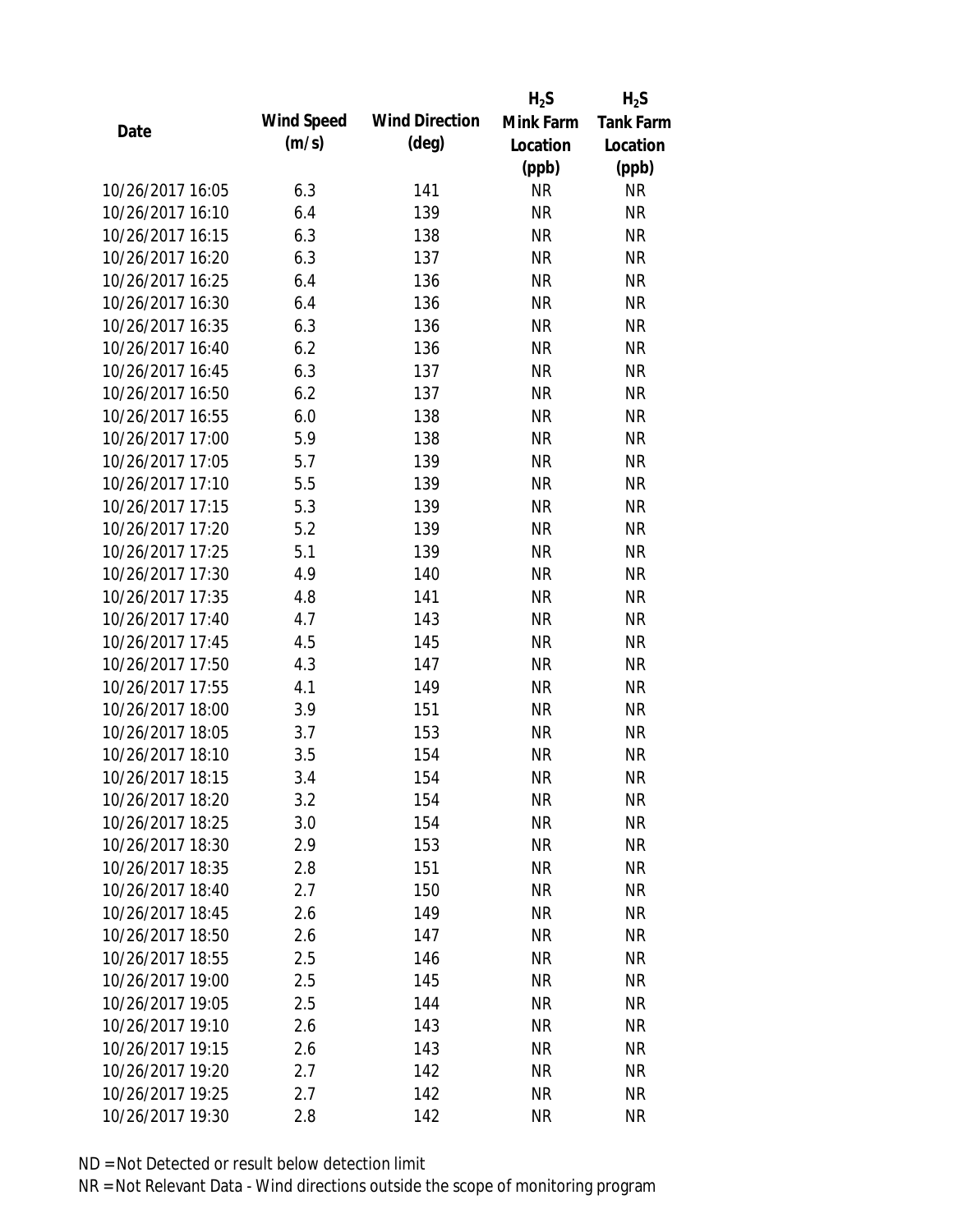|                  |                   |                       | $H_2S$    | $H_2S$           |
|------------------|-------------------|-----------------------|-----------|------------------|
| Date             | <b>Wind Speed</b> | <b>Wind Direction</b> | Mink Farm | <b>Tank Farm</b> |
|                  | (m/s)             | $(\text{deg})$        | Location  | Location         |
|                  |                   |                       | (ppb)     | (ppb)            |
| 10/26/2017 19:35 | 2.9               | 142                   | <b>NR</b> | <b>NR</b>        |
| 10/26/2017 19:40 | 3.0               | 142                   | <b>NR</b> | <b>NR</b>        |
| 10/26/2017 19:45 | 3.0               | 142                   | <b>NR</b> | <b>NR</b>        |
| 10/26/2017 19:50 | 3.1               | 141                   | <b>NR</b> | <b>NR</b>        |
| 10/26/2017 19:55 | 3.2               | 141                   | <b>NR</b> | <b>NR</b>        |
| 10/26/2017 20:00 | 3.3               | 141                   | <b>NR</b> | <b>NR</b>        |
| 10/26/2017 20:05 | 3.3               | 140                   | NR        | <b>NR</b>        |
| 10/26/2017 20:10 | 3.4               | 140                   | <b>NR</b> | <b>NR</b>        |
| 10/26/2017 20:15 | 3.5               | 140                   | <b>NR</b> | <b>NR</b>        |
| 10/26/2017 20:20 | 3.6               | 140                   | <b>NR</b> | <b>NR</b>        |
| 10/26/2017 20:25 | 3.7               | 140                   | <b>NR</b> | <b>NR</b>        |
| 10/26/2017 20:30 | 3.9               | 140                   | NR        | <b>NR</b>        |
| 10/26/2017 20:35 | 4.0               | 140                   | <b>NR</b> | <b>NR</b>        |
| 10/26/2017 20:40 | 4.2               | 140                   | <b>NR</b> | <b>NR</b>        |
| 10/26/2017 20:45 | 4.3               | 140                   | <b>NR</b> | <b>NR</b>        |
| 10/26/2017 20:50 | 4.4               | 140                   | <b>NR</b> | <b>NR</b>        |
| 10/26/2017 20:55 | 4.5               | 141                   | <b>NR</b> | <b>NR</b>        |
| 10/26/2017 21:00 | 4.6               | 142                   | <b>NR</b> | <b>NR</b>        |
| 10/26/2017 21:05 | 4.6               | 143                   | <b>NR</b> | <b>NR</b>        |
| 10/26/2017 21:10 | 4.6               | 144                   | <b>NR</b> | <b>NR</b>        |
| 10/26/2017 21:15 | 4.6               | 145                   | <b>NR</b> | <b>NR</b>        |
| 10/26/2017 21:20 | 4.6               | 147                   | <b>NR</b> | <b>NR</b>        |
| 10/26/2017 21:25 | 4.6               | 148                   | <b>NR</b> | <b>NR</b>        |
| 10/26/2017 21:30 | 4.7               | 149                   | <b>NR</b> | <b>NR</b>        |
| 10/26/2017 21:35 | 4.8               | 151                   | <b>NR</b> | <b>NR</b>        |
| 10/26/2017 21:40 | 4.9               | 152                   | <b>NR</b> | <b>NR</b>        |
| 10/26/2017 21:45 | 5.0               | 154                   | <b>NR</b> | <b>NR</b>        |
| 10/26/2017 21:50 | 5.1               | 155                   | NR        | <b>NR</b>        |
| 10/26/2017 21:55 | 5.2               | 157                   | <b>NR</b> | <b>NR</b>        |
| 10/26/2017 22:00 | 5.3               | 158                   | <b>NR</b> | <b>NR</b>        |
| 10/26/2017 22:05 | 5.4               | 160                   | <b>NR</b> | <b>NR</b>        |
| 10/26/2017 22:10 | 5.4               | 160                   | <b>NR</b> | <b>NR</b>        |
| 10/26/2017 22:15 | 5.4               | 161                   | <b>NR</b> | <b>NR</b>        |
| 10/26/2017 22:20 | 5.4               | 162                   | <b>NR</b> | <b>NR</b>        |
| 10/26/2017 22:25 | 5.4               | 163                   | NR        | <b>NR</b>        |
| 10/26/2017 22:30 | 5.4               | 164                   | <b>NR</b> | <b>NR</b>        |
| 10/26/2017 22:35 | 5.5               | 165                   | <b>NR</b> | <b>NR</b>        |
| 10/26/2017 22:40 | 5.5               | 166                   | NR        | <b>NR</b>        |
| 10/26/2017 22:45 | 5.6               | 167                   | <b>NR</b> | <b>NR</b>        |
| 10/26/2017 22:50 | 5.6               | 168                   | NR        | <b>NR</b>        |
| 10/26/2017 22:55 | 5.6               | 169                   | <b>NR</b> | <b>NR</b>        |
| 10/26/2017 23:00 | 5.7               | 170                   | <b>NR</b> | $\mathbf{1}$     |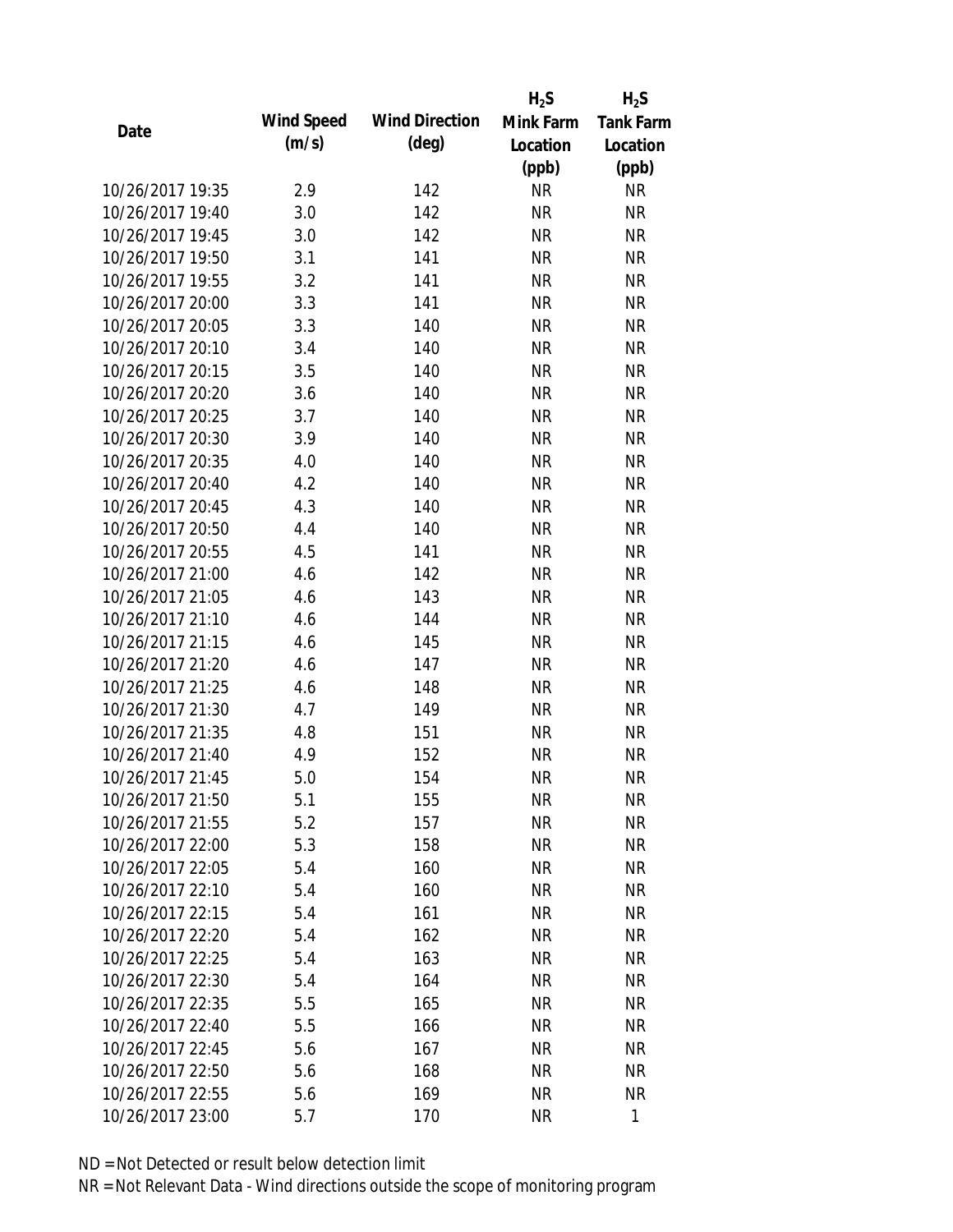|                  |                   |                       | $H_2S$         | $H_2S$           |
|------------------|-------------------|-----------------------|----------------|------------------|
| Date             | <b>Wind Speed</b> | <b>Wind Direction</b> | Mink Farm      | <b>Tank Farm</b> |
|                  | (m/s)             | $(\text{deg})$        | Location       | Location         |
|                  |                   |                       | (ppb)          | (ppb)            |
| 10/26/2017 23:05 | 5.7               | 170                   | <b>NR</b>      | 1                |
| 10/26/2017 23:10 | 5.7               | 171                   | <b>NR</b>      | 1                |
| 10/26/2017 23:15 | 5.6               | 171                   | <b>NR</b>      | 1                |
| 10/26/2017 23:20 | 5.6               | 171                   | <b>NR</b>      | 1                |
| 10/26/2017 23:25 | 5.4               | 172                   | <b>NR</b>      | 1                |
| 10/26/2017 23:30 | 5.3               | 173                   | <b>NR</b>      | 1                |
| 10/26/2017 23:35 | 5.1               | 174                   | <b>NR</b>      | 1                |
| 10/26/2017 23:40 | 4.9               | 177                   | <b>NR</b>      | 1                |
| 10/26/2017 23:45 | 4.8               | 180                   | <b>NR</b>      | 1                |
| 10/26/2017 23:50 | 4.6               | 184                   | <b>NR</b>      | 1                |
| 10/26/2017 23:55 | 4.5               | 189                   | <b>NR</b>      | 1                |
| 10/26/2017 24:00 | 4.5               | 195                   | <b>NR</b>      | 1                |
| 10/27/2017 00:05 | 4.5               | 201                   | <b>NR</b>      | 1                |
| 10/27/2017 00:10 | 4.6               | 208                   | <b>NR</b>      | 1                |
| 10/27/2017 00:15 | 4.7               | 215                   | <b>NR</b>      | 1                |
| 10/27/2017 00:20 | 4.9               | 223                   | <b>NR</b>      | 1                |
| 10/27/2017 00:25 | 5.1               | 231                   | 1              | 1                |
| 10/27/2017 00:30 | 5.2               | 238                   | 1              | 1                |
| 10/27/2017 00:35 | 5.3               | 246                   | 1              | 1                |
| 10/27/2017 00:40 | 5.4               | 252                   | 1              | 1                |
| 10/27/2017 00:45 | 5.5               | 257                   | 1              | 1                |
| 10/27/2017 00:50 | 5.5               | 260                   | 1              | 1                |
| 10/27/2017 00:55 | 5.5               | 263                   | 1              | 1                |
| 10/27/2017 01:00 | 5.5               | 266                   | $\overline{2}$ | 1                |
| 10/27/2017 01:05 | 5.5               | 267                   | $\overline{2}$ | 1                |
| 10/27/2017 01:10 | 5.6               | 269                   | $\overline{2}$ | 1                |
| 10/27/2017 01:15 | 5.7               | 270                   | $\overline{2}$ | 1                |
| 10/27/2017 01:20 | 5.8               | 271                   | $\overline{2}$ | 1                |
| 10/27/2017 01:25 | 6.0               | 271                   | $\overline{2}$ | 1                |
| 10/27/2017 01:30 | 6.1               | 272                   | $\overline{2}$ | 1                |
| 10/27/2017 01:35 | 6.2               | 273                   | 1              | 1                |
| 10/27/2017 01:40 | 6.3               | 274                   | 1              | 1                |
| 10/27/2017 01:45 | 6.2               | 275                   | 1              | 1                |
| 10/27/2017 01:50 | 6.2               | 276                   | 1              | <b>NR</b>        |
| 10/27/2017 01:55 | 6.1               | 276                   | 1              | <b>NR</b>        |
| 10/27/2017 02:00 | 5.9               | 276                   | 1              | <b>NR</b>        |
| 10/27/2017 02:05 | 5.9               | 276                   | 1              | <b>NR</b>        |
| 10/27/2017 02:10 | 5.9               | 276                   | 1              | <b>NR</b>        |
| 10/27/2017 02:15 | 5.8               | 276                   | 1              | <b>NR</b>        |
| 10/27/2017 02:20 | 5.8               | 277                   | 1              | <b>NR</b>        |
| 10/27/2017 02:25 | 5.7               | 279                   | 1              | <b>NR</b>        |
| 10/27/2017 02:30 | 5.7               | 280                   | 1              | <b>NR</b>        |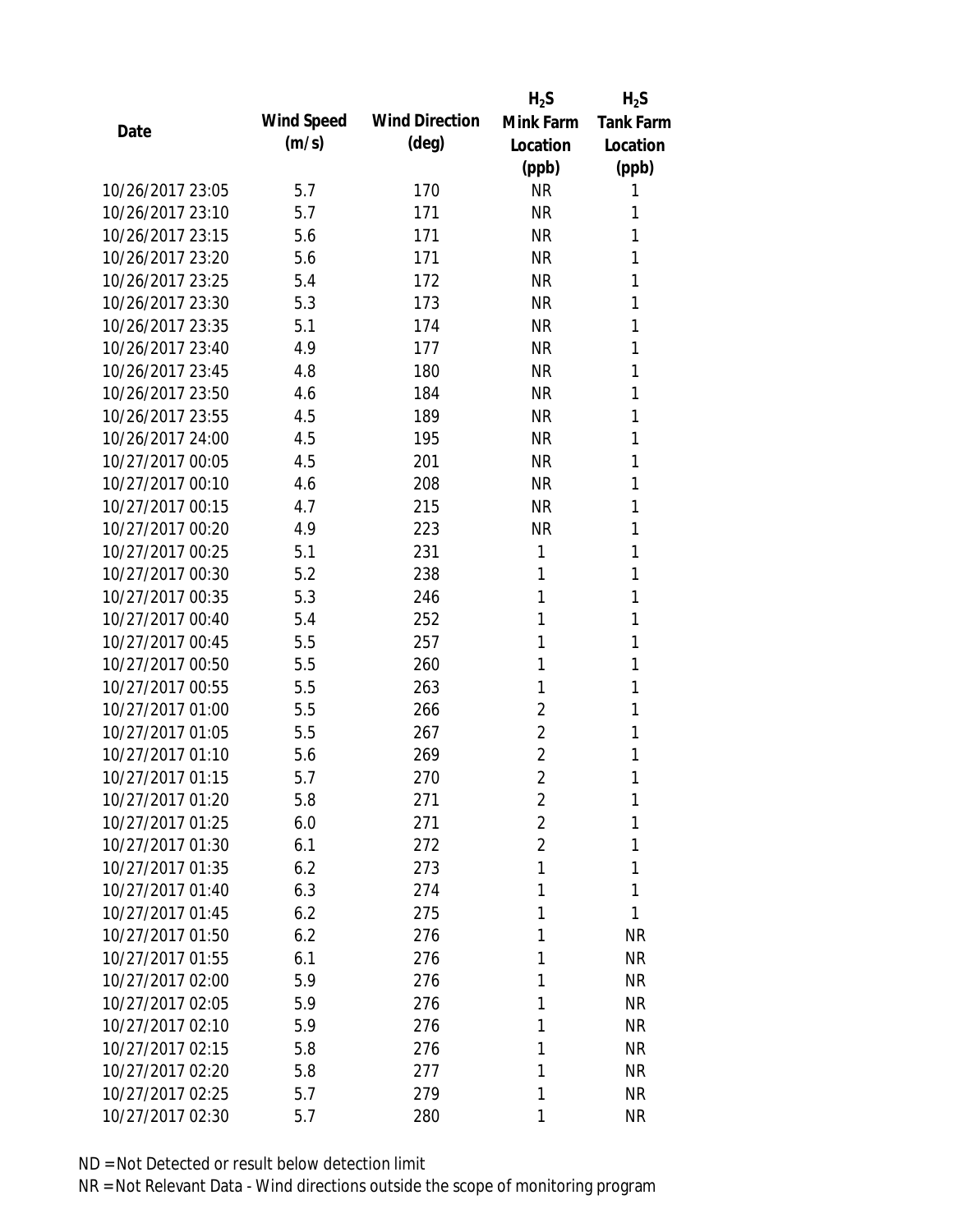|                  |                   |                       | $H_2S$         | $H_2S$           |
|------------------|-------------------|-----------------------|----------------|------------------|
| Date             | <b>Wind Speed</b> | <b>Wind Direction</b> | Mink Farm      | <b>Tank Farm</b> |
|                  | (m/s)             | $(\text{deg})$        | Location       | Location         |
|                  |                   |                       | (ppb)          | (ppb)            |
| 10/27/2017 02:35 | 5.5               | 281                   | 1              | <b>NR</b>        |
| 10/27/2017 02:40 | 5.4               | 282                   | 1              | <b>NR</b>        |
| 10/27/2017 02:45 | 5.4               | 281                   | 1              | <b>NR</b>        |
| 10/27/2017 02:50 | 5.4               | 280                   | 1              | <b>NR</b>        |
| 10/27/2017 02:55 | 5.6               | 279                   | 1              | <b>NR</b>        |
| 10/27/2017 03:00 | 5.9               | 279                   | $\overline{2}$ | <b>NR</b>        |
| 10/27/2017 03:05 | 6.1               | 279                   | $\overline{2}$ | <b>NR</b>        |
| 10/27/2017 03:10 | 6.3               | 281                   | $\overline{2}$ | <b>NR</b>        |
| 10/27/2017 03:15 | 6.4               | 282                   | $\overline{2}$ | <b>NR</b>        |
| 10/27/2017 03:20 | 6.4               | 283                   | $\mathbf{1}$   | <b>NR</b>        |
| 10/27/2017 03:25 | 6.1               | 284                   | 1              | <b>NR</b>        |
| 10/27/2017 03:30 | 5.8               | 283                   | 1              | <b>NR</b>        |
| 10/27/2017 03:35 | 5.5               | 283                   | 1              | <b>NR</b>        |
| 10/27/2017 03:40 | 5.2               | 282                   | 1              | <b>NR</b>        |
| 10/27/2017 03:45 | 4.9               | 281                   | 1              | <b>NR</b>        |
| 10/27/2017 03:50 | 4.8               | 282                   | 1              | <b>NR</b>        |
| 10/27/2017 03:55 | 4.8               | 283                   | 1              | <b>NR</b>        |
| 10/27/2017 04:00 | 4.9               | 284                   | 1              | <b>NR</b>        |
| 10/27/2017 04:05 | 5.0               | 286                   | 1              | <b>NR</b>        |
| 10/27/2017 04:10 | 5.1               | 288                   | 1              | <b>NR</b>        |
| 10/27/2017 04:15 | 5.2               | 288                   | 1              | <b>NR</b>        |
| 10/27/2017 04:20 | 5.2               | 287                   | 1              | <b>NR</b>        |
| 10/27/2017 04:25 | 5.2               | 286                   | 1              | <b>NR</b>        |
| 10/27/2017 04:30 | 5.1               | 285                   | 1              | <b>NR</b>        |
| 10/27/2017 04:35 | 5.1               | 283                   | 1              | <b>NR</b>        |
| 10/27/2017 04:40 | 5.0               | 281                   | 1              | <b>NR</b>        |
| 10/27/2017 04:45 | 4.9               | 279                   | 1              | <b>NR</b>        |
| 10/27/2017 04:50 | 4.8               | 278                   | 1              | <b>NR</b>        |
| 10/27/2017 04:55 | 4.8               | 276                   | 1              | <b>NR</b>        |
| 10/27/2017 05:00 | 4.8               | 274                   | 1              | $\overline{2}$   |
| 10/27/2017 05:05 | 4.9               | 273                   | 1              | 1                |
| 10/27/2017 05:10 | 5.0               | 272                   | 1              | 1                |
| 10/27/2017 05:15 | 5.1               | 271                   | 1              | 1                |
| 10/27/2017 05:20 | 5.2               | 271                   | 1              | 1                |
| 10/27/2017 05:25 | 5.2               | 271                   | 1              | 1                |
| 10/27/2017 05:30 | 5.3               | 271                   | 1              | 1                |
| 10/27/2017 05:35 | 5.3               | 271                   | 1              | 1                |
| 10/27/2017 05:40 | 5.2               | 272                   | 1              | 1                |
| 10/27/2017 05:45 | 5.2               | 271                   | 1              | 1                |
| 10/27/2017 05:50 | 5.2               | 271                   | 1              | 1                |
| 10/27/2017 05:55 | 5.2               | 270                   | 2              | 1                |
| 10/27/2017 06:00 | 5.2               | 270                   | 2              | 1                |
|                  |                   |                       |                |                  |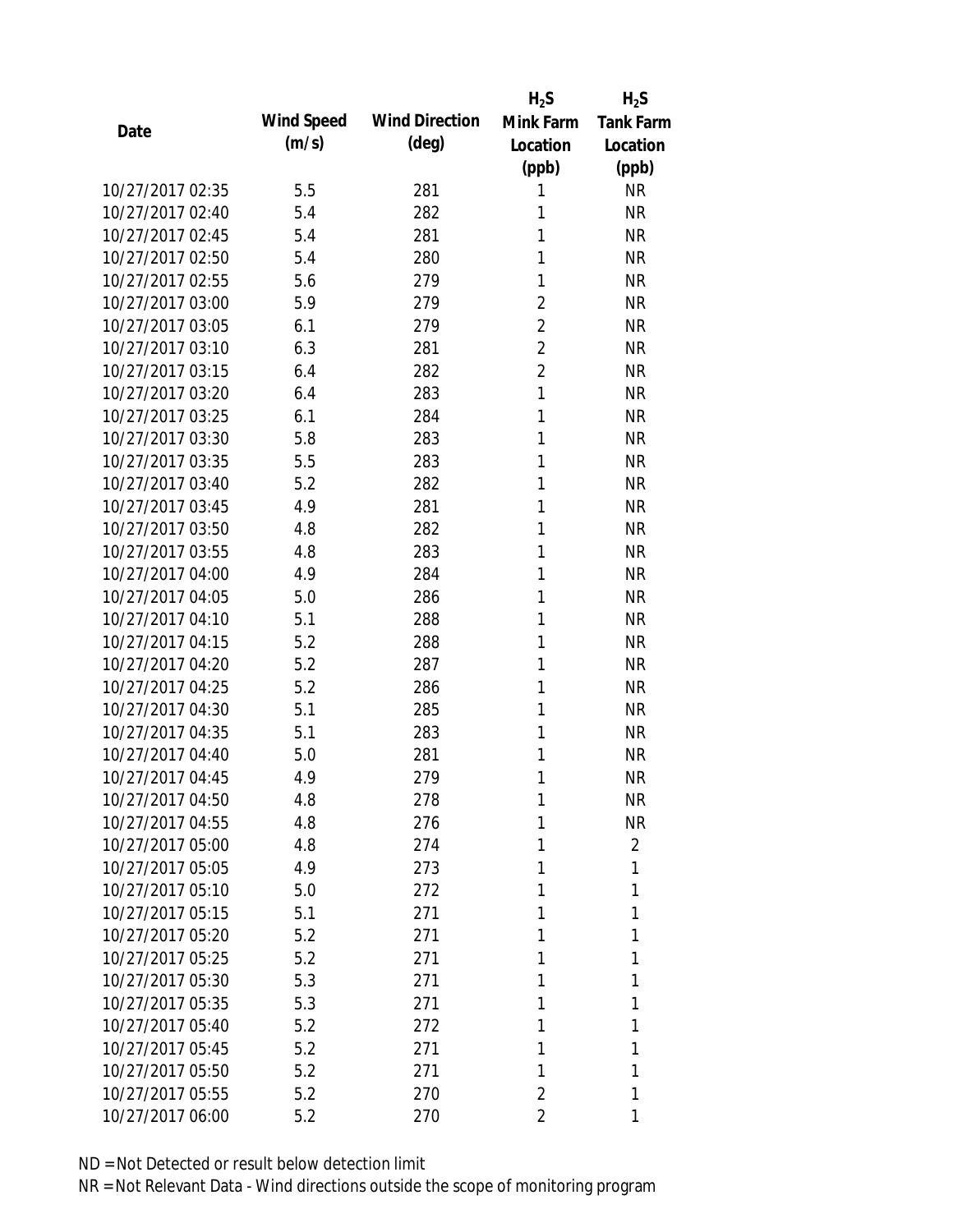|                  |            |                       | $H_2S$         | $H_2S$           |
|------------------|------------|-----------------------|----------------|------------------|
| Date             | Wind Speed | <b>Wind Direction</b> | Mink Farm      | <b>Tank Farm</b> |
|                  | (m/s)      | $(\text{deg})$        | Location       | Location         |
|                  |            |                       | (ppb)          | (ppb)            |
| 10/27/2017 06:05 | 5.3        | 270                   | 2              | 1                |
| 10/27/2017 06:10 | 5.4        | 271                   | $\overline{2}$ | 1                |
| 10/27/2017 06:15 | 5.5        | 272                   | $\overline{2}$ | 1                |
| 10/27/2017 06:20 | 5.6        | 274                   | $\overline{2}$ | 1                |
| 10/27/2017 06:25 | 5.6        | 275                   | 1              | 1                |
| 10/27/2017 06:30 | 5.6        | 277                   | 1              | <b>NR</b>        |
| 10/27/2017 06:35 | 5.6        | 277                   | 1              | <b>NR</b>        |
| 10/27/2017 06:40 | 5.6        | 278                   | 1              | <b>NR</b>        |
| 10/27/2017 06:45 | 5.6        | 278                   | 1              | <b>NR</b>        |
| 10/27/2017 06:50 | 5.6        | 278                   | 1              | <b>NR</b>        |
| 10/27/2017 06:55 | 5.7        | 279                   | 1              | <b>NR</b>        |
| 10/27/2017 07:00 | 5.7        | 279                   | 1              | <b>NR</b>        |
| 10/27/2017 07:05 | 5.7        | 279                   | $\overline{2}$ | <b>NR</b>        |
| 10/27/2017 07:10 | 5.6        | 279                   | $\overline{2}$ | <b>NR</b>        |
| 10/27/2017 07:15 | 5.6        | 278                   | $\overline{2}$ | <b>NR</b>        |
| 10/27/2017 07:20 | 5.6        | 277                   | 1              | <b>NR</b>        |
| 10/27/2017 07:25 | 5.5        | 276                   | 1              | <b>NR</b>        |
| 10/27/2017 07:30 | 5.6        | 275                   | 1              | 1                |
| 10/27/2017 07:35 | 5.6        | 275                   | 1              | 1                |
| 10/27/2017 07:40 | 5.7        | 275                   | 1              | 1                |
| 10/27/2017 07:45 | 5.8        | 275                   | 1              | 1                |
| 10/27/2017 07:50 | 5.7        | 275                   | 1              | 1                |
| 10/27/2017 07:55 | 5.8        | 276                   | 1              | <b>NR</b>        |
| 10/27/2017 08:00 | 5.7        | 276                   | 1              | <b>NR</b>        |
| 10/27/2017 08:05 | 5.7        | 276                   | 1              | <b>NR</b>        |
| 10/27/2017 08:10 | 5.7        | 276                   | 1              | <b>NR</b>        |
| 10/27/2017 08:15 | 5.7        | 276                   | $\overline{2}$ | <b>NR</b>        |
| 10/27/2017 08:20 | 5.7        | 276                   | $\overline{2}$ | NR               |
| 10/27/2017 08:25 | 5.8        | 276                   | $\overline{2}$ | <b>NR</b>        |
| 10/27/2017 08:30 | 5.8        | 276                   | $\overline{2}$ | <b>NR</b>        |
| 10/27/2017 08:35 | 5.8        | 275                   | $\overline{2}$ | 1                |
| 10/27/2017 08:40 | 5.8        | 274                   | $\overline{2}$ | 1                |
| 10/27/2017 08:45 | 5.8        | 273                   | $\overline{2}$ | 1                |
| 10/27/2017 08:50 | 5.8        | 272                   | $\overline{2}$ | 1                |
| 10/27/2017 08:55 | 5.8        | 271                   | $\overline{2}$ | 1                |
| 10/27/2017 09:00 | 5.9        | 269                   | $\overline{2}$ | 1                |
| 10/27/2017 09:05 | 6.0        | 268                   | 2              | 1                |
| 10/27/2017 09:10 | 6.0        | 267                   | $\overline{2}$ | 1                |
| 10/27/2017 09:15 | 6.1        | 266                   | $\overline{2}$ | 1                |
| 10/27/2017 09:20 | 6.1        | 266                   | $\overline{2}$ | 1                |
| 10/27/2017 09:25 | 6.0        | 266                   | $\overline{2}$ | 1                |
| 10/27/2017 09:30 | 5.8        | 266                   | 2              | 1                |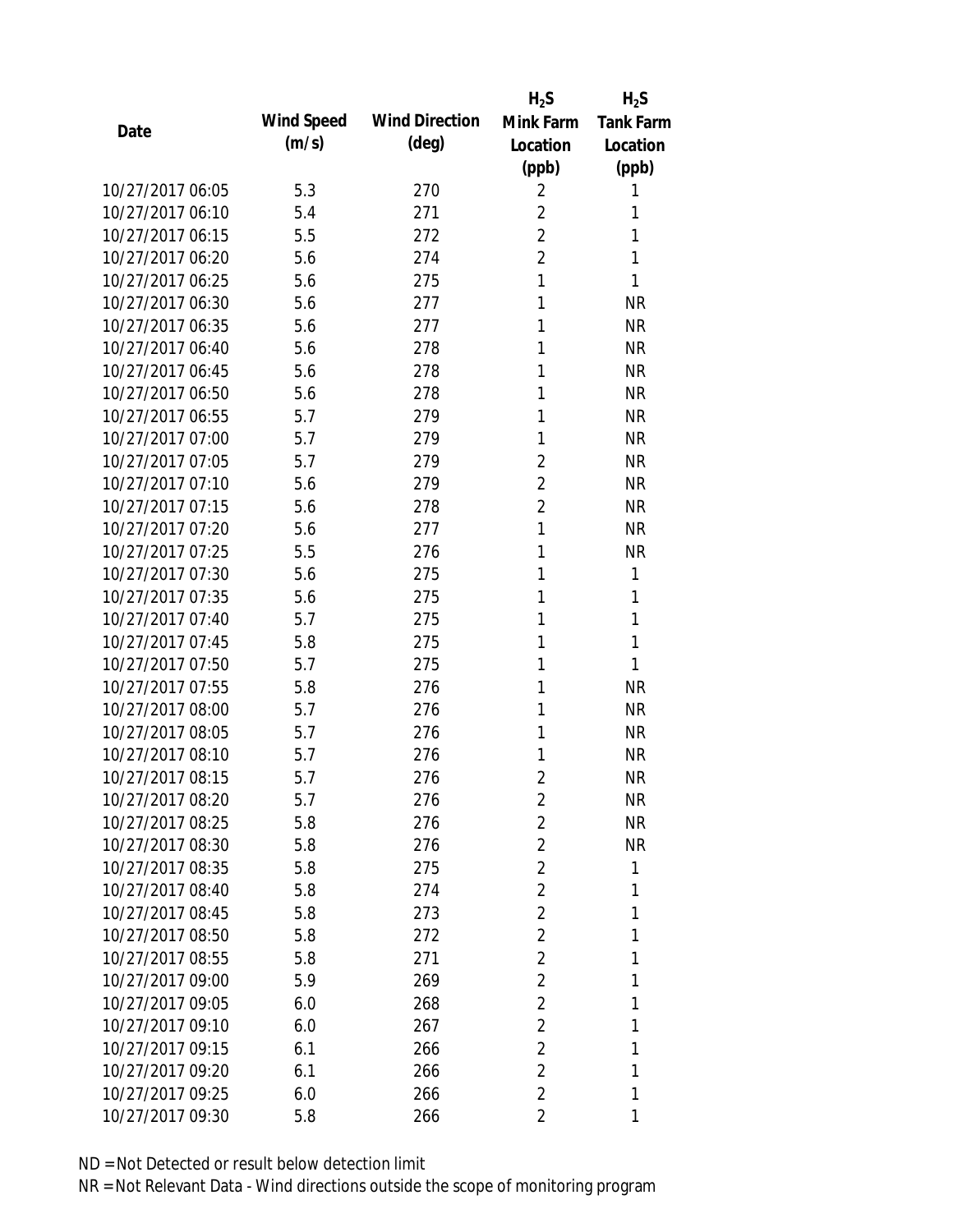|                  |            |                       | $H_2S$         | $H_2S$           |
|------------------|------------|-----------------------|----------------|------------------|
| Date             | Wind Speed | <b>Wind Direction</b> | Mink Farm      | <b>Tank Farm</b> |
|                  | (m/s)      | $(\text{deg})$        | Location       | Location         |
|                  |            |                       | (ppb)          | (ppb)            |
| 10/27/2017 09:35 | 5.7        | 265                   | 2              | 1                |
| 10/27/2017 09:40 | 5.5        | 265                   | $\overline{2}$ | 1                |
| 10/27/2017 09:45 | 5.4        | 264                   | $\overline{2}$ | 1                |
| 10/27/2017 09:50 | 5.3        | 263                   | 1              | 1                |
| 10/27/2017 09:55 | 5.2        | 261                   | 1              | 1                |
| 10/27/2017 10:00 | 5.3        | 260                   | 1              | 1                |
| 10/27/2017 10:05 | 5.4        | 259                   | 1              | 1                |
| 10/27/2017 10:10 | 5.5        | 257                   | 1              | 1                |
| 10/27/2017 10:15 | 5.8        | 256                   | 1              | 1                |
| 10/27/2017 10:20 | 6.0        | 254                   | 1              | 1                |
| 10/27/2017 10:25 | 6.2        | 253                   | 1              | 1                |
| 10/27/2017 10:30 | 6.5        | 252                   | 1              | 2                |
| 10/27/2017 10:35 | 6.6        | 252                   | 1              | $\overline{2}$   |
| 10/27/2017 10:40 | 6.7        | 252                   | 1              | $\overline{2}$   |
| 10/27/2017 10:45 | 6.8        | 252                   | 1              | $\overline{2}$   |
| 10/27/2017 10:50 | 6.7        | 254                   | 1              | $\overline{2}$   |
| 10/27/2017 10:55 | 6.6        | 256                   | 1              | 1                |
| 10/27/2017 11:00 | 6.4        | 258                   | 1              | 1                |
| 10/27/2017 11:05 | 6.2        | 260                   | 1              | 1                |
| 10/27/2017 11:10 | 6.0        | 261                   | 1              | 1                |
| 10/27/2017 11:15 | 5.9        | 262                   | 1              | 1                |
| 10/27/2017 11:20 | 5.8        | 262                   | 1              | 1                |
| 10/27/2017 11:25 | 5.7        | 261                   | $\overline{2}$ | 1                |
| 10/27/2017 11:30 | 5.8        | 259                   | $\overline{2}$ | 1                |
| 10/27/2017 11:35 | 5.8        | 258                   | $\overline{2}$ | 1                |
| 10/27/2017 11:40 | 5.9        | 257                   | $\overline{2}$ | 1                |
| 10/27/2017 11:45 | 6.0        | 257                   | 1              | 1                |
| 10/27/2017 11:50 | 6.0        | 256                   | 1              | 1                |
| 10/27/2017 11:55 | 6.1        | 256                   | 1              | 1                |
| 10/27/2017 12:00 | 6.2        | 257                   | 1              | 1                |
| 10/27/2017 12:05 | 6.3        | 257                   | 1              | 1                |
| 10/27/2017 12:10 | 6.3        | 257                   | 1              | 1                |
| 10/27/2017 12:15 | 6.4        | 258                   | 1              | 1                |
| 10/27/2017 12:20 | 6.5        | 259                   |                | 1                |
| 10/27/2017 12:25 | 6.6        | 260                   | 1              | 1                |
| 10/27/2017 12:30 |            |                       | 1              | 1                |
|                  | 6.6        | 261                   |                |                  |
| 10/27/2017 12:35 | 6.6        | 262                   | 1              | 1                |
| 10/27/2017 12:40 | 6.7        | 262                   | 1              | 1                |
| 10/27/2017 12:45 | 6.7        | 261                   | 1              | 1                |
| 10/27/2017 12:50 | 6.6        | 260                   | 1              | 1                |
| 10/27/2017 12:55 | 6.7        | 257                   | 1              | 1                |
| 10/27/2017 13:00 | 6.7        | 255                   | 1              | 1                |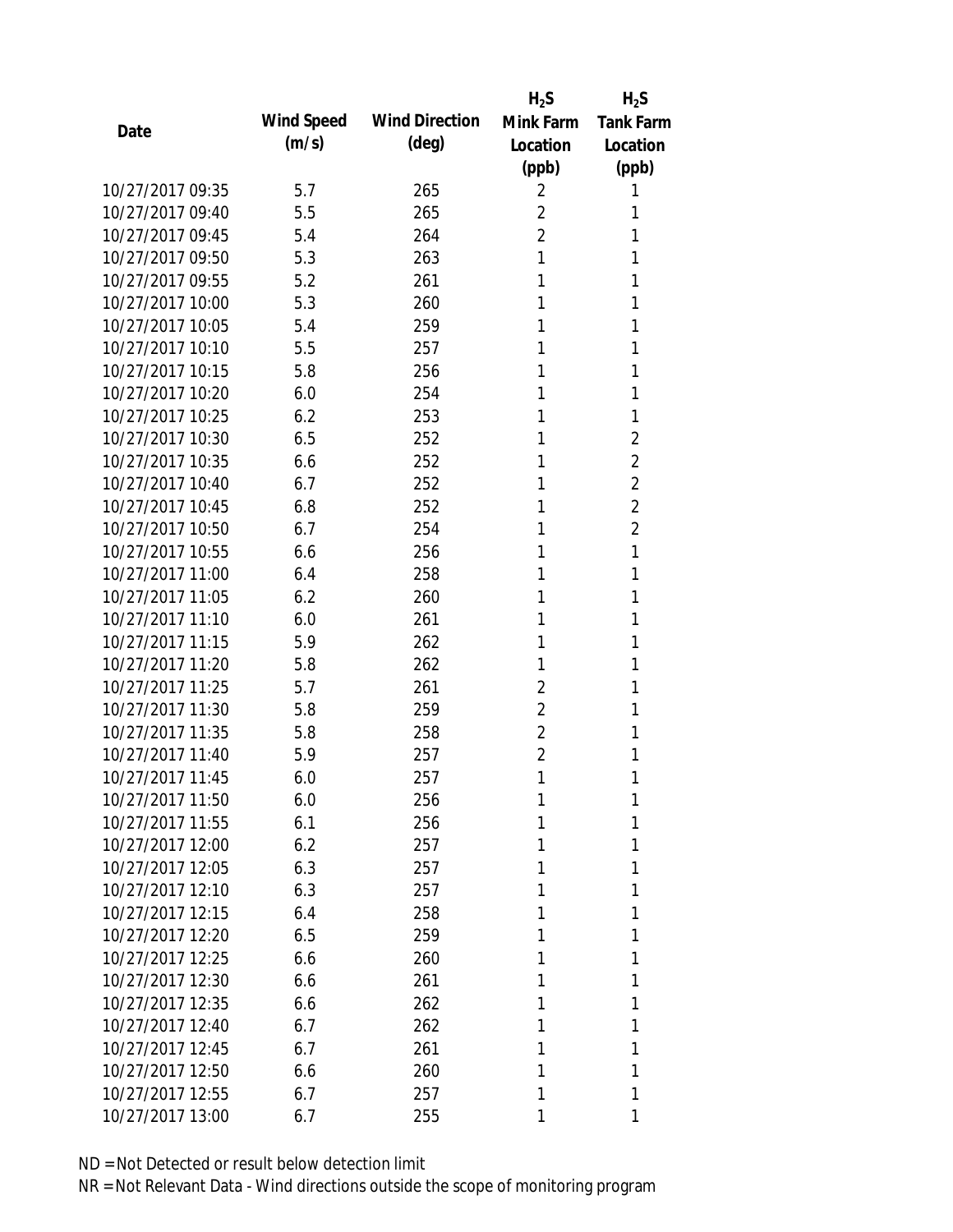|                  |                   |                       | $H_2S$    | $H_2S$           |
|------------------|-------------------|-----------------------|-----------|------------------|
| Date             | <b>Wind Speed</b> | <b>Wind Direction</b> | Mink Farm | <b>Tank Farm</b> |
|                  | (m/s)             | $(\text{deg})$        | Location  | Location         |
|                  |                   |                       | (ppb)     | (ppb)            |
| 10/27/2017 13:05 | 6.8               | 253                   | 1         | 1                |
| 10/27/2017 13:10 | 6.8               | 252                   | 1         | 2                |
| 10/27/2017 13:15 | 6.9               | 251                   | 1         | $\overline{2}$   |
| 10/27/2017 13:20 | 6.9               | 250                   | 1         | $\overline{2}$   |
| 10/27/2017 13:25 | 7.0               | 250                   | 1         | $\overline{2}$   |
| 10/27/2017 13:30 | 7.0               | 250                   | 1         | $\overline{2}$   |
| 10/27/2017 13:35 | 7.0               | 250                   | 1         | $\overline{2}$   |
| 10/27/2017 13:40 | 7.1               | 250                   | 1         | 1                |
| 10/27/2017 13:45 | 7.0               | 250                   | 1         | 1                |
| 10/27/2017 13:50 | 6.9               | 252                   | 1         | 1                |
| 10/27/2017 13:55 | 6.8               | 253                   | 1         | 1                |
| 10/27/2017 14:00 | 6.7               | 254                   | 1         | 1                |
| 10/27/2017 14:05 | 6.6               | 254                   | 1         | 1                |
| 10/27/2017 14:10 | 6.4               | 254                   | 1         | 1                |
| 10/27/2017 14:15 | 6.3               | 252                   | 1         | 1                |
| 10/27/2017 14:20 | 6.4               | 251                   | 1         | 1                |
| 10/27/2017 14:25 | 6.4               | 249                   | 1         | 1                |
| 10/27/2017 14:30 | 6.5               | 247                   | 1         | 1                |
| 10/27/2017 14:35 | 6.5               | 246                   | 1         | 1                |
| 10/27/2017 14:40 | 6.7               | 245                   | 1         | 1                |
| 10/27/2017 14:45 | 6.8               | 245                   | 1         | 1                |
| 10/27/2017 14:50 | 6.8               | 245                   | 1         | 1                |
| 10/27/2017 14:55 | 6.9               | 245                   | 1         | 1                |
| 10/27/2017 15:00 | 6.9               | 246                   | 1         | 1                |
| 10/27/2017 15:05 | 7.0               | 247                   | 1         | 1                |
| 10/27/2017 15:10 | 7.1               | 248                   | 1         | 1                |
| 10/27/2017 15:15 | 7.1               | 250                   | 1         | 1                |
| 10/27/2017 15:20 | 7.1               | 251                   | 1         | 1                |
| 10/27/2017 15:25 | 7.1               | 251                   | 1         | 1                |
| 10/27/2017 15:30 | 7.1               | 251                   | 1         | 1                |
| 10/27/2017 15:35 | 6.9               | 250                   | 1         | 1                |
| 10/27/2017 15:40 | 6.8               | 249                   | 1         | 1                |
| 10/27/2017 15:45 | 6.6               | 247                   | 1         | 1                |
| 10/27/2017 15:50 | 6.4               | 246                   |           | 1                |
| 10/27/2017 15:55 | 6.2               | 243                   | 1         | 1                |
| 10/27/2017 16:00 | 6.0               | 241                   | 1         | 1                |
| 10/27/2017 16:05 | 5.9               | 239                   | 1         | 1                |
| 10/27/2017 16:10 | 5.8               | 237                   | ND        | 1                |
| 10/27/2017 16:15 | 5.8               | 235                   | <b>ND</b> | 1                |
| 10/27/2017 16:20 | 5.8               | 234                   | 1         | 1                |
| 10/27/2017 16:25 | 5.9               | 234                   | <b>ND</b> | 1                |
| 10/27/2017 16:30 | 6.0               | 235                   | <b>ND</b> | 1                |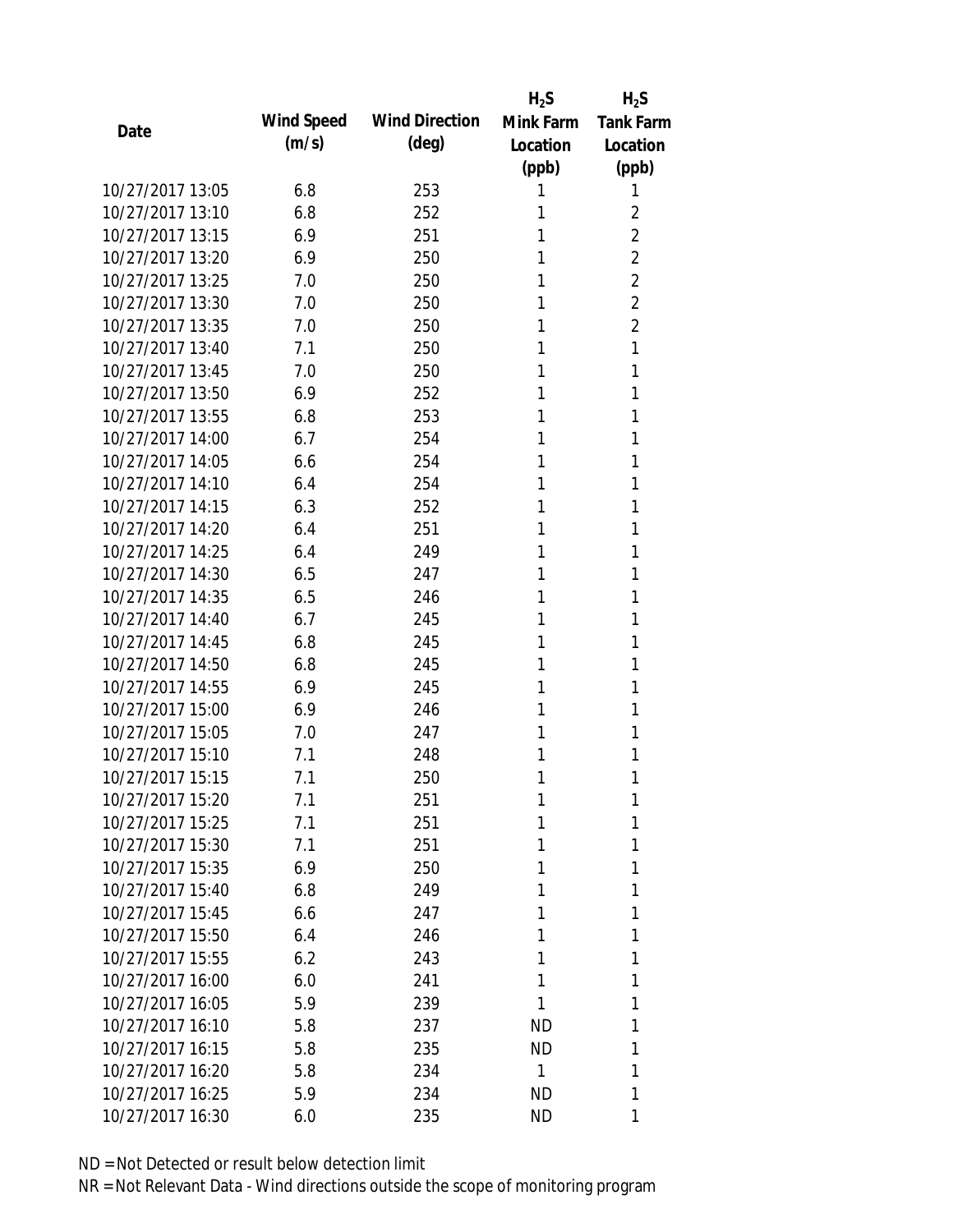|                  |            |                       | $H_2S$    | $H_2S$           |
|------------------|------------|-----------------------|-----------|------------------|
| Date             | Wind Speed | <b>Wind Direction</b> | Mink Farm | <b>Tank Farm</b> |
|                  | (m/s)      | $(\text{deg})$        | Location  | Location         |
|                  |            |                       | (ppb)     | (ppb)            |
| 10/27/2017 16:35 | 6.1        | 236                   | <b>ND</b> | 1                |
| 10/27/2017 16:40 | 6.3        | 238                   | <b>ND</b> | 1                |
| 10/27/2017 16:45 | 6.4        | 239                   | <b>ND</b> | 1                |
| 10/27/2017 16:50 | 6.5        | 240                   | <b>ND</b> | 1                |
| 10/27/2017 16:55 | 6.5        | 241                   | <b>ND</b> | 1                |
| 10/27/2017 17:00 | 6.5        | 242                   | ND        | 1                |
| 10/27/2017 17:05 | 6.4        | 242                   | ND        | 1                |
| 10/27/2017 17:10 | 6.4        | 243                   | <b>ND</b> | 1                |
| 10/27/2017 17:15 | 6.3        | 244                   | <b>ND</b> | 1                |
| 10/27/2017 17:20 | 6.3        | 245                   | 1         | 1                |
| 10/27/2017 17:25 | 6.3        | 246                   | 1         | 1                |
| 10/27/2017 17:30 | 6.3        | 248                   | 1         | 1                |
| 10/27/2017 17:35 | 6.3        | 250                   | 1         | 1                |
| 10/27/2017 17:40 | 6.2        | 252                   | 1         | 1                |
| 10/27/2017 17:45 | 6.2        | 254                   | 1         | 1                |
| 10/27/2017 17:50 | 6.1        | 256                   | 1         | 1                |
| 10/27/2017 17:55 | 6.0        | 256                   | 1         | 1                |
| 10/27/2017 18:00 | 5.9        | 256                   | 1         | 1                |
| 10/27/2017 18:05 | 5.9        | 255                   | 1         | 1                |
| 10/27/2017 18:10 | 5.9        | 254                   | 1         | 1                |
| 10/27/2017 18:15 | 6.0        | 253                   | 1         | 1                |
| 10/27/2017 18:20 | 6.1        | 252                   | 1         | 1                |
| 10/27/2017 18:25 | 6.3        | 251                   | 1         | 1                |
| 10/27/2017 18:30 | 6.3        | 250                   | 1         | 1                |
| 10/27/2017 18:35 | 6.3        | 250                   | 1         | 1                |
| 10/27/2017 18:40 | 6.2        | 249                   | 1         | 1                |
| 10/27/2017 18:45 | 6.1        | 248                   | 1         | 1                |
| 10/27/2017 18:50 | 6.0        | 247                   | 1         | 1                |
| 10/27/2017 18:55 | 5.9        | 246                   | 1         | 1                |
| 10/27/2017 19:00 | 5.8        | 245                   | ND        | 1                |
| 10/27/2017 19:05 | 5.9        | 245                   | ND        | 1                |
| 10/27/2017 19:10 | 6.0        | 244                   | <b>ND</b> | 1                |
| 10/27/2017 19:15 | 6.1        | 242                   | ND        | 1                |
| 10/27/2017 19:20 | 6.1        | 240                   | <b>ND</b> | 1                |
| 10/27/2017 19:25 | 6.0        | 238                   | ND        | 1                |
| 10/27/2017 19:30 | 5.9        | 236                   | <b>ND</b> | 1                |
| 10/27/2017 19:35 | 5.8        | 233                   | ND        | 1                |
| 10/27/2017 19:40 | 5.7        | 230                   | ND        | 1                |
| 10/27/2017 19:45 | 5.6        | 229                   | <b>NR</b> | 1                |
| 10/27/2017 19:50 | 5.5        | 228                   | NR        | 1                |
| 10/27/2017 19:55 | 5.5        | 229                   | <b>NR</b> | 1                |
| 10/27/2017 20:00 | 5.5        | 230                   | 1         | 1                |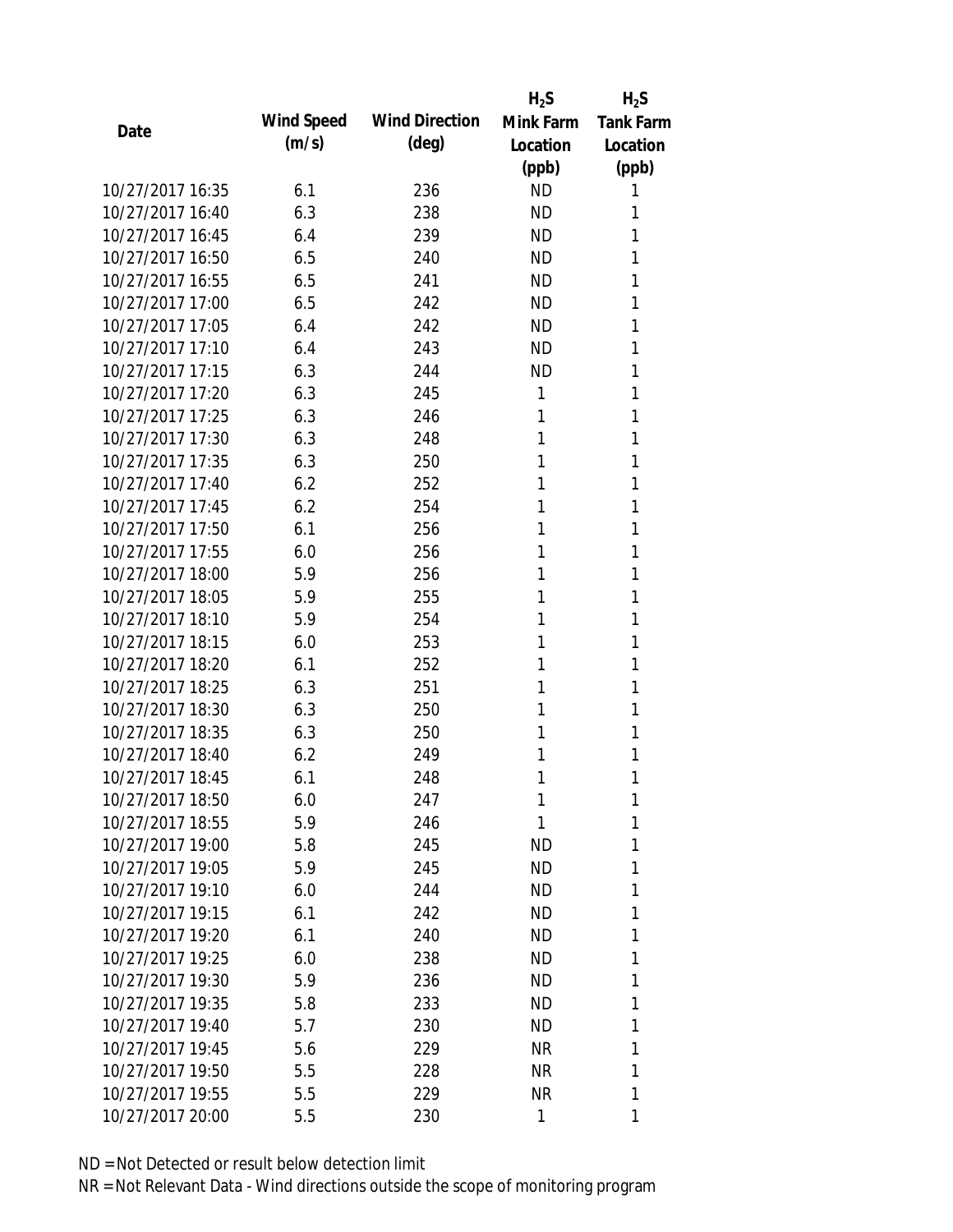|                  |                   |                       | $H_2S$    | $H_2S$           |
|------------------|-------------------|-----------------------|-----------|------------------|
| Date             | <b>Wind Speed</b> | <b>Wind Direction</b> | Mink Farm | <b>Tank Farm</b> |
|                  | (m/s)             | $(\text{deg})$        | Location  | Location         |
|                  |                   |                       | (ppb)     | (ppb)            |
| 10/27/2017 20:05 | 5.4               | 231                   | 1         | 1                |
| 10/27/2017 20:10 | 5.4               | 233                   | 1         | 1                |
| 10/27/2017 20:15 | 5.3               | 235                   | 1         | 1                |
| 10/27/2017 20:20 | 5.3               | 237                   | 1         | 1                |
| 10/27/2017 20:25 | 5.2               | 238                   | 1         | 1                |
| 10/27/2017 20:30 | 5.2               | 239                   | 1         | 1                |
| 10/27/2017 20:35 | 5.1               | 240                   | <b>ND</b> | 1                |
| 10/27/2017 20:40 | 5.1               | 241                   | <b>ND</b> | 1                |
| 10/27/2017 20:45 | 5.2               | 242                   | <b>ND</b> | $\overline{2}$   |
| 10/27/2017 20:50 | 5.3               | 243                   | <b>ND</b> | $\overline{2}$   |
| 10/27/2017 20:55 | 5.4               | 244                   | <b>ND</b> | $\overline{2}$   |
| 10/27/2017 21:00 | 5.6               | 246                   | <b>ND</b> | $\overline{2}$   |
| 10/27/2017 21:05 | 5.8               | 247                   | <b>ND</b> | $\overline{2}$   |
| 10/27/2017 21:10 | 6.0               | 248                   | <b>ND</b> | $\overline{2}$   |
| 10/27/2017 21:15 | 6.1               | 248                   | <b>ND</b> | $\overline{2}$   |
| 10/27/2017 21:20 | 6.2               | 249                   | <b>ND</b> | $\overline{2}$   |
| 10/27/2017 21:25 | 6.3               | 250                   | <b>ND</b> | $\overline{2}$   |
| 10/27/2017 21:30 | 6.3               | 250                   | <b>ND</b> | $\overline{2}$   |
| 10/27/2017 21:35 | 6.3               | 251                   | <b>ND</b> | $\overline{2}$   |
| 10/27/2017 21:40 | 6.3               | 251                   | <b>ND</b> | 1                |
| 10/27/2017 21:45 | 6.2               | 251                   | 1         | 1                |
| 10/27/2017 21:50 | 6.2               | 251                   | 1         | 1                |
| 10/27/2017 21:55 | 6.2               | 250                   | 1         | 1                |
| 10/27/2017 22:00 | 6.3               | 250                   | 1         | 1                |
| 10/27/2017 22:05 | 6.3               | 250                   | 1         | 1                |
| 10/27/2017 22:10 | 6.3               | 248                   | 1         | 1                |
| 10/27/2017 22:15 | 6.2               | 248                   | <b>ND</b> | 1                |
| 10/27/2017 22:20 | 6.2               | 247                   | ND        | 1                |
| 10/27/2017 22:25 | 6.1               | 246                   | <b>ND</b> | 1                |
| 10/27/2017 22:30 | 6.0               | 245                   | <b>ND</b> | 1                |
| 10/27/2017 22:35 | 5.9               | 243                   | <b>ND</b> | 1                |
| 10/27/2017 22:40 | 5.8               | 242                   | <b>ND</b> | 1                |
| 10/27/2017 22:45 | 5.6               | 240                   | <b>ND</b> | 1                |
| 10/27/2017 22:50 | 5.5               | 237                   | <b>ND</b> | 1                |
| 10/27/2017 22:55 | 5.4               | 235                   | <b>ND</b> | 1                |
| 10/27/2017 23:00 | 5.3               | 233                   | <b>ND</b> | 1                |
| 10/27/2017 23:05 | 5.2               | 231                   | ND        | 1                |
| 10/27/2017 23:10 | 5.1               | 231                   | ND        | $\overline{2}$   |
| 10/27/2017 23:15 | 5.1               | 231                   | 1         | $\overline{2}$   |
| 10/27/2017 23:20 | 5.0               | 232                   | 1         | $\overline{2}$   |
| 10/27/2017 23:25 | 5.0               | 233                   | 1         | $\overline{2}$   |
| 10/27/2017 23:30 | 5.0               | 234                   | 1         | $\overline{2}$   |
|                  |                   |                       |           |                  |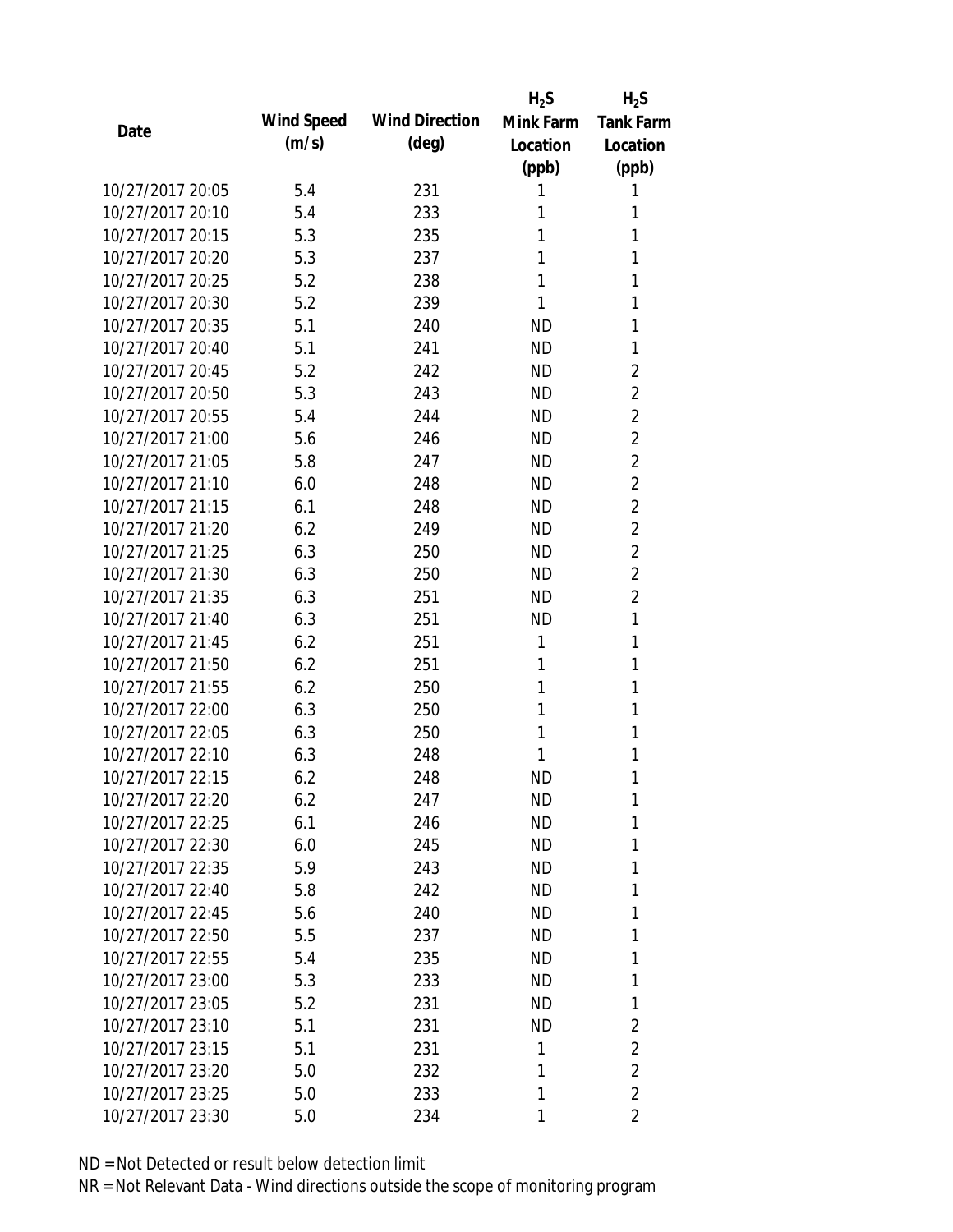|                  |                   |                       | $H_2S$         | $H_2S$           |
|------------------|-------------------|-----------------------|----------------|------------------|
| Date             | <b>Wind Speed</b> | <b>Wind Direction</b> | Mink Farm      | <b>Tank Farm</b> |
|                  | (m/s)             | (deg)                 | Location       | Location         |
|                  |                   |                       | (ppb)          | (ppb)            |
| 10/27/2017 23:35 | 5.0               | 234                   | 1              | 2                |
| 10/27/2017 23:40 | 5.1               | 233                   | 1              | $\overline{2}$   |
| 10/27/2017 23:45 | 5.2               | 232                   | 1              | $\overline{2}$   |
| 10/27/2017 23:50 | 5.4               | 229                   | <b>NR</b>      | $\overline{2}$   |
| 10/27/2017 23:55 | 5.5               | 227                   | <b>NR</b>      | 1                |
| 10/27/2017 24:00 | 5.5               | 225                   | <b>NR</b>      | 1                |
| 10/28/2017 00:05 | 5.5               | 224                   | <b>NR</b>      | 1                |
| 10/28/2017 00:10 | 5.5               | 224                   | <b>NR</b>      | 1                |
| 10/28/2017 00:15 | 5.5               | 226                   | <b>NR</b>      | 1                |
| 10/28/2017 00:20 | 5.5               | 229                   | <b>NR</b>      | 1                |
| 10/28/2017 00:25 | 5.7               | 234                   | 1              | 1                |
| 10/28/2017 00:30 | 5.9               | 239                   | 1              | 1                |
| 10/28/2017 00:35 | 6.1               | 244                   | 1              | 1                |
| 10/28/2017 00:40 | 6.4               | 248                   | 1              | 1                |
| 10/28/2017 00:45 | 6.5               | 252                   | 1              | 1                |
| 10/28/2017 00:50 | 6.6               | 255                   | $\overline{2}$ | 1                |
| 10/28/2017 00:55 | 6.5               | 257                   | $\overline{2}$ | 1                |
| 10/28/2017 01:00 | 6.3               | 258                   | $\overline{2}$ | 1                |
| 10/28/2017 01:05 | 6.1               | 258                   | $\overline{2}$ | 1                |
| 10/28/2017 01:10 | 5.9               | 258                   | $\overline{2}$ | 1                |
| 10/28/2017 01:15 | 5.6               | 257                   | 1              | 1                |
| 10/28/2017 01:20 | 5.4               | 256                   | 1              | 1                |
| 10/28/2017 01:25 | 5.3               | 255                   | 1              | 1                |
| 10/28/2017 01:30 | 5.2               | 254                   | 1              | 1                |
| 10/28/2017 01:35 | 5.2               | 253                   | 1              | 1                |
| 10/28/2017 01:40 | 5.2               | 253                   | 1              | 1                |
| 10/28/2017 01:45 | 5.3               | 251                   | 1              | 1                |
| 10/28/2017 01:50 | 5.5               | 250                   | 1              | 1                |
| 10/28/2017 01:55 | 5.6               | 249                   | 1              | 1                |
| 10/28/2017 02:00 | 5.6               | 249                   | 1              | 1                |
| 10/28/2017 02:05 | 5.6               | 248                   | 1              | 1                |
| 10/28/2017 02:10 | 5.6               | 248                   | 1              | 1                |
| 10/28/2017 02:15 | 5.6               | 248                   | 1              | 1                |
| 10/28/2017 02:20 | 5.6               | 249                   | 1              | 1                |
| 10/28/2017 02:25 | 5.6               | 249                   | 1              | 1                |
| 10/28/2017 02:30 | 5.6               | 249                   | 1              | 1                |
| 10/28/2017 02:35 | 5.7               | 250                   | 1              | 1                |
| 10/28/2017 02:40 | 5.8               | 250                   | 1              | 1                |
| 10/28/2017 02:45 | 5.8               | 251                   | 1              | 1                |
| 10/28/2017 02:50 | 5.9               | 251                   | 1              | 1                |
| 10/28/2017 02:55 | 5.9               | 251                   | 1              | 1                |
| 10/28/2017 03:00 | 6.0               | 250                   | 1              | 1                |
|                  |                   |                       |                |                  |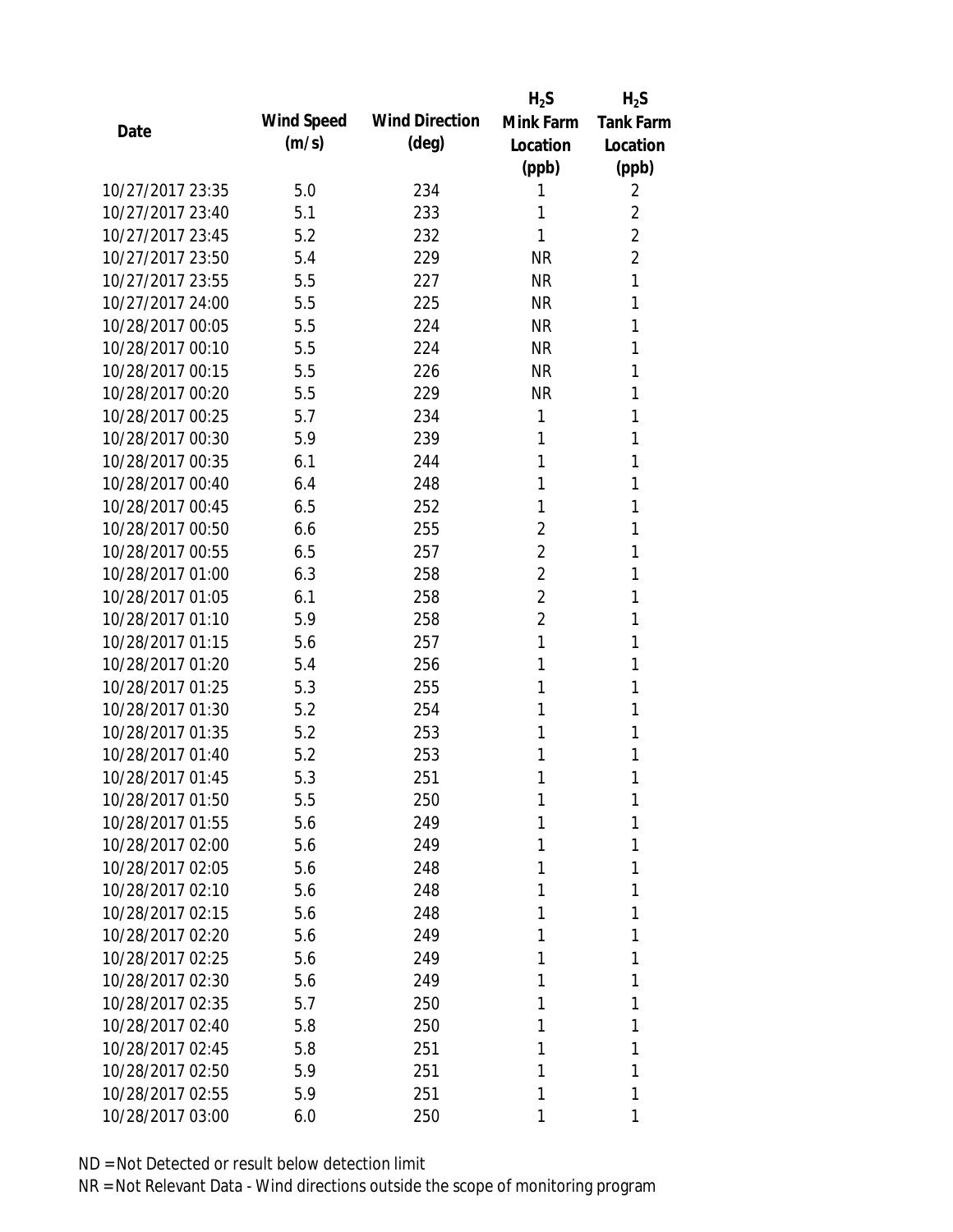|                  |                   |                       | $H_2S$    | $H_2S$           |
|------------------|-------------------|-----------------------|-----------|------------------|
| Date             | <b>Wind Speed</b> | <b>Wind Direction</b> | Mink Farm | <b>Tank Farm</b> |
|                  | (m/s)             | $(\text{deg})$        | Location  | Location         |
|                  |                   |                       | (ppb)     | (ppb)            |
| 10/28/2017 03:05 | 5.9               | 249                   | 1         | 1                |
| 10/28/2017 03:10 | 5.9               | 248                   | 1         | 1                |
| 10/28/2017 03:15 | 5.9               | 248                   | 1         | 1                |
| 10/28/2017 03:20 | 5.8               | 247                   | 1         | 1                |
| 10/28/2017 03:25 | 5.7               | 247                   | 1         | 1                |
| 10/28/2017 03:30 | 5.6               | 247                   | 1         | 1                |
| 10/28/2017 03:35 | 5.5               | 247                   | 1         | $\overline{2}$   |
| 10/28/2017 03:40 | 5.4               | 248                   | 1         | $\overline{2}$   |
| 10/28/2017 03:45 | 5.3               | 248                   | 1         | $\overline{2}$   |
| 10/28/2017 03:50 | 5.2               | 248                   | 1         | $\overline{2}$   |
| 10/28/2017 03:55 | 5.1               | 249                   | 1         | $\overline{2}$   |
| 10/28/2017 04:00 | 4.9               | 249                   | <b>ND</b> | $\overline{2}$   |
| 10/28/2017 04:05 | 4.9               | 249                   | <b>ND</b> | 1                |
| 10/28/2017 04:10 | 4.8               | 249                   | <b>ND</b> | 1                |
| 10/28/2017 04:15 | 4.7               | 250                   | 1         | 1                |
| 10/28/2017 04:20 | 4.6               | 251                   | 1         | 1                |
| 10/28/2017 04:25 | 4.5               | 252                   | 1         | 1                |
| 10/28/2017 04:30 | 4.4               | 253                   | 1         | 1                |
| 10/28/2017 04:35 | 4.3               | 254                   | 1         | 1                |
| 10/28/2017 04:40 | 4.1               | 256                   | 1         | 1                |
| 10/28/2017 04:45 | 4.0               | 257                   | 1         | 1                |
| 10/28/2017 04:50 | 3.9               | 257                   | 1         | 1                |
| 10/28/2017 04:55 | 3.9               | 257                   | 1         | 1                |
| 10/28/2017 05:00 | 3.9               | 257                   | 1         | 1                |
| 10/28/2017 05:05 | 4.0               | 256                   | 1         | 1                |
| 10/28/2017 05:10 | 4.1               | 254                   | 1         | 1                |
| 10/28/2017 05:15 | 4.3               | 253                   | 1         | 1                |
| 10/28/2017 05:20 | 4.3               | 252                   | 1         | 1                |
| 10/28/2017 05:25 | 4.4               | 251                   |           | 1                |
| 10/28/2017 05:30 | 4.4               | 250                   | 1         | 1                |
| 10/28/2017 05:35 | 4.4               | 249                   | 1         | 1                |
| 10/28/2017 05:40 | 4.4               | 249                   | 1         | 1                |
| 10/28/2017 05:45 | 4.5               | 249                   | 1         | 1                |
| 10/28/2017 05:50 | 4.6               | 249                   |           | 1                |
| 10/28/2017 05:55 | 4.6               | 249                   | 1         | 1                |
| 10/28/2017 06:00 | 4.6               | 250                   | 1         | 1                |
| 10/28/2017 06:05 |                   |                       | 1         |                  |
| 10/28/2017 06:10 | 4.6               | 251<br>253            | 1         | 1<br>1           |
| 10/28/2017 06:15 | 4.4               |                       |           |                  |
| 10/28/2017 06:20 | 4.2               | 256                   | ND        | 1                |
|                  | 3.9               | 258                   | ND        | 1                |
| 10/28/2017 06:25 | 3.8               | 261                   | 1         | 1                |
| 10/28/2017 06:30 | 3.7               | 263                   | 1         | 1                |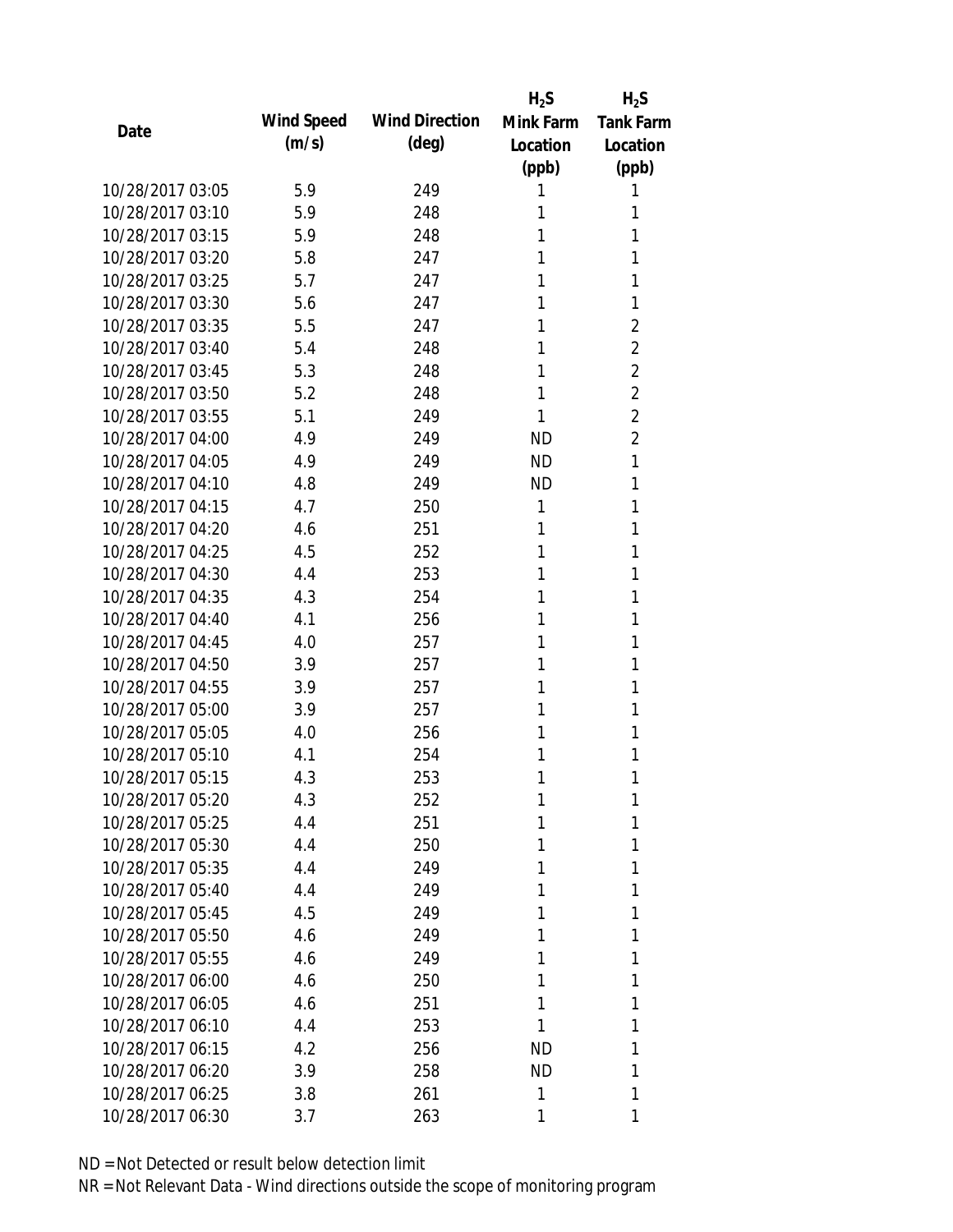|                  |                   |                       | $H_2S$    | $H_2S$           |
|------------------|-------------------|-----------------------|-----------|------------------|
| Date             | <b>Wind Speed</b> | <b>Wind Direction</b> | Mink Farm | <b>Tank Farm</b> |
|                  | (m/s)             | $(\text{deg})$        | Location  | Location         |
|                  |                   |                       | (ppb)     | (ppb)            |
| 10/28/2017 06:35 | 3.7               | 266                   | 1         | 1                |
| 10/28/2017 06:40 | 3.8               | 268                   | 1         | 1                |
| 10/28/2017 06:45 | 3.9               | 270                   | 1         | 1                |
| 10/28/2017 06:50 | 4.0               | 271                   | 1         | 1                |
| 10/28/2017 06:55 | 4.1               | 272                   | 1         | 1                |
| 10/28/2017 07:00 | 4.1               | 272                   | 1         | 1                |
| 10/28/2017 07:05 | 4.1               | 272                   | 1         | 1                |
| 10/28/2017 07:10 | 4.0               | 272                   | 1         | $\overline{2}$   |
| 10/28/2017 07:15 | 4.0               | 271                   | 1         | $\overline{2}$   |
| 10/28/2017 07:20 | 3.9               | 271                   | 1         | $\overline{2}$   |
| 10/28/2017 07:25 | 3.9               | 271                   | 1         | $\overline{2}$   |
| 10/28/2017 07:30 | 3.9               | 271                   | 1         | 1                |
| 10/28/2017 07:35 | 3.8               | 271                   | 1         | 1                |
| 10/28/2017 07:40 | 3.8               | 271                   | 1         | 1                |
| 10/28/2017 07:45 | 3.7               | 271                   | 1         | 1                |
| 10/28/2017 07:50 | 3.7               | 270                   | 1         | 1                |
| 10/28/2017 07:55 | 3.6               | 268                   | 1         | 1                |
| 10/28/2017 08:00 | 3.6               | 267                   | 1         | 1                |
| 10/28/2017 08:05 | 3.5               | 265                   | 1         | 1                |
| 10/28/2017 08:10 | 3.5               | 264                   | 1         | 1                |
| 10/28/2017 08:15 | 3.5               | 263                   | 1         | 1                |
| 10/28/2017 08:20 | 3.5               | 263                   | 1         | 1                |
| 10/28/2017 08:25 | 3.5               | 264                   | 1         | 1                |
| 10/28/2017 08:30 | 3.5               | 265                   | 1         | 1                |
| 10/28/2017 08:35 | 3.4               | 266                   | 1         | 1                |
| 10/28/2017 08:40 | 3.4               | 267                   | 1         | 1                |
| 10/28/2017 08:45 | 3.4               | 268                   | 1         | 1                |
| 10/28/2017 08:50 | 3.5               | 269                   | 1         | 1                |
| 10/28/2017 08:55 | 3.5               | 270                   | 1         | 1                |
| 10/28/2017 09:00 | 3.6               | 271                   | 1         | 1                |
| 10/28/2017 09:05 | 3.7               | 271                   | 1         | 1                |
| 10/28/2017 09:10 | 3.8               | 272                   | 1         | 1                |
| 10/28/2017 09:15 | 3.8               | 272                   | 1         | 1                |
| 10/28/2017 09:20 | 3.9               | 272                   | 1         | 1                |
| 10/28/2017 09:25 | 3.9               | 273                   | 1         | 1                |
| 10/28/2017 09:30 | 4.0               | 274                   | 1         | 1                |
| 10/28/2017 09:35 | 4.0               | 275                   | 1         | 1                |
| 10/28/2017 09:40 | 4.1               | 276                   | 1         | <b>NR</b>        |
| 10/28/2017 09:45 | 4.2               | 278                   | 1         | <b>NR</b>        |
| 10/28/2017 09:50 | 4.4               | 281                   | 1         | <b>NR</b>        |
| 10/28/2017 09:55 | 4.5               | 285                   | 1         | <b>NR</b>        |
| 10/28/2017 10:00 | 4.5               | 288                   | 1         | <b>NR</b>        |
|                  |                   |                       |           |                  |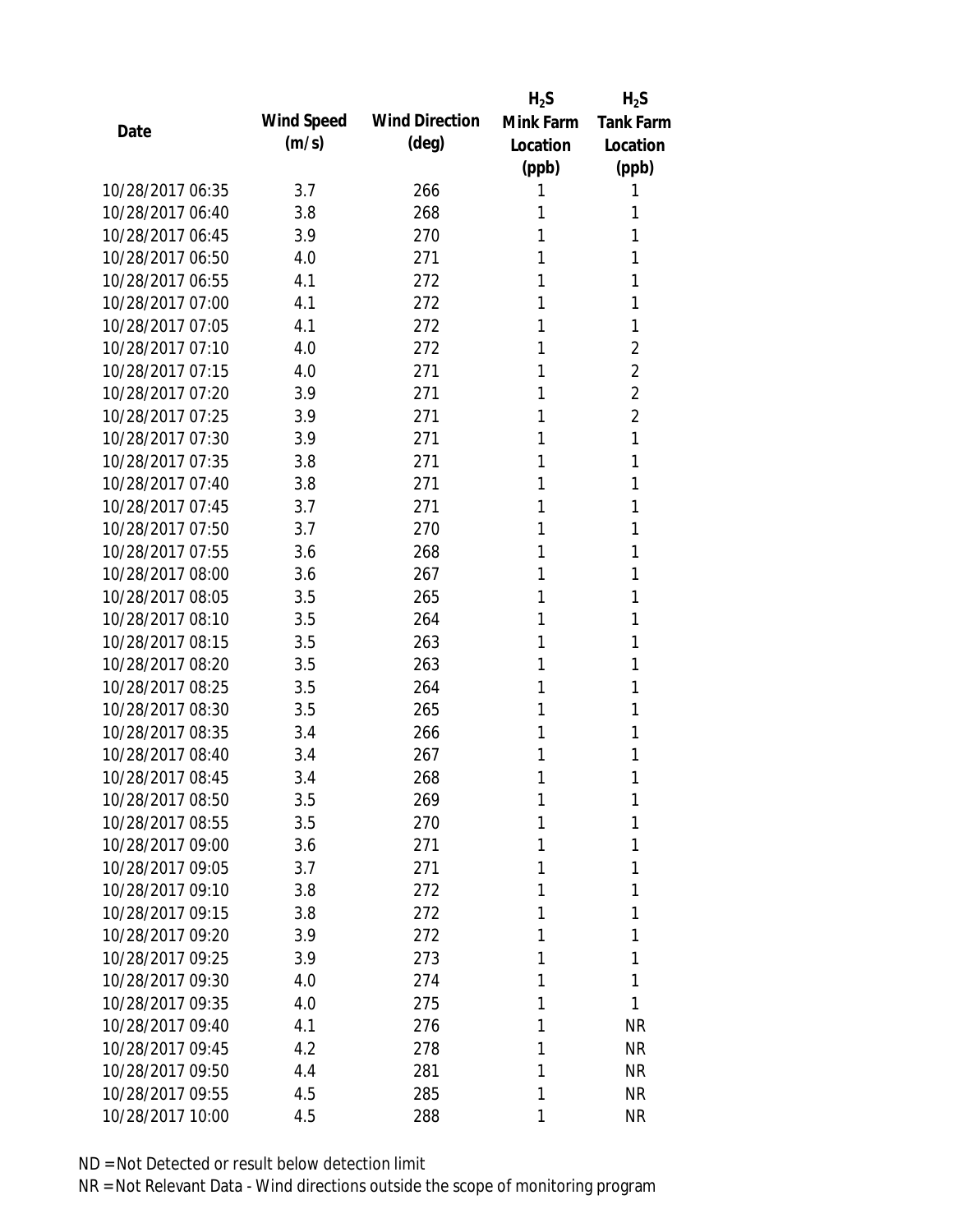|                  |                   |                       | $H_2S$    | $H_2S$           |
|------------------|-------------------|-----------------------|-----------|------------------|
| Date             | <b>Wind Speed</b> | <b>Wind Direction</b> | Mink Farm | <b>Tank Farm</b> |
|                  | (m/s)             | $(\text{deg})$        | Location  | Location         |
|                  |                   |                       | (ppb)     | (ppb)            |
| 10/28/2017 10:05 | 4.5               | 292                   | 1         | <b>NR</b>        |
| 10/28/2017 10:10 | 4.5               | 297                   | 1         | <b>NR</b>        |
| 10/28/2017 10:15 | 4.4               | 301                   | 1         | <b>NR</b>        |
| 10/28/2017 10:20 | 4.3               | 304                   | 1         | <b>NR</b>        |
| 10/28/2017 10:25 | 4.2               | 304                   | 1         | <b>NR</b>        |
| 10/28/2017 10:30 | 4.2               | 303                   | 1         | <b>NR</b>        |
| 10/28/2017 10:35 | 4.2               | 301                   | 1         | <b>NR</b>        |
| 10/28/2017 10:40 | 4.3               | 297                   | 1         | <b>NR</b>        |
| 10/28/2017 10:45 | 4.5               | 294                   | 1         | <b>NR</b>        |
| 10/28/2017 10:50 | 4.6               | 291                   | 1         | <b>NR</b>        |
| 10/28/2017 10:55 | 4.8               | 289                   | 1         | <b>NR</b>        |
| 10/28/2017 11:00 | 4.9               | 288                   | 1         | <b>NR</b>        |
| 10/28/2017 11:05 | 5.0               | 287                   | 1         | <b>NR</b>        |
| 10/28/2017 11:10 | 5.0               | 287                   | 1         | <b>NR</b>        |
| 10/28/2017 11:15 | 4.9               | 287                   | 1         | <b>NR</b>        |
| 10/28/2017 11:20 | 4.8               | 288                   | 1         | <b>NR</b>        |
| 10/28/2017 11:25 | 4.8               | 288                   | 1         | <b>NR</b>        |
| 10/28/2017 11:30 | 4.8               | 290                   | 1         | <b>NR</b>        |
| 10/28/2017 11:35 | 4.8               | 291                   | 1         | <b>NR</b>        |
| 10/28/2017 11:40 | 4.9               | 293                   | 1         | <b>NR</b>        |
| 10/28/2017 11:45 | 5.0               | 295                   | 1         | <b>NR</b>        |
| 10/28/2017 11:50 | 5.1               | 297                   | 1         | <b>NR</b>        |
| 10/28/2017 11:55 | 5.2               | 299                   | 1         | <b>NR</b>        |
| 10/28/2017 12:00 | 5.3               | 300                   | 1         | <b>NR</b>        |
| 10/28/2017 12:05 | 5.4               | 300                   | 1         | <b>NR</b>        |
| 10/28/2017 12:10 | 5.4               | 299                   | 1         | <b>NR</b>        |
| 10/28/2017 12:15 | 5.3               | 296                   | 1         | <b>NR</b>        |
| 10/28/2017 12:20 | 5.3               | 293                   | 1         | <b>NR</b>        |
| 10/28/2017 12:25 | 5.2               | 290                   | 1         | <b>NR</b>        |
| 10/28/2017 12:30 | 5.1               | 288                   | 1         | <b>NR</b>        |
| 10/28/2017 12:35 | 5.0               | 286                   | 1         | <b>NR</b>        |
| 10/28/2017 12:40 | 5.0               | 285                   | 1         | <b>NR</b>        |
| 10/28/2017 12:45 | 4.9               | 285                   | 1         | <b>NR</b>        |
| 10/28/2017 12:50 | 4.9               | 285                   | 1         | <b>NR</b>        |
| 10/28/2017 12:55 | 4.8               | 285                   | 1         | <b>NR</b>        |
| 10/28/2017 13:00 | 4.8               | 284                   | 1         | <b>NR</b>        |
| 10/28/2017 13:05 | 4.7               | 284                   | 1         | <b>NR</b>        |
| 10/28/2017 13:10 | 4.7               | 284                   | 1         | <b>NR</b>        |
| 10/28/2017 13:15 | 4.6               | 286                   | 1         | <b>NR</b>        |
| 10/28/2017 13:20 | 4.6               | 287                   | 1         | <b>NR</b>        |
| 10/28/2017 13:25 | 4.6               | 289                   | 1         | <b>NR</b>        |
| 10/28/2017 13:30 | 4.6               | 292                   | 1         | <b>NR</b>        |
|                  |                   |                       |           |                  |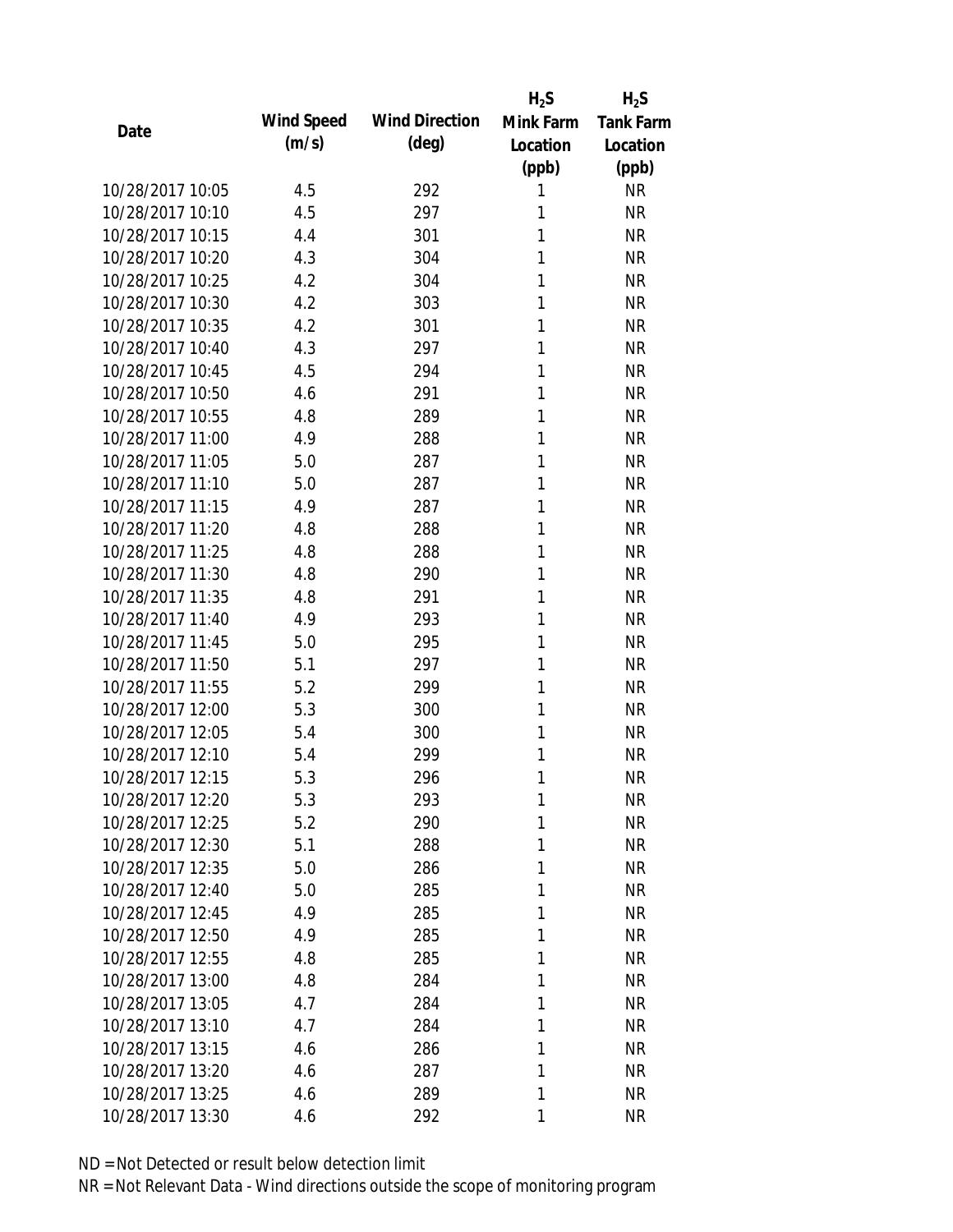|                  |                   |                       | $H_2S$    | $H_2S$           |
|------------------|-------------------|-----------------------|-----------|------------------|
| Date             | <b>Wind Speed</b> | <b>Wind Direction</b> | Mink Farm | <b>Tank Farm</b> |
|                  | (m/s)             | $(\text{deg})$        | Location  | Location         |
|                  |                   |                       | (ppb)     | (ppb)            |
| 10/28/2017 13:35 | 4.7               | 294                   | 1         | <b>NR</b>        |
| 10/28/2017 13:40 | 4.7               | 295                   | 1         | <b>NR</b>        |
| 10/28/2017 13:45 | 4.7               | 296                   | 1         | <b>NR</b>        |
| 10/28/2017 13:50 | 4.6               | 296                   | 1         | <b>NR</b>        |
| 10/28/2017 13:55 | 4.6               | 296                   | 1         | <b>NR</b>        |
| 10/28/2017 14:00 | 4.6               | 294                   | 1         | <b>NR</b>        |
| 10/28/2017 14:05 | 4.6               | 292                   | 1         | <b>NR</b>        |
| 10/28/2017 14:10 | 4.5               | 290                   | 1         | <b>NR</b>        |
| 10/28/2017 14:15 | 4.5               | 288                   | 1         | <b>NR</b>        |
| 10/28/2017 14:20 | 4.5               | 286                   | 1         | <b>NR</b>        |
| 10/28/2017 14:25 | 4.5               | 285                   | 1         | <b>NR</b>        |
| 10/28/2017 14:30 | 4.5               | 284                   | 1         | <b>NR</b>        |
| 10/28/2017 14:35 | 4.4               | 284                   | 1         | <b>NR</b>        |
| 10/28/2017 14:40 | 4.3               | 284                   | 1         | <b>NR</b>        |
| 10/28/2017 14:45 | 4.3               | 285                   | 1         | <b>NR</b>        |
| 10/28/2017 14:50 | 4.1               | 287                   | 1         | <b>NR</b>        |
| 10/28/2017 14:55 | 4.1               | 289                   | 1         | <b>NR</b>        |
| 10/28/2017 15:00 | 4.0               | 291                   | 1         | <b>NR</b>        |
| 10/28/2017 15:05 | 3.9               | 294                   | 1         | <b>NR</b>        |
| 10/28/2017 15:10 | 3.9               | 297                   | 1         | <b>NR</b>        |
| 10/28/2017 15:15 | 3.9               | 298                   | 1         | <b>NR</b>        |
| 10/28/2017 15:20 | 4.0               | 300                   | 1         | <b>NR</b>        |
| 10/28/2017 15:25 | 4.0               | 300                   | <b>ND</b> | <b>NR</b>        |
| 10/28/2017 15:30 | 4.0               | 299                   | <b>ND</b> | <b>NR</b>        |
| 10/28/2017 15:35 | 4.0               | 296                   | <b>ND</b> | <b>NR</b>        |
| 10/28/2017 15:40 | 3.9               | 293                   | <b>ND</b> | <b>NR</b>        |
| 10/28/2017 15:45 | 3.9               | 291                   | <b>ND</b> | <b>NR</b>        |
| 10/28/2017 15:50 | 3.9               | 288                   | <b>ND</b> | <b>NR</b>        |
| 10/28/2017 15:55 | 3.9               | 286                   | <b>ND</b> | <b>NR</b>        |
| 10/28/2017 16:00 | 3.9               | 285                   | <b>ND</b> | <b>NR</b>        |
| 10/28/2017 16:05 | 3.9               | 284                   | <b>ND</b> | <b>NR</b>        |
| 10/28/2017 16:10 | 3.9               | 285                   | <b>ND</b> | <b>NR</b>        |
| 10/28/2017 16:15 | 3.9               | 285                   | <b>ND</b> | <b>NR</b>        |
| 10/28/2017 16:20 | 3.9               | 286                   | <b>ND</b> | <b>NR</b>        |
| 10/28/2017 16:25 | 3.9               | 287                   | <b>ND</b> | <b>NR</b>        |
| 10/28/2017 16:30 | 3.8               | 289                   | <b>ND</b> | <b>NR</b>        |
| 10/28/2017 16:35 | 3.8               | 290                   | ND.       | <b>NR</b>        |
| 10/28/2017 16:40 | 3.8               | 292                   | <b>ND</b> | <b>NR</b>        |
| 10/28/2017 16:45 | 3.8               | 293                   | 1         | <b>NR</b>        |
| 10/28/2017 16:50 | 3.8               | 294                   | 1         | <b>NR</b>        |
| 10/28/2017 16:55 | 3.8               | 294                   | 1         | <b>NR</b>        |
| 10/28/2017 17:00 | 3.7               | 294                   | 1         | <b>NR</b>        |
|                  |                   |                       |           |                  |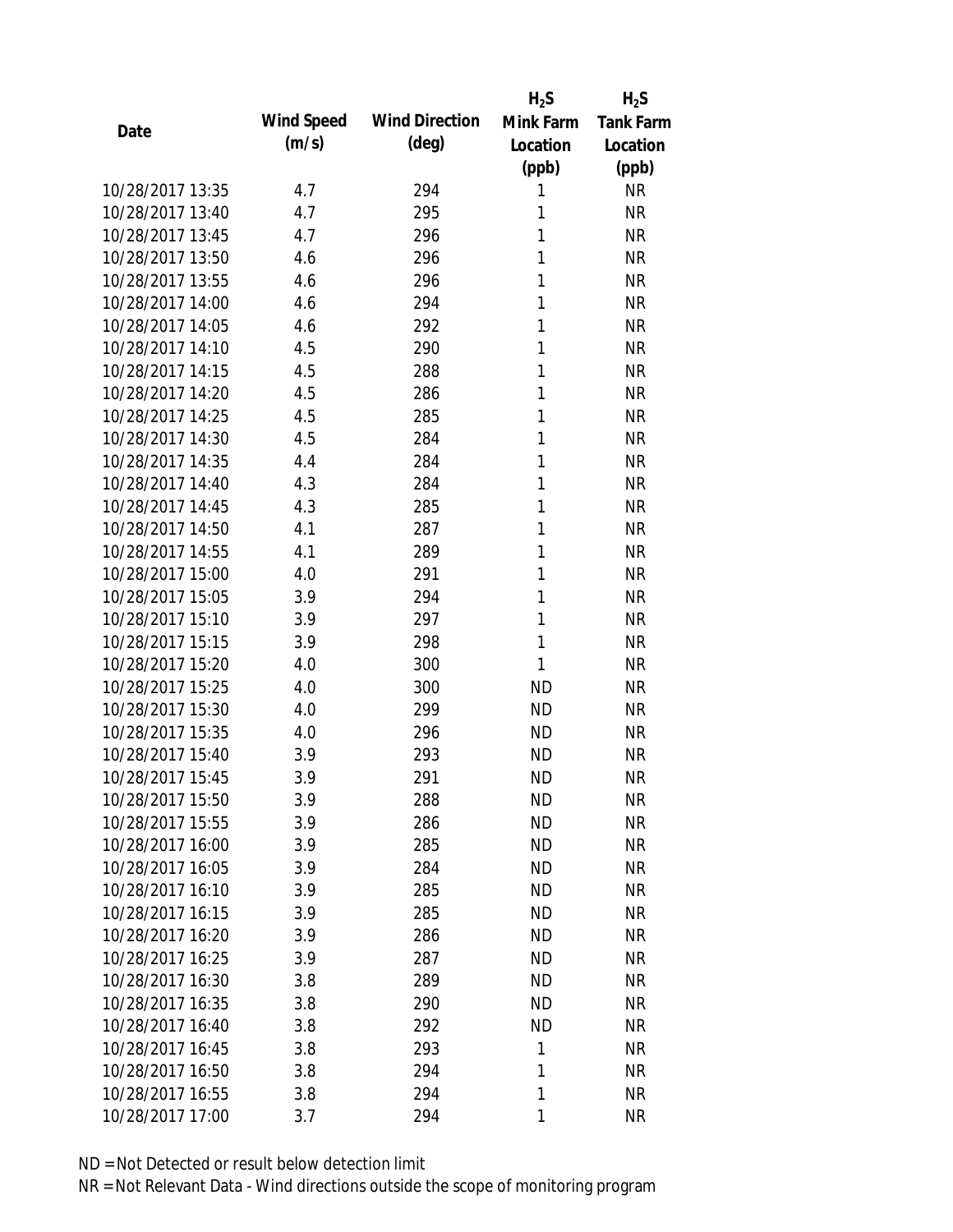|                  |                   |                       | $H_2S$    | $H_2S$           |
|------------------|-------------------|-----------------------|-----------|------------------|
| Date             | <b>Wind Speed</b> | <b>Wind Direction</b> | Mink Farm | <b>Tank Farm</b> |
|                  | (m/s)             | $(\text{deg})$        | Location  | Location         |
|                  |                   |                       | (ppb)     | (ppb)            |
| 10/28/2017 17:05 | 3.7               | 293                   | 1         | <b>NR</b>        |
| 10/28/2017 17:10 | 3.6               | 292                   | 1         | <b>NR</b>        |
| 10/28/2017 17:15 | 3.5               | 291                   | 1         | <b>NR</b>        |
| 10/28/2017 17:20 | 3.4               | 289                   | 1         | <b>NR</b>        |
| 10/28/2017 17:25 | 3.3               | 287                   | <b>ND</b> | <b>NR</b>        |
| 10/28/2017 17:30 | 3.3               | 285                   | <b>ND</b> | <b>NR</b>        |
| 10/28/2017 17:35 | 3.3               | 284                   | <b>ND</b> | <b>NR</b>        |
| 10/28/2017 17:40 | 3.3               | 283                   | <b>ND</b> | <b>NR</b>        |
| 10/28/2017 17:45 | 3.3               | 283                   | <b>ND</b> | <b>NR</b>        |
| 10/28/2017 17:50 | 3.3               | 283                   | 1         | <b>NR</b>        |
| 10/28/2017 17:55 | 3.4               | 283                   | 1         | <b>NR</b>        |
| 10/28/2017 18:00 | 3.3               | 283                   | 1         | <b>NR</b>        |
| 10/28/2017 18:05 | 3.3               | 282                   | 1         | <b>NR</b>        |
| 10/28/2017 18:10 | 3.2               | 283                   | 1         | <b>NR</b>        |
| 10/28/2017 18:15 | 3.2               | 282                   | 1         | <b>NR</b>        |
| 10/28/2017 18:20 | 3.1               | 281                   | 1         | <b>NR</b>        |
| 10/28/2017 18:25 | 3.0               | 280                   | 1         | <b>NR</b>        |
| 10/28/2017 18:30 | 2.9               | 279                   | 1         | <b>NR</b>        |
| 10/28/2017 18:35 | 2.9               | 276                   | 1         | <b>NR</b>        |
| 10/28/2017 18:40 | 2.8               | 274                   | 1         | 1                |
| 10/28/2017 18:45 | 2.8               | 271                   | 1         | 1                |
| 10/28/2017 18:50 | 2.8               | 268                   | 1         | 1                |
| 10/28/2017 18:55 | 2.8               | 266                   | 1         | 1                |
| 10/28/2017 19:00 | 2.8               | 264                   | 1         | 1                |
| 10/28/2017 19:05 | 2.8               | 263                   | 1         | 1                |
| 10/28/2017 19:10 | 2.9               | 261                   | 1         | 1                |
| 10/28/2017 19:15 | 2.9               | 260                   | 1         | 1                |
| 10/28/2017 19:20 | 3.0               | 260                   | 1         | 1                |
| 10/28/2017 19:25 | 3.1               | 261                   | 1         | 1                |
| 10/28/2017 19:30 | 3.1               | 262                   | 1         | 1                |
| 10/28/2017 19:35 | 3.1               | 263                   | 1         | 1                |
| 10/28/2017 19:40 | 3.1               | 265                   | 1         | 1                |
| 10/28/2017 19:45 | 3.1               | 267                   | 1         | 1                |
| 10/28/2017 19:50 | 3.1               | 268                   | 1         | 1                |
| 10/28/2017 19:55 | 3.1               | 268                   | 1         | 1                |
| 10/28/2017 20:00 | 3.1               | 269                   | 1         | 1                |
| 10/28/2017 20:05 | 3.1               | 269                   | 1         | 1                |
| 10/28/2017 20:10 | 3.1               | 267                   | 1         | 1                |
| 10/28/2017 20:15 | 3.1               | 266                   | 1         | 1                |
| 10/28/2017 20:20 | 3.1               | 263                   | 1         | 1                |
| 10/28/2017 20:25 | 3.2               | 261                   | 1         | 1                |
| 10/28/2017 20:30 | 3.2               | 259                   | 1         | 1                |
|                  |                   |                       |           |                  |